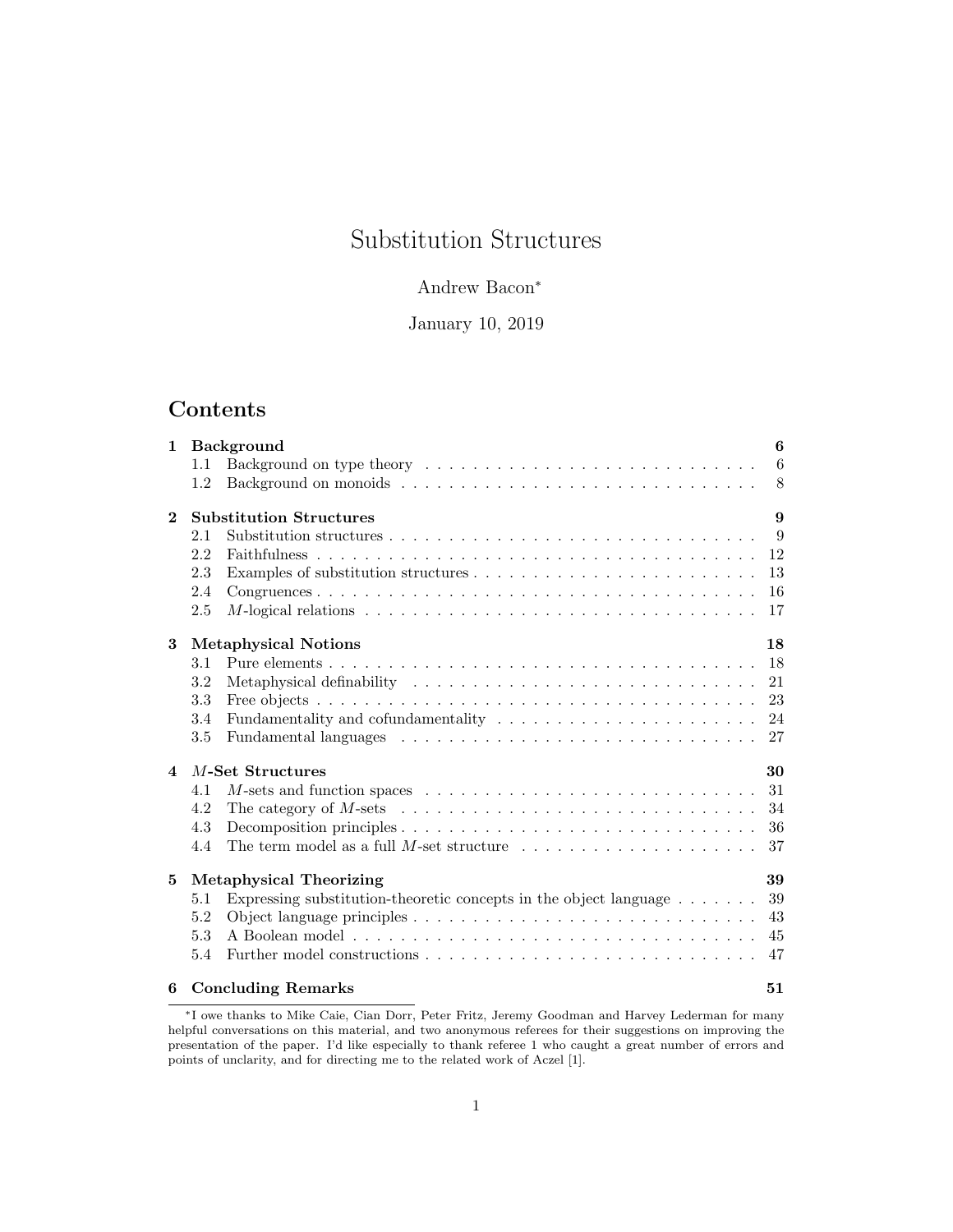An increasing amount of twenty-first century metaphysics is couched in explicitly hyperintensional terms: concepts such as grounding, fundamentality and metaphysical priority can draw distinctions between necessarily equivalent propositions and properties.<sup>1</sup> While hyperintensionality in the philosophy of language is often taken to be merely a feature of our representations of the world, a prerequisite of hyperintensional metaphysics is that reality itself be hyperintensional. At the metaphysical level, propositions, properties, operators, and other elements of the type hierarchy, must be at least more fine-grained than functions from possible worlds to extensions. In this paper I develop, in the setting of type theory, a general framework for reasoning about the granularity of propositions and properties.

Probably the two most influential accounts of propositional granularity are the *possible* worlds account, and the *structured* account. According to the possible worlds account, propositions are identified with sets of possible worlds. There are many equivalent ways to extend this position on granularity to other entities in the type hierarchy. Properties, for example, may be identified with functions from individuals to propositions, operators with functions from propositions to propositions, and so on.<sup>2</sup> The possible worlds theory is an instance of a more general class of theories that subscribe to Booleanism: the thesis that propositions satisfy the identities of a Boolean algebra.

According to the structured theory, propositions are structured entities that are built up out of simple individuals, properties, operators, etc. in a way that parallels the way that a sentence is built out of individual constants, predicates, operator expressions, and so on. The structured picture similarly extends to other entities in the type hierarchy. Note that unlike the possible worlds theory, however, we cannot simply identify properties, operators, and so on, with arbitrary functions from source to target types. An operator, for example, is a structured entity in its own right, and always increases the constituent count of the thing it is applied to (there is thus no operator corresponding to the identity function on propositions, for example).

There are several obstacles to giving a straightforward account of the structured vision. Unlike the possible worlds theory, which has an elegant and now well-understood model theory, there is no 'standard' model of the structured theory.<sup>3</sup> One sticky issue concerns the proper way to treat variables; an account is needed if we admit structured propositions containing quantifiers,  $\lambda$ -abstractions and other devices that bind variables.<sup>4</sup> But even if a solution to this problem is forthcoming, as an account of reality as opposed to representation, it is far from obvious that syntactic things like variables should appear in the theory at all, and it is perhaps sign that we are individuating too finely.

Another hard challenge for the structured theory, and the primary cause for departure here, is that flat-footed formulations of it are not consistent in standard systems of higherorder logic due to the infamous Russell-Myhill paradox.<sup>5</sup>

There are intermediate positions between the possible worlds theory and the structured

<sup>&</sup>lt;sup>1</sup>See Nolan [25] for a helpful overview of this trend.

<sup>2</sup>Equivalently, one can also treat properties as functions from worlds to sets of individuals, or as sets of world individuals pairs. The choice of representation won't matter much in what follows, but treating them as functions from individuals has a natural interpretation in functional type theory, where the type  $\sigma \to \tau$ gets interpreted by a set of functions from type  $\sigma$  things to type  $\tau$  things.

<sup>3</sup>Although see Lewis [22], Cresswell [8] and Soames [29] for some examples of structured theories of propositions.

<sup>&</sup>lt;sup>4</sup>And if we allow variables and  $\lambda$ -abstractions we must be careful: the identify function, which we just saw cannot be structural, may be defined by the  $\lambda$ -term  $\lambda p$ .

<sup>&</sup>lt;sup>5</sup>See Hodes [18], Dorr [9] for recent discussion of this problem. Relatedly, even outside the context of higher-order logic, there are issues surrounding the iteration of operators, such as belief, that are sensitive to structure (see, for example, Cresswell [7], Cresswell [8] chapter 10, Lapierre [20]).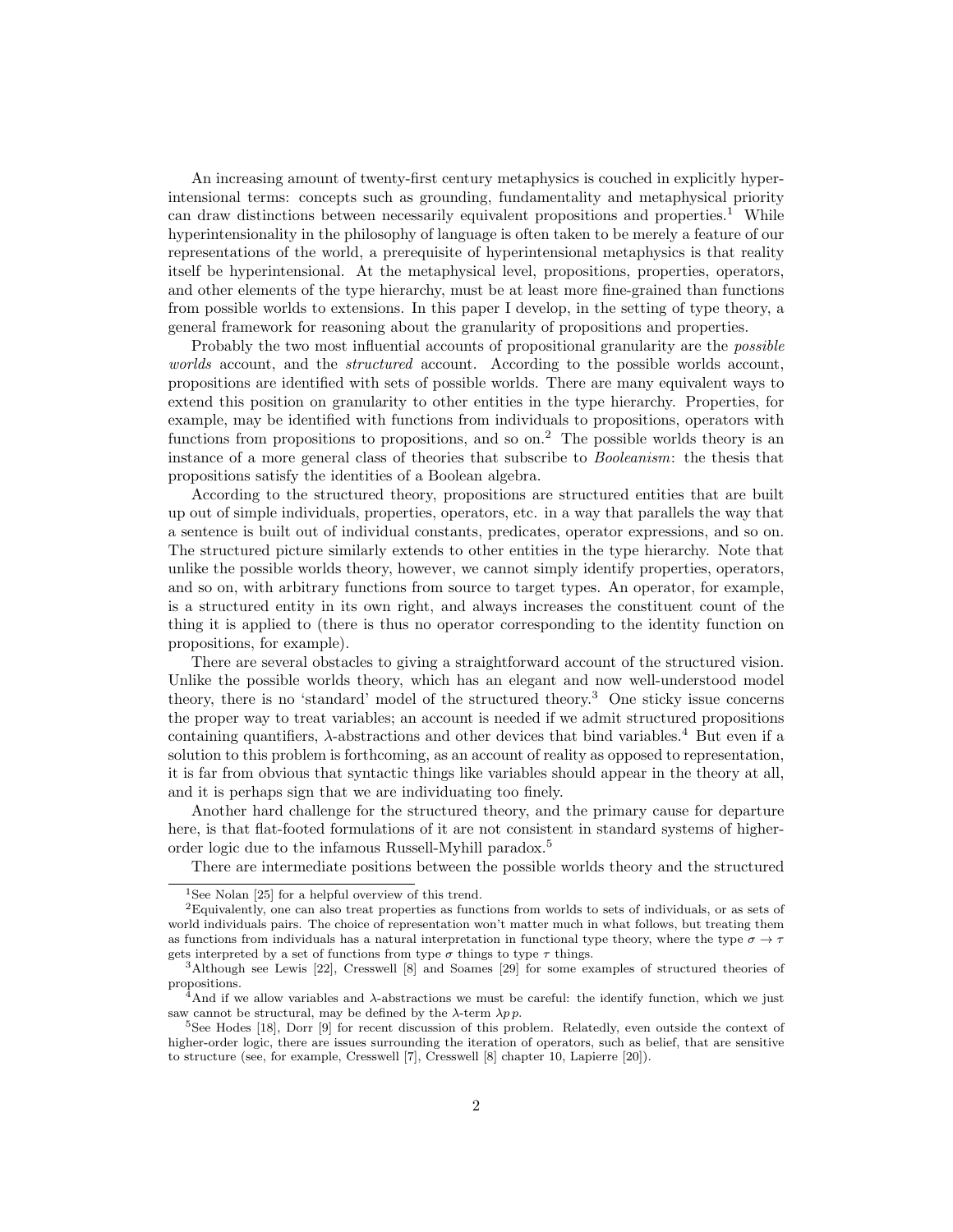theory. We have mentioned one already: one might accept the Boolean identities without identifying metaphysically necessarily equivalent propositions.<sup>6</sup> There are also intermediate positions that reject Booleanism, but do not go as far as the full-blown structured view. This sort of approach is characteristic of Dorr [9], and a lot of Kit Fine's recent work ([12],  $[13]$ ).<sup>7</sup>

If we imagine the structured theory as occupying the topmost position in this hierarchy of hypotheses about propositional granularity, one way to generate intermediate positions is to take notions that are well-defined according to the structured picture — such as constituency, simplicity and definability — and theorize in terms of those notions alone, without presupposing the structured theory. The approach of this paper is to begin by noting that, were a structured picture correct, there would be a well-defined notion of *substitution*: an operation that replaces all the simple constituents of a structured proposition with (possibly) complex constituents that have the same type as the constituent they are replacing (individuals for individuals, properties for properties, and so on).<sup>8</sup> The notion of substitution, so understood, is subject to a number of natural laws: for example, if you make a substitution on a structured property  $F$ , and on a structured argument  $a$ , and apply the first result to the second, that should be the same as making that substitution on  $Fa$ .

Instead of assuming the structured picture, we could instead take this notion of substitution as primitive, subject to constraints like this one, and from that explain other notions like constituency, simplicity and definability in terms of it. I aim, here, to demonstrate that we can understand a large class of intermediate theories of granularity in substitutional terms. A striking advantage of this methodology is that it is possible to take definitions of structural notions in terms of substitutions, and apply them in contexts where the structured picture is not being assumed. Many structural notions, astonishingly, can even be introduced in a Boolean setting.<sup>9</sup> We consider some Boolean structures of interest in section 5.3.

The 'substitution-first' approach to propositional granularity also allows for the formulation of a number of new concepts that are not straightforwardly available to the structured theorist, but should be of interest to intermediate theories of granularity (see, for example, the notions of purity, constructability, quasi-functionality and cofundamentality below).

Here is an overview of the concepts explored in the paper.

Substitution structure. After some background on type theory (section 1.1) and monoids (section 1.2) we introduce fundamental concept of this paper: a substitution structure (section 2.1). This is roughly a model of type theory that is equipped with a notion of substitution on the elements at each type in the structure. Some elementary examples of substitution structures are discussed in section 2.3.

 $6$ There might only be *two* propositions, the true and the false, as Frege arguably held. Or propositions might be more fine-grained than sets of worlds.

<sup>7</sup>Another example of an intermediate theory is Yablo [32], which is designed with non-metaphysical applications in mind as well.

<sup>8</sup>Throughout this paper I shall be regimenting questions informally formulated in terms of propositions, properties and relations in terms of quantification into sentence, predicate and relation position. Pace Quine, we shall understand the latter sort of higher-order quantification in its own terms, without assuming that it be reduced to singular quantification over propositions, properties and relations. For a defense of this attitude towards higher-order logic see Prior [27] , Rayo and Yablo [28] and Williamson [31]. Any higher-order theory may be 'converted' into a first-order theory of properties and relations with a primitive application function, subject to type. Thus first-order versions of the theories discussed here are available to the Quinean, but we shall not make any systematic attempt to accommodate this sort of skeptic about higher-order quantification.

 $9$ Although, unsurprisingly, these notions will in general behave differently in a Boolean context.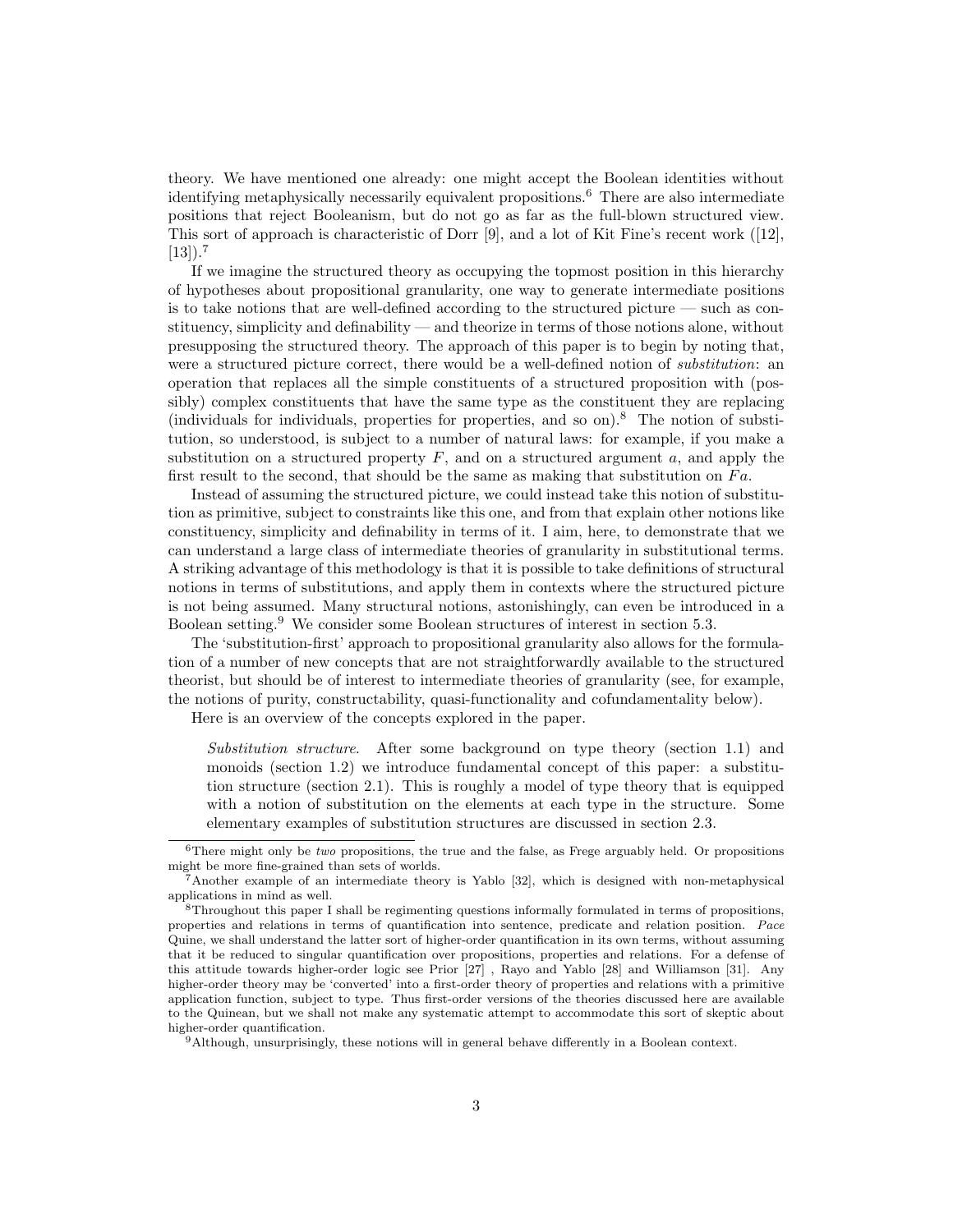Purity. According to a hardline structural picture, everything is made up of simple constituents which may always be substituted for other things, parallel to the way that everything is made up of constants in a language. Among other things this precludes the existence of combinators: things made up entirely of variables and  $\lambda$ s, which don't involve constants and do appear to express things with constituents. Nothing can satisfy the laws of the identity combinator  $((\lambda x)x) = a$  for all a), for example, since every structural operation must increase constituent count. A *pure* element is an element that is left alone by every substitution. Pure elements intuitively correspond to elements that have no constituents, and the existence of pure elements allows for there to be combinators, and other interesting devices not available to the structured theorist. This concept is examined in section 3.1.

Fundamentality. According to the structured picture the simple, or fundamental, elements are uniquely distinguished by the fact that they *freely generate* the elements in each type, similar to the way that a language is freely generated by its constants. This means that for every way of matching each fundamental element to a (possibly) complex element of the same type, there is a unique substitution that takes each fundamental element to its match. This gives us a purely substitution-theoretic account of fundamentality that is parallel to the fact that languages are freely generated from their constants. We investigate this in section 3.3 and 3.4.

Cofundamentality. According to the above analysis of fundamentality, it turns out that if a relation, e.g. having less mass than, is fundamental, then its converse, in this case having more mass than, cannot also be fundamental. It is somewhat surprising that reality makes choices like these; choices that seem to break obvious symmetries. Another approach is to theorize instead with a relational notion of *cofundamentality*, in which a single collection of elements can be cofundamental with having less mass than, and with having more mass than, but not both at once. The substitutional analysis gives us a very natural model of this notion. In the case of languages and models of structured propositions there is always a unique set which generates the whole structure. By contrast, in many intermediate theories of granularity, there will typically be multiple sets that generate the structure  $-$  in this case we say it has multiple *fundamental bases*, by analogy with the notion of a basis from linear algebra. In the proposed model, some things are cofundamental iff there is a fundamental basis that contains them. This is developed in section 3.4.

Metaphysical Definability. On the structural/linguistic picture we identify fundamental things with the simple elements/constants, and the non-fundamental things with the things we can define out of them. In the linguistic case, if an expression  $\alpha$  can be defined from the constants  $c_1...c_n$ , than  $\alpha$  will be moved by some substitution that replaces one or more of  $c_1...c_n$ . Conversely, if  $\alpha$  can be defined from  $c_1...c_n$  then  $\alpha$  will be left alone by any substitution that fixes each of  $c_1...c_n$ . This leads to a definition of definability that is purely substitution theoretic, and allows for a neutral characterisation of definability that can be applied to many intermediate theories. This idea is explored in section 3.2.<sup>10</sup>

Constructability. Say that an element  $a$  is constructable from some other elements,  $c_1...c_n$ , iff there is some pure element q such that  $q(c_1)...(c_n) = a$ . For structural views,

<sup>&</sup>lt;sup>10</sup>The terminology used here is repurposed from  $[ANDN]$   $[REF]$ , where it is used in a more specific context.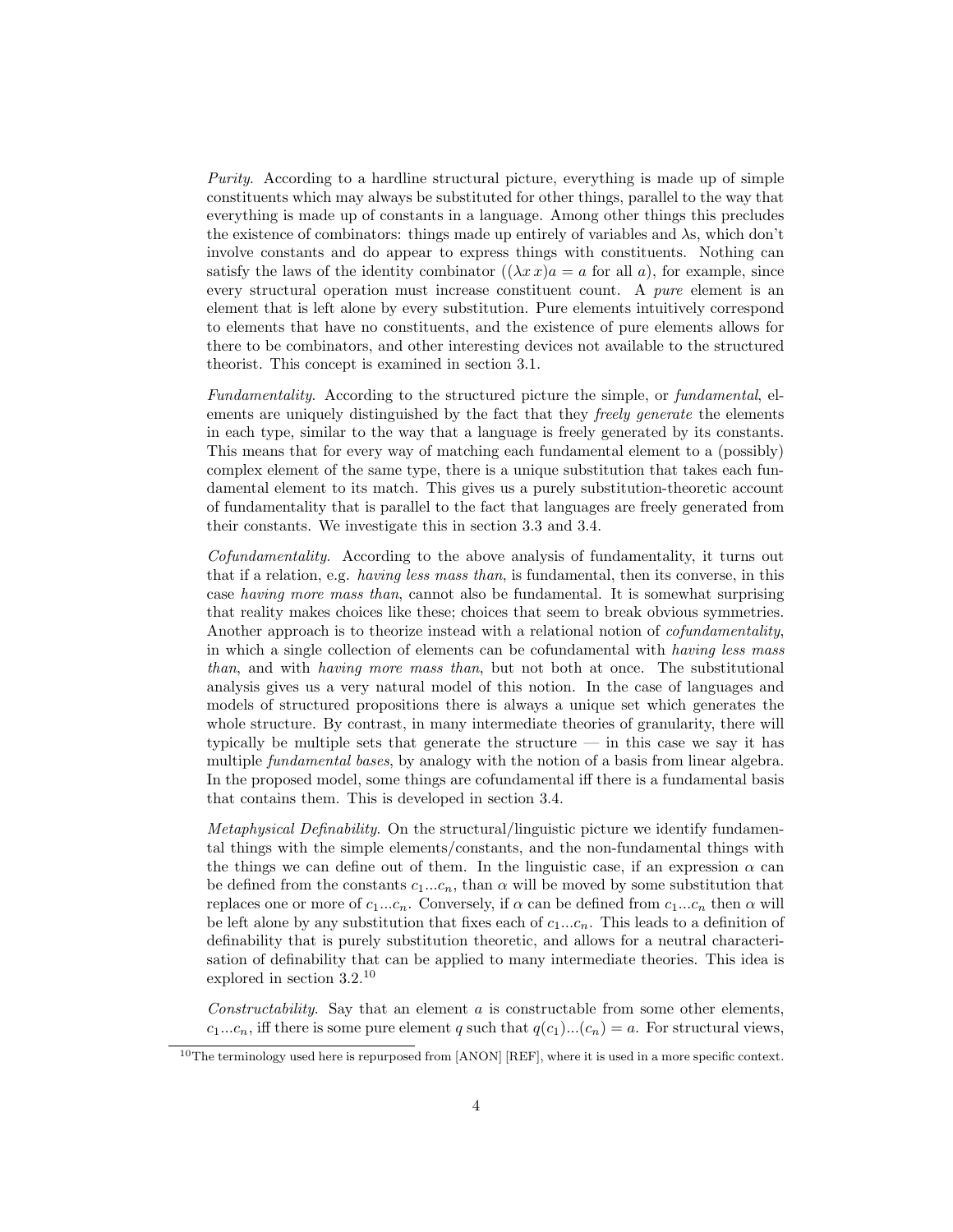in which there are no pure elements, constructability is not a interesting concept, but we shall consider an interesting class of structures (generated full  $M$ -set structures) in which constructability and metaphysical definability line up. This connection is investigated in section 4.3.

Quasi-functionality. Functionality implies that for any two properties,  $F$  and  $G$ , if  $Fa = Ga$  for every a, then  $F = G$ . This imposes non-trivial constraints on the granularity of properties: distinct properties cannot agree about what they do to each individual. In this paper, a weakening of functionality, quasi-functionality, is explored (see section 2.1). Quasi-functionality only requires that  $F$  and  $G$  be equal if the result of applying  $iF$  to a and the result of applying  $iG$  to a is the same, for every a and substitution *i*. This turns out to identify an interesting class of structures which are examined in section 4.1.

Fundamental languages. Intuitively a fundamental language is one in which every fundamental thing is denoted by some unique non-logical constant of the language. In this paper we propose a precise definition of this notion: we require that there be a homomorphism from the substitutions on the language and the substitutions on reality, and a homomorphism from the language to reality (an interpretation) that commute in a certain way. Being a structure that has a fundamental language is a non-trivial constraint, and implies that reality behave a bit like a language in certain respects. These ideas are explored in section 3.5.

This is covered in sections 1 to 3. These sections also cover some basic constructions on substitution structures: congruences, quotients and M-logical relations. In section 4, a concrete class of quasi-functional substitution structures are introduced: M-set structures. Many facts about these structures are explored and a representation theorem showing that every quasi-functional substitution structure is isomorphic to an M-set structure is proved. In section 5 we apply the model theoretic ideas developed in the earlier parts of the paper to theories couched in a higher-order logic, and outline some object language principles of interest.<sup>11</sup> Many of the ideas in this paper receive a particularly simple treatment within the framework of category theory. Where relevant I draw these connections, but the reader unfamiliar with category theory may skip these remarks without much loss.

For those wishing to follow up on the concepts in this paper, basic background on type theory and applicative structures can be found in Mitchell [23] (a very compressed overview of the notions needed in this paper are found in section 1.1). For background on monoids and actions the reader should consult Kil'p et al. [19], and for more specific information on the category of M-sets, Ebrahimi and Mahmoudi [10]. Mitchell [23] also contains some information on presheaf catogories, and their interpretation of type-theory. In what follows we present these concepts from first-principles.<sup>12</sup>

 $11$ This area is still very much in its infancy, although see the companion paper [ANON] [REF] for the development of a particular theory of this sort that draws heavily on the machinery developed here.

<sup>12</sup>Readers interested in this project might also wish to look at Aczel [1] and subsequent literature. Although there are some important differences in the approaches, the starting point is the same: Aczel develops a theory of (non-wellfounded) structured entities by taking the idea of a replacement of constituents as primitive. A full comparison of these projects would take us too far afield here.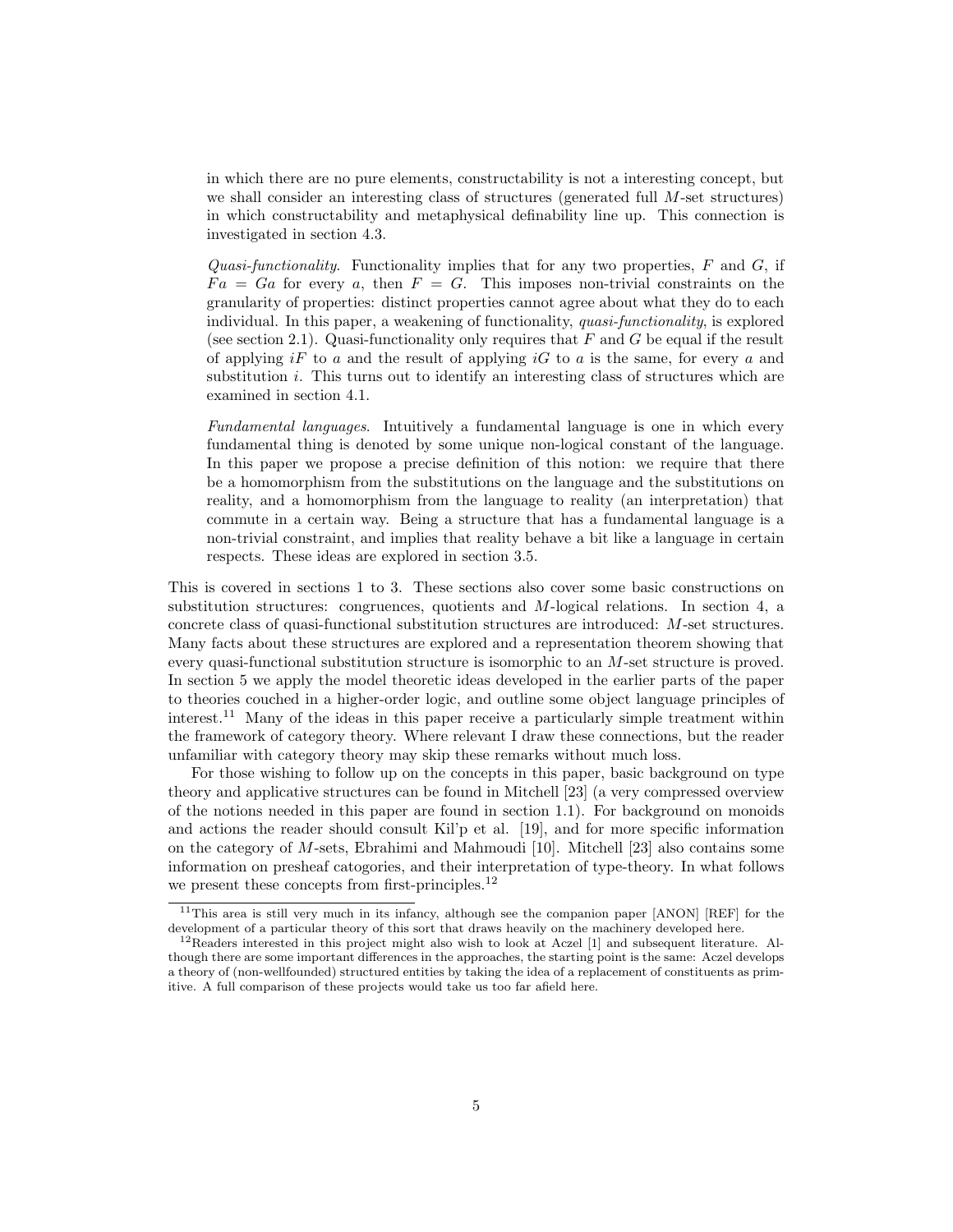# 1 Background

In this section we introduce some definitions and facts about monoids and type theory that we shall rely on in the rest of the paper.

### 1.1 Background on type theory

The type heirarchy is freely generated from two basic types,  $e$  and  $t$ , and a binary type constructor  $\rightarrow$ . e is the type of *individuals*, and t, the type of truth evaluable entities (propositions). If  $\sigma$  and  $\tau$  are types then  $(\sigma \to \tau)$  is also a type: it is a functional type whose members have arguments of type  $\sigma$  and values of type  $\tau$ .

We write  $\mathcal{L}(\Sigma)$  to denote the typed language over signature  $\Sigma$ . The signature determines a type indexed collection of (possibly empty) sets,  $\Sigma^{\sigma}$ , containing the logical and non-logical constants of type  $\sigma$ . For each  $\sigma$  write  $Var^{\sigma}$  to denote an infinite set of variables of type  $\sigma$ , and write Var for the set of all variables belonging to any  $Var^{\sigma}$ . The terms of this language are defined recursively as follows:

- If  $\alpha \in \Sigma^{\sigma} \cup Var^{\sigma}$  then  $\alpha$  is a term of type  $\sigma$ .
- If  $\alpha$  is a term of type  $\sigma \to \tau$  and  $\beta$  a term of type  $\sigma$  then  $(\alpha\beta)$  is a term of type  $\tau$
- If  $\alpha$  is a term of type  $\tau$  and  $x \in Var^{\sigma} \lambda x \alpha$  is a term of type  $\sigma \to \tau$

The notion of a free variable is defined in the usual way. We shall occasionally encounter product types: if  $\sigma$  and  $\tau$  are types,  $\sigma \times \tau$  is the product of types  $\sigma$  and  $\tau$ . In this case we additionally have the term formation rules:

- If  $\alpha$  has type  $\sigma$  and  $\beta$  has type  $\tau$  then  $(\alpha, \beta)$  is a term of type  $\sigma \times \tau$
- If  $\alpha$  is a term of type  $\sigma \times \tau$  then  $\pi_1 \alpha$  is a term of type  $\sigma$  and  $\pi_2 \alpha$  a term of type  $\tau$ .

In general we shall write  $\mathcal{L}^{\sigma}(\Sigma)$  to denote the set of all closed terms of type  $\sigma$  in  $\mathcal{L}(\Sigma)$  and, when no ambiguity arises,  $\mathcal{L}(\Sigma)$  for the set of all closed terms.

Throughout this paper we shall work with a very general class of structures for interpreting type theory:

Definition 1 (Applicative structure.). An applicative structure A consists of a type-indexed collection of domains,  $A^{\sigma}$ , and application functions,  $App^{\sigma,\tau}$  such that:

•  $App^{\sigma\tau}: (A^{\sigma\to\tau}\times A^{\sigma})\to A^{\tau}$ 

Any element  $f \in A^{\sigma \to \tau}$  therefore determines a function  $a \mapsto App^{\sigma \tau}(f, a) : A^{\sigma} \to A^{\tau}$ .<sup>13</sup> In general several distinct elements in  $A^{\sigma \to \tau}$  may determine the same functional behaviour, and there may be functions  $A^{\sigma} \to A^{\tau}$  that are not determined by any element of  $A^{\sigma \to \tau}$ .

Let us write  $Curry(App^{\sigma\tau})$  for the map  $f \mapsto (a \mapsto App^{\sigma\tau}(f, a)) : A^{\sigma \to \tau} \to (A^{\sigma} \to A^{\tau}).$ An applicative structure is:

- Functional iff  $Curry(App^{\sigma\tau})$  is injective for every  $\sigma$  and  $\tau$
- Full iff  $Curry(App^{\sigma\tau})$  is surjective for every  $\sigma$  and  $\tau$

<sup>&</sup>lt;sup>13</sup>Throughout we use  $a \mapsto \ldots a \ldots$  to denote the function that maps a to  $\ldots a \ldots$  (it is thus the metalanguage analogue of the  $\lambda$  abstractor, except it denotes a set-theoretic function).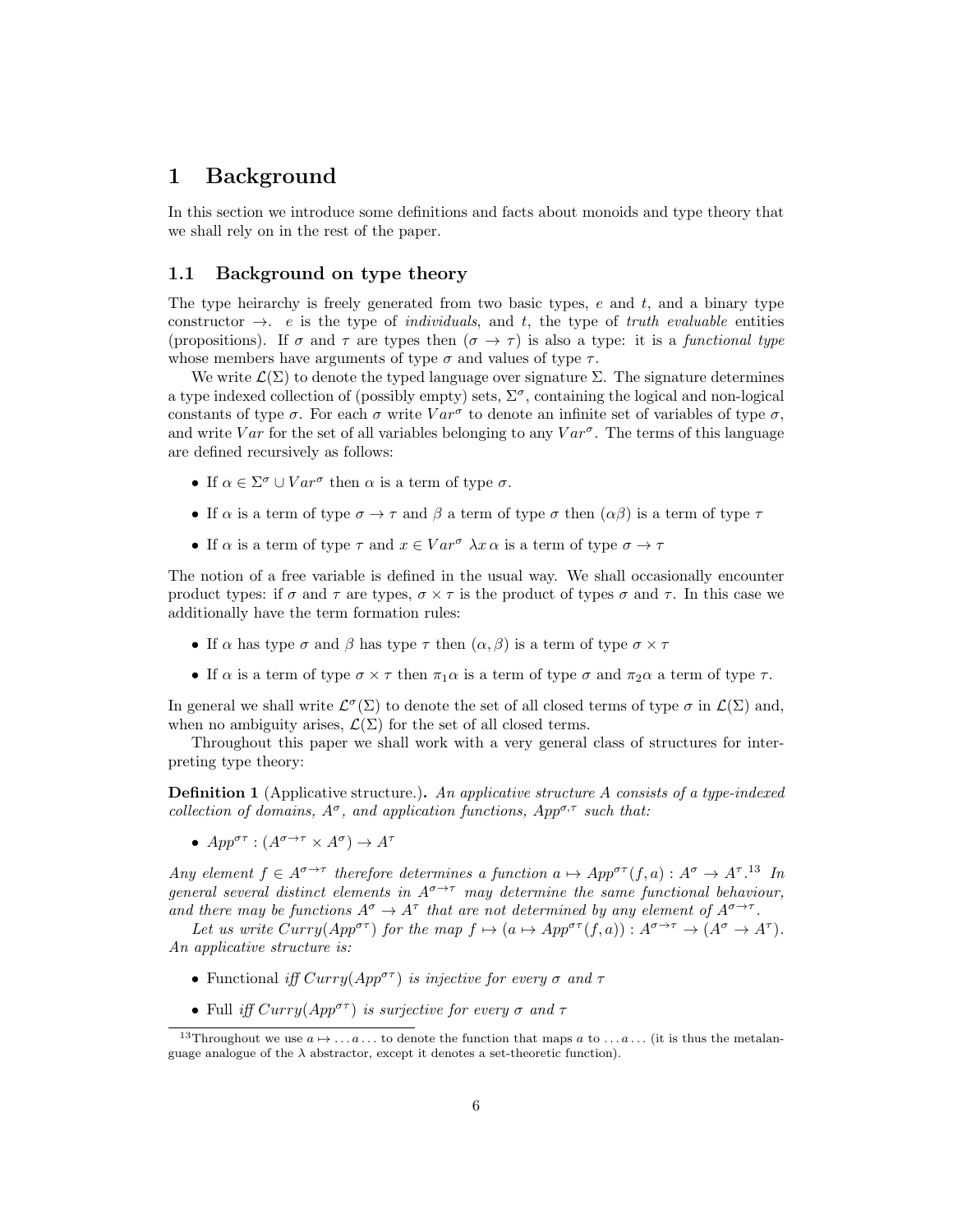- A functional applicative structure has combinators iff for every type  $\sigma$ ,  $\tau$  and  $\upsilon$  there are elements  $k \in A^{\sigma \to \tau \to \sigma}$  and  $s \in A^{(\sigma \to \tau \to \nu) \to (\sigma \to \tau) \to \sigma \to \nu}$  such that:
	- $kxy = x$  whenever  $x \in A^{\sigma}$  and  $y \in A^{\tau}$
	- $sxyz = xz(yz)$  whenever  $x \in A^{\sigma \to \tau \to v}$ ,  $y \in A^{\sigma \to \tau}$  and  $z \in A^{\sigma}$

Note that if the applicative structure is not functional, there may be multiple elements s and k satisfying these equations.

If  $f \in A^{\sigma \to \tau}$  and  $a \in A^{\sigma}$  we shall often write fa as shorthand for  $App^{\sigma \tau}(f, a)$ . We moreover will always associate brackets on terms to the left, so that fab is short for  $(fa)b$ , and associate brackets on types to the right, so that  $\sigma \to \rho \to \tau$  is short for  $(\sigma \to (\rho \to \tau))$ . These conventions should be adopted when reading the conditions for the s and k combinators above. It should be noted that a full applicative structure always has combinators. An applicative structure is functional iff, for any  $f, g \in A^{\sigma \to \tau}$ ,  $f = g$  whenever  $fa = ga$ for all  $a \in A^{\sigma}$ . Thus elements of  $A^{\sigma \to \tau}$  can, for all intents and purposes, be identified with functions from  $A^{\sigma}$  to  $A^{\tau}$ , as they are completely determined by their applicative behavior. Indeed, every functional applicative structure is isomorphic to an applicative structure where  $A^{\sigma \to \tau}$  consists of a set of functions from  $A^{\sigma}$  to  $A^{\tau}$ , and  $App^{\sigma\tau}$  is interpreted as function application.

An interpretation function  $\llbracket \cdot \rrbracket$  for a language  $\mathcal{L}(\Sigma)$  in a functional applicative structure A is a type indexed collection of functions  $\llbracket \cdot \rrbracket^{\sigma} : \Sigma^{\sigma} \to A^{\sigma}$ , assigning elements of the<br>paparconicto type to each term. We omit the type superceptivity when no confusion erioso appropriate type to each term. We omit the type superscript when no confusion arises. A variable assignment, g, is similarly a type indexed collection of mappings from  $Var^{\sigma}$  to  $A^{\sigma}$ . If A is functional and has combinators then every term  $\alpha$  and variable assignment g determine an interpretation,  $[\![\alpha]\!]^g \in A^{\sigma}$ :

- $\llbracket c \rrbracket^g = \llbracket c \rrbracket$  for  $c \in \Sigma$
- $\llbracket x \rrbracket^g = g(x)$  for  $x \in Var$ .
- $[\![\alpha\beta]\!]^g = App^{\sigma\tau}([\![\alpha]\!]^g, [\![\beta]\!]^g)$
- $[\![\lambda x \alpha]\!]^g$  is the unique element  $f \in A^{\sigma \to \tau}$  such that  $App^{\sigma \tau}(f, a) = [\![\alpha]\!]^{g[a/x]}$  for any  $a \in A^{\sigma}$ .

Here  $g[a/x]$  is the function that like g except it maps x to a. The uniqueness of f in the last condition is guaranteed by functionality, and the existence by the fact that  $A$  has combinators (see, for example, Mitchell [23]).

A combinator expression is a closed expression that involve no constants (only variables and  $\lambda$ s). An example would be the C combinator:  $C := \lambda R \lambda x \lambda y R y x$ , where R has type  $(\sigma \to \tau \to \rho)$  (e.g. a relation of type  $e \to e \to t$ ) and x and y have type  $\sigma$  and  $\tau$  respectively. Intuitively, C maps a relation to its converse. Two more important examples of combinator expressions are  $K^{\sigma\tau} := \lambda xy y$  where  $x : \sigma$  and  $y : \tau$ , and  $S^{\sigma\tau\rho} := \lambda xyz x z (yz)$  where  $x : \sigma \to \tau \to \rho$ ,  $y : \sigma \to \tau$  and  $z : \sigma$ . In a functional applicative structure with combinators these expressions are guaranteed to denote the (unique) elements  $s$  and  $k$  satisfying the two equations from definition 1. It will also be convenient to have a word for elements of a functional applicative structure, such as  $s$  and  $k$ , that are denoted by combinator expressions. In a harmless abuse of notation, we shall often also refer to combinator expressions as combinators.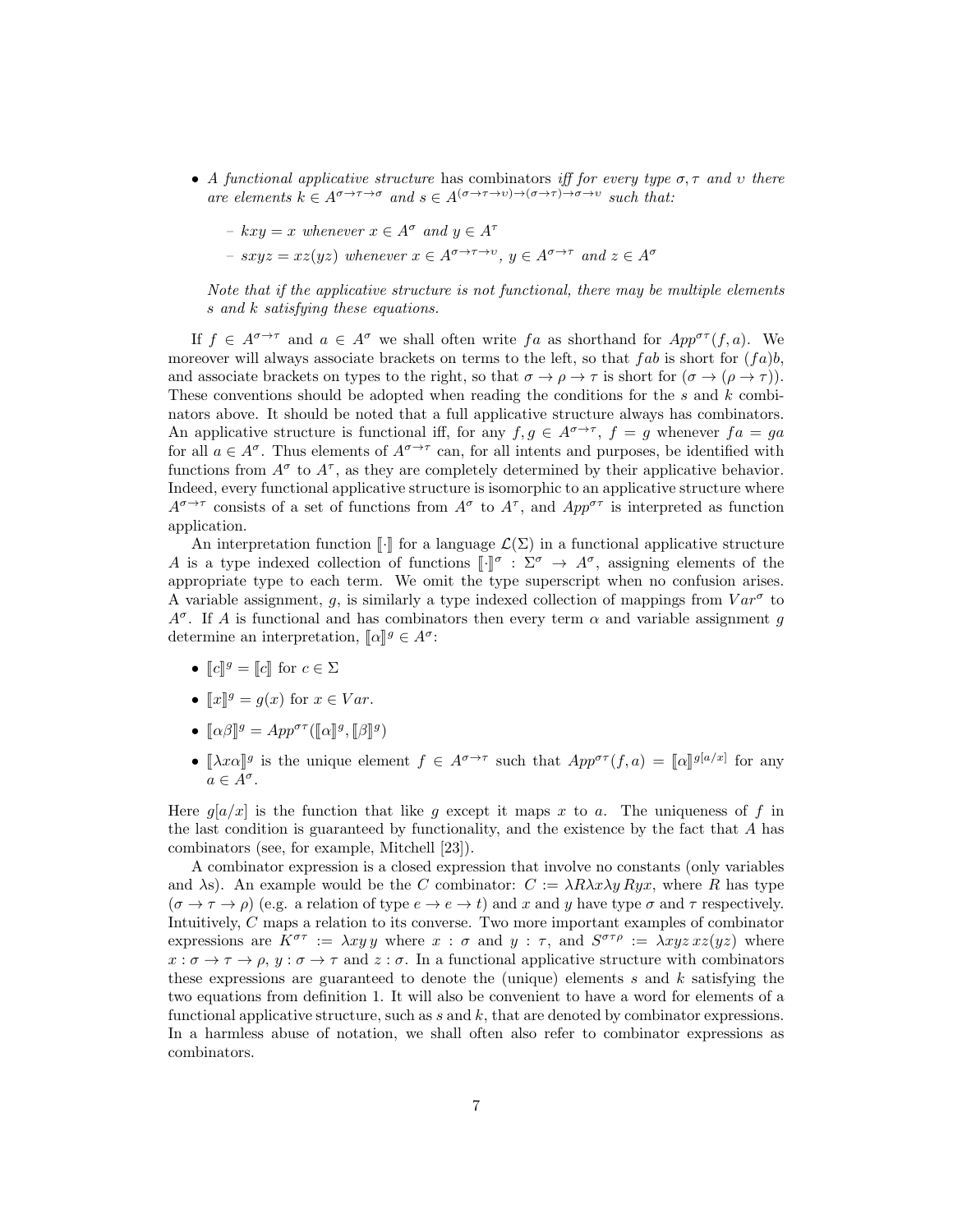Terms of the form  $(\lambda x \alpha)\beta$  and  $\alpha[\beta/x]$  where  $\beta$  contains no free variables that would get bound upon substitution, are called *simple*  $\beta$ -equivalents. When x is not free in  $\phi$ ,  $\lambda x \phi x$ and φ are simple  $\eta$ -equivalents. Two terms are  $\eta\beta$ -equivalent if one can be obtained from the other by any number of substitutions of simple  $\eta$ -equivalent or simple  $\beta$ -equivalent terms.<sup>14</sup> The theory of  $\eta\beta$  equivalence on a language  $\mathcal{L}(\Sigma)$  is the equational theory consisting of all identities  $\phi = \psi$  consisting of  $\eta\beta$  equivalent terms.

### 1.2 Background on monoids

**Definition 2** (Monoid). A monoid  $(M, \circ, 1)$  is a set M, an element  $1 \in M$  and a binary operation  $\circ : M \times M \to M$  such that:

- 1.  $1 \circ i = i = i \circ 1$  for all  $i \in M$
- 2.  $(i \circ j) \circ k = i \circ (j \circ k)$  for all  $i, j, k \in M$

We shall adopt of the convention of using the letter  $M$  interchangeably to denote a monoid or the underlying set of that monoid.

**Definition 3** (M-set). Given a monoid M, an M-set is a pair  $(A, \mu)$ , where A is a set and  $\mu : M \times A \rightarrow A$  a function such that:

- 1.  $\mu(1, a) = a$  for all  $a \in A$
- 2.  $\mu(i, \mu(j, a)) = \mu(i \circ j, a)$  for all  $i, j \in M$  and  $a \in A$ .

We shall often follow a convention of simply writing ia or  $i(a)$  instead of  $\mu(i, a)$ , and ij instead of  $i \circ j$ . Note that ija disambiguates to  $(i \circ j)a$  and  $i(j(a))$ , but due to the second clause of definition 3 it does not matter. Similarly, we shall often adopt the convention of omitting reference to  $\mu$ .

In what follows we shall call the elements of M *substitutions*. If M acts on a set A and  $a \in A$ , we shall call ia the result of applying the substitution i to a. With this gloss in mind, it's easy to see why the above definitions are motivated. Substitutions can be composed, in the sense that you can perform one after the other, and composition is associative and has a unit (the substitution of everything for itself). If you apply the composition of two substitutions,  $i \circ j$  to some a, that's the same as performing the substitution j to a, and then i to the result; whence the definition of an action.

**Definition 4.** Given two M-sets,  $(A, \mu)$  and  $(B, \nu)$  a function  $f : A \rightarrow B$  is called equivariant iff for any  $i \in M$ ,  $a \in A$ ,  $f(\mu(i, a)) = \nu(i, f(a))$ .

We summarize all this with a familiar linguistic example.

Example 1 (Substitution monoids). Let  $\mathcal{L}(\Sigma)$  be a typed language in signature  $\Sigma$ . A substitution on  $\mathcal{L}(\Sigma)$  can be identified with a collection of functions,  $i^{\sigma} : \Sigma^{\sigma} \to \mathcal{L}^{\sigma}(\Sigma)$  taking each constant of type  $\sigma$  to an arbitrary closed term of type  $\sigma$ . A substitution may be extended to a function  $i^+ : \mathcal{L}(\Sigma) \to \mathcal{L}(\Sigma)$ , which can be defined recursively by setting  $i^+c = ic$  for each constant c,  $i^+(\alpha\beta) = (i^+\alpha)(i^+\beta)$ , and  $i^+(\lambda x\alpha) = \lambda x i^+(\alpha)$ . A substitution can be

<sup>&</sup>lt;sup>14</sup>Note two terms that differ only in the labeling of bound variables (known as  $\alpha$ -equivalent terms) are  $\eta\beta$  equivalent. One shows this by induction on terms complexity; the key observation is that if x and y are distinct variables with y not appearing in  $\alpha$  then  $\lambda x \alpha$  is a simple  $\eta$ -equivalent of  $\lambda y (\lambda x \alpha) y$  which is a simple  $\beta$ -equivalent of  $\lambda y \alpha[y/x]$ .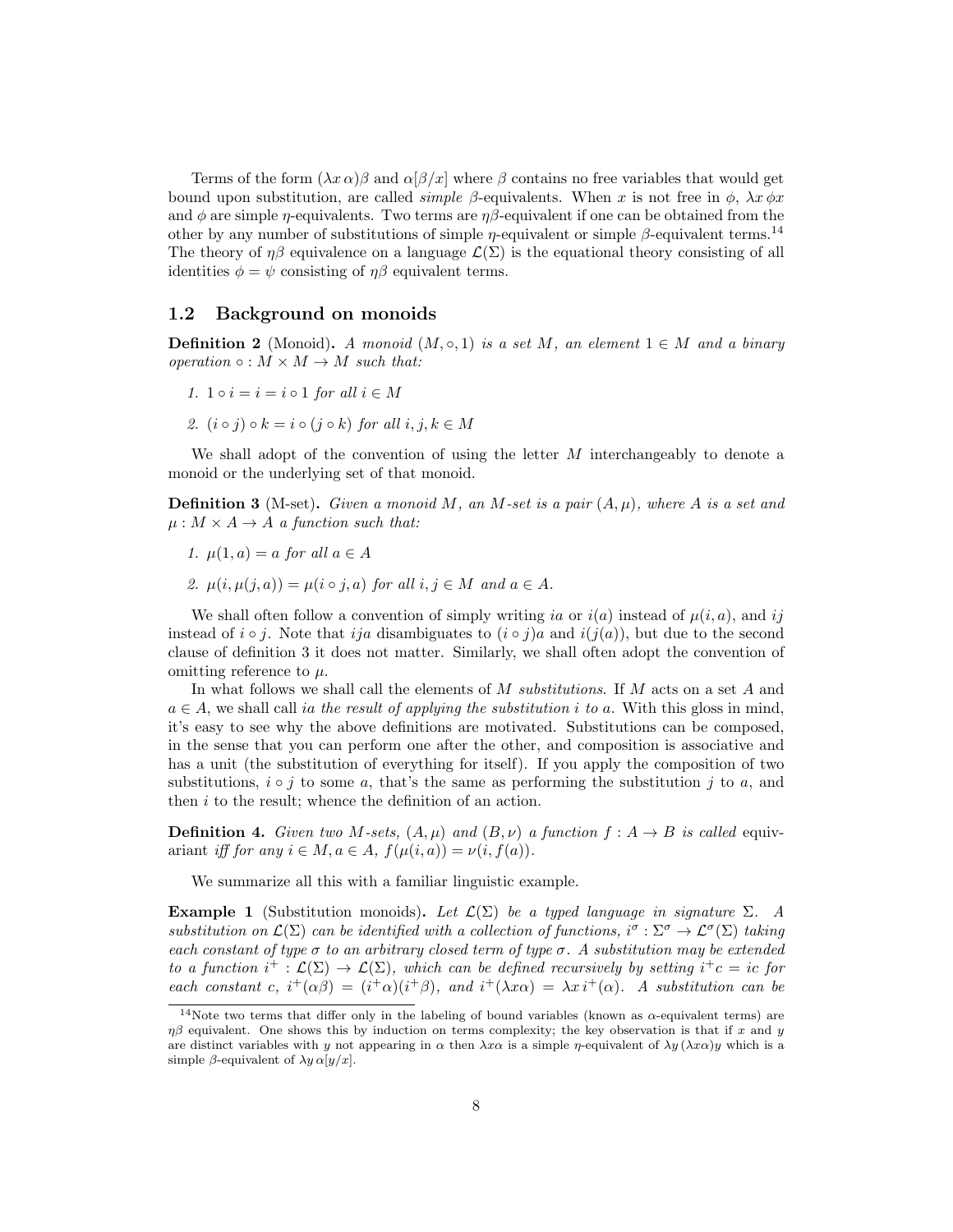equivalently defined as a type-preserving function from  $\mathcal{L}(\Sigma) \to \mathcal{L}(\Sigma)$  that commutes with application and lambda abstraction: every such function will be of the form  $i^+$  for some  $i : \Sigma \to \mathcal{L}(\Sigma).$ 

The set of all substitutions, understood as functions from  $\mathcal{L}(\Sigma)$  to  $\mathcal{L}(\Sigma)$ , form a monoid M under function composition.  $\mathcal{L}(\Sigma)$  is an M-set, whose action  $\mu(i,\alpha)$  is given by applying the substitution i to  $\alpha$ . Restricted classes of substitutions also form monoids, and act on the language in a similar way:

- We might identify a subset  $\Lambda \subseteq \Sigma$  of logical constants. The set of all substitutions that fix logical constants forms a monoid.
- Above we have defined substitutions that only take closed terms as values. There is also a wider class of open substitutions that take constants to arbitrary terms, although we will not have much use for them. (Note that our notion of substitution moves constants but leaves variables alone.)
- The set of substitutions that fix all but finitely many members of  $\Sigma$  is a monoid.
- Assuming that  $|\Sigma^{\sigma}| = |\mathcal{L}^{\sigma}(\Sigma)|$  whenever  $\Sigma^{\sigma} \neq \emptyset$ , then there is at least one substitution that is surjective on each type. In which case, the set of surjective substitutions forms a monoid.

# 2 Substitution Structures

In this section the notion of a substitution structure is defined. A number of examples are discussed, and several important concepts  $-$  faithfulness, congruences and M-logical relations — are introduced.

### 2.1 Substitution structures

**Definition 5** (Substitution structure). A substitution structure  $(M, A, Sub)$  consists of an applicative structure,  $A = (A^{\sigma}, App^{\sigma\tau})$ , a monoid  $M = (|M|, \circ)$ , and a typed collection of actions  $Sub^{\sigma}: M \times A^{\sigma} \to A^{\sigma}$  of the monoid on the domain  $A^{\sigma}$ , subject to the following constraints.

- 1.  $Sub^{\sigma}(1, a) = a$
- 2.  $Sub^{\sigma}(i, Sub^{\sigma}(j, a)) = Sub^{\sigma}(i \circ j, a)$
- 3.  $Sub^{\tau}(i, App^{\sigma\tau}(f,a)) = App^{\sigma\tau}(Sub^{\sigma\rightarrow\tau}(i, f), Sub^{\sigma}(i, a))$

A substitution structure  $(M, A, Sub)$  is functional iff the applicative structure A is functional.

The first two conditions are simply the conditions for being an action. Thus  $(A^{\sigma}, Sub^{\sigma})$  is an M-set for each  $\sigma$ . The final condition states that the action distributes over application.

Shorthand: when it is not ambiguous we shall shorten  $App^{\sigma\tau}(f, a)$  to fa, and shorten  $Sub^{\sigma}(i, a)$  to ia. More generally, following our conventions concerning M-sets, we suppress reference to the action  $Sub$  (provided no ambiguity arises), writing e.g.  $(M, A)$  to refer to the substitution structure  $(M, A, Sub)$ .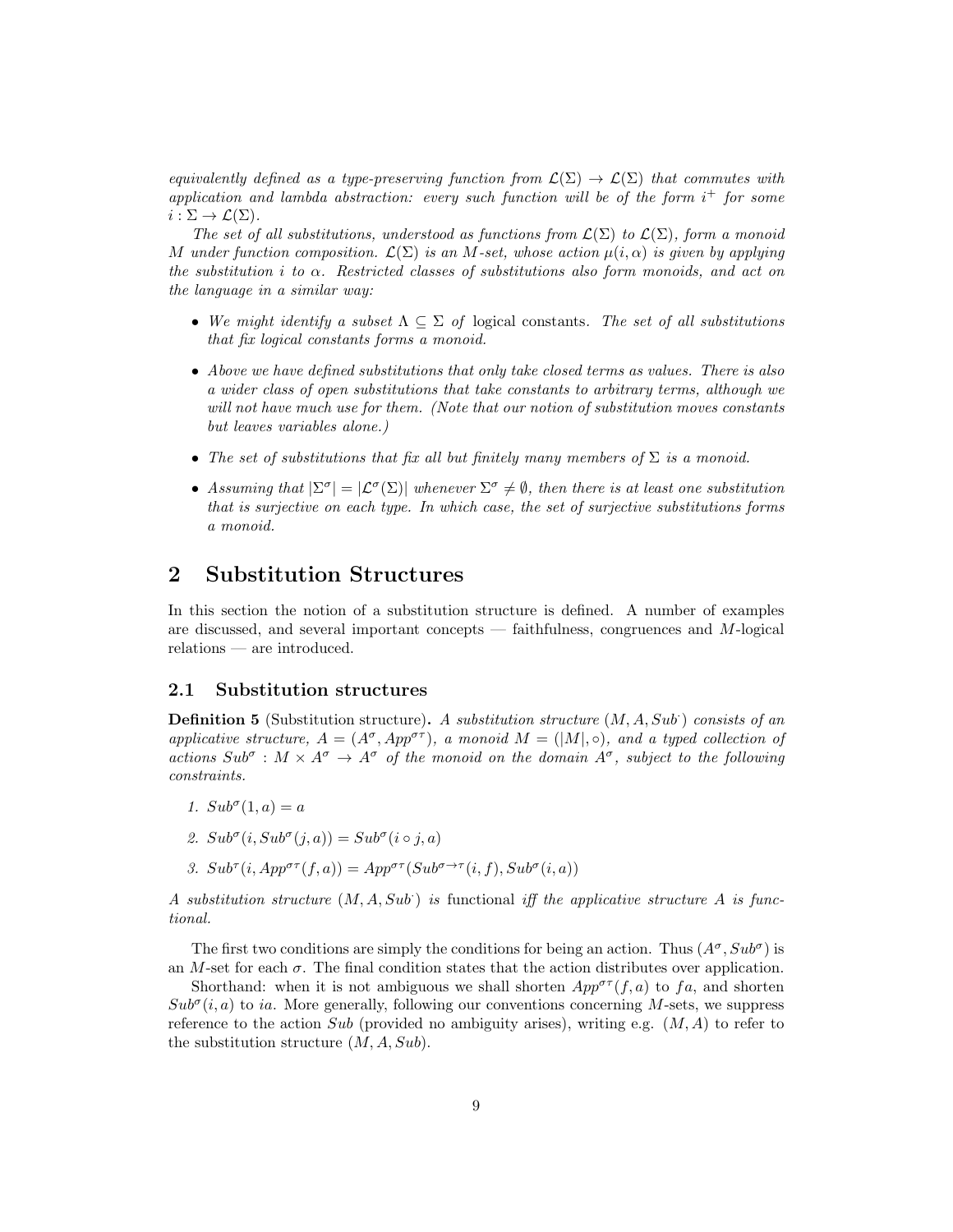Given these shorthands, clause  $(3)$ , for example, becomes the much more reader friendly:  $i(fa) = (if)(ia)$ . The clauses in this definition can be straightforwardly motivated by reflecting on the linguistic case (example 1). For instance, if you perform some substitution on a term  $\alpha\beta$  then that is the same as performing that substitution to  $\alpha$  and  $\beta$  separately, and applying the result of the first substitution to the second. This gives us clause 3.

Notice that 2 and 3 can be compressed into a single axiom, 4:

4.  $Sub^{\tau}(i, App^{\sigma\tau}(Sub^{\sigma\rightarrow\tau}(j, f), a)) = App^{\sigma\tau}(Sub^{\sigma\rightarrow\tau}(i \circ j, f), Sub^{\sigma}(i, a))$ 

Or, in our slightly more readable notation:  $i((j f)a) = ((i \circ j) f)(ia)$ .

Firstly, we note that in certain substitution structures, the behaviour of the substitutions is completely determined by their behaviour on the base types. Recall that a group is a monoid in which every element has an inverse: for every i, there is a j such that  $i \circ j = 1$ . This inverse is always unique and we write it  $i^{-1}$ .<sup>15</sup>

**Definition 6** (Conjugation structures). Suppose that M is a group, A a functional applicative structure, and that M acts on  $A<sup>t</sup>$  and  $A<sup>e</sup>$ , with actions  $Sub<sup>e</sup>$  and  $Sub<sup>t</sup>$  respectively. If A is rich enough, one can form a substitution structure from  $A$  and  $M$  by inductively defining  $Sub^{\sigma \rightarrow \tau}$  as:

$$
Sub^{\sigma \to \tau}(i, f) = a \mapsto Sub^{\tau}(i, App(f, Sub^{\sigma}(i^{-1}, a)))
$$
 for each  $f \in A^{\sigma \to \tau}$ ,  $i \in M$ 

Or, applying notational conventions:  $i_{\sigma \to \tau} f = i_{\tau} \circ f \circ i_{\sigma}^{-1}$ . A is 'rich enough' precisely if i ∘ f ∘ i<sup>-1</sup> ∈  $A^{\sigma\to\tau}$  whenever  $f \in A^{\sigma\to\tau}$ . We shall call this the conjugation structure generated by the applicative structure A, and the chosen actions on  $A<sup>t</sup>$  and  $A<sup>e</sup>$ .

It's easy to see why conjugations structures are substitution structures. The only nontrivial thing to show is that the action commutes with application:  $(if)(ia) = (iofoi^{-1})ia =$  $i(fi^{-1}ia) = i(fa).$ 

Indeed, one can prove a representation theorem for functional substitution structures based on groups. Whenever M is a group, and  $(M, A)$  a functional substitution structure, then  $(M, A)$  is a conjugation structure. Thus when M is a group and A functional, the behavior of substitutions is uniquely pinned down by the behaviour of the action on base types.

**Proposition 1** (Representation theorem). Let  $(M, A)$  be a substitution structure where M is a group and  $A$  is functional. Then  $(M, A)$  is a conjugation structure.

*Proof.* Since A is functional it suffices to show that, for any  $f \in A^{\sigma \to \tau}$ ,  $(if)a = (i \circ f \circ i^{-1})a$ for all  $a \in A^{\sigma}$ . Since G is a group, i has an inverse  $i^{-1}$  with  $a = 1a = i(i^{-1}a)$ . Then  $(i f)(a) = (i f)(i(i^{-1} a))) = i(f(i^{-1} a) = (i \circ f \circ i^{-1}) a$ 

 $\Box$ 

In general the notion of a conjugation structure does not make sense when A is not functional, but one can nonetheless prove the analogous constraint that  $|if|$  must be identical to  $i \circ |f| \circ i^{-1}$ , where |h| is the function determined by h:  $a \mapsto App(h, a)$ .<sup>16</sup>

<sup>&</sup>lt;sup>15</sup>If j is the inverse of i, it follows that  $ji = 1$  (so it follows that an element's inverse is both its left and right inverse). Let k be the inverse of j so that  $jk = 1$ .  $ij = 1$ , so  $j(ijk) = jk = 1$ , so  $(ji)(jk) = 1$  (by associativity), so  $ji = 1$  (since  $jk = 1$ ). Moreover, if  $ij = ik = 1$  then  $j = k$ , so everything has a unique inverse. Since  $ik = 1$ ,  $j(ik) = j$ , so  $(ji)k = j$ . Since j is a left inverse of i as well,  $k = 1k = (ji)k = j$  as required.

<sup>&</sup>lt;sup>16</sup>Suppose, moreover, that A contains the composition combinator (i.e. B), and that for each  $i \in M$ , there is an element  $g_i^{\sigma} \in A^{\sigma \to \sigma}$  such that  $ia = App(g_i^{\sigma}, a)$  for all  $a \in A^{\sigma}$ . Then setting if to be  $B(Bg_i f)g_{i-1}$ generates a conjugation structure of this sort.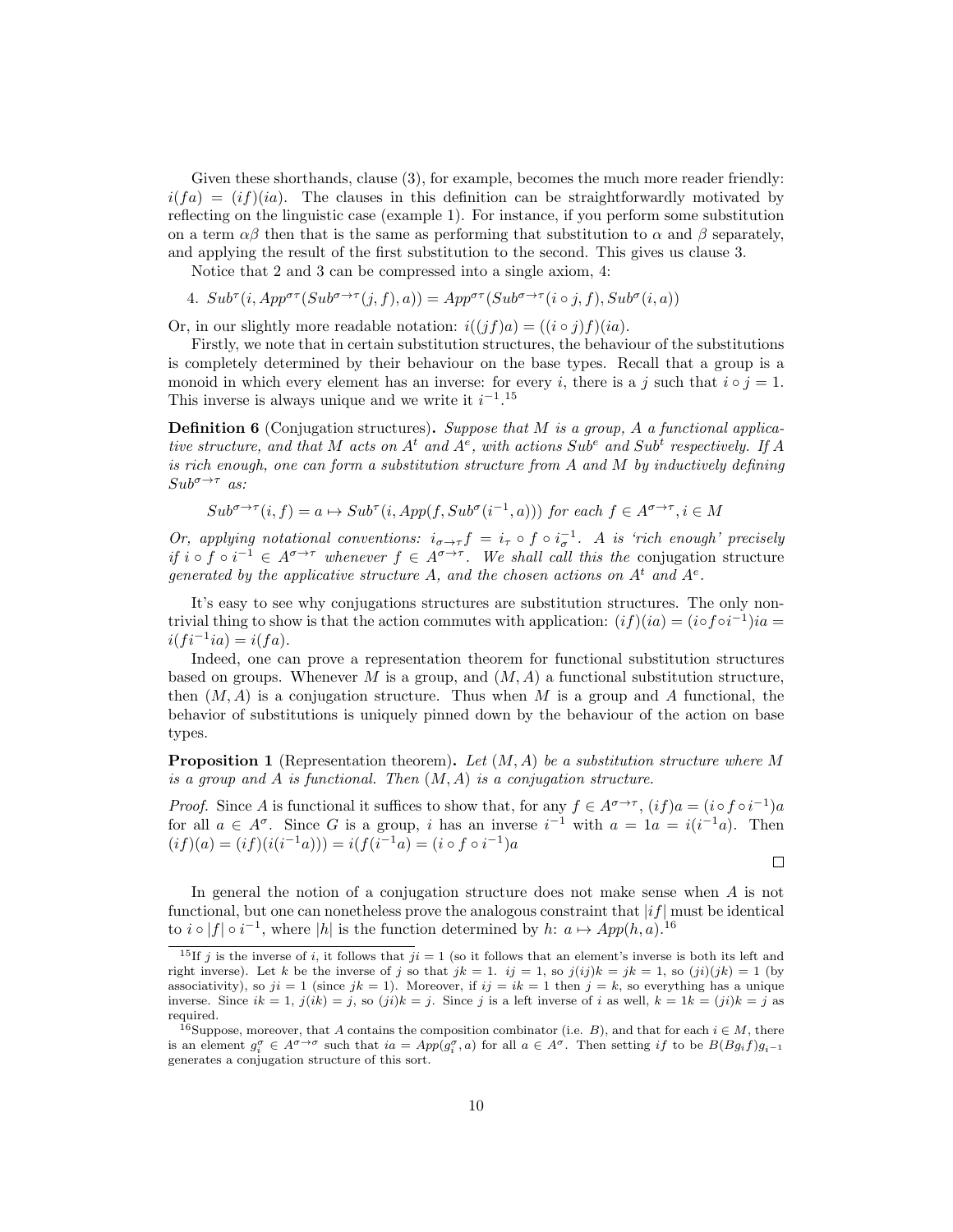Proposition 1 thus gives a complete characterization of functional substitution structures when  $M$  is a group. In section 4.1 we shall see that this representation theorem is an instance of a more general representation theorem that provides a characterization of substitution structures based on arbitrary monoids. Crucial to this more general representation theorem is the idea that elements of the functional types can have more structure than the functions they determine between their argument and target types. Such structures are thus not functional, but they do possess a feature that is closely related to functionality:

**Definition 7** (Quasi-functionality). A substitution structure  $(M, A)$  is quasi-functional iff

• For  $f, g \in A^{\sigma \to \tau}$ ,  $f = g$  if and only if  $App(if, a) = App(ig, a)$  for every  $a \in A^{\sigma}$ ,  $i \in M$ .

This weakening of functionality imposes a more demanding condition for when properties are identified, which can be illustrated as follows. Consider the property has three vertices and the property has three edges. The principle of functionality would identify these properties given the working assumption that the proposition that a has three vertices is the same as the proposition that  $a$  has three edges for any individual  $a$  (in virtue of both propositions saying that a is a triangle).

But quasi-functionality does not require the identification of these properties, even given this assumption. For, even if we are unsure about whether to identify having three vertices with having three edges, being a vertex is certainly not the same property as being an edge (they are not even coextensive). So intuitively there could be a substitution that mapped being a vertex to being a face, but mapped being an edge to itself. This substitution would intuitively map having three vertices to having three faces, and having three edges to itself. But clearly you can have three edges without having three faces, so the resulting two properties are different. Since applying a substitution to identical inputs should yield identical results, it follows that having three edges is distinct from having three vertices. This is all consistent with quasi-functionality: what quasi-functionality does require, in order to identify these properties, is that for any substitution i, and any individual  $a$ ,  $a$  has i(three vertices) is identical to a has  $i$ (three edges). But we have just seen that this condition does not hold since when  $i$  is the substitution described above, and  $a$  an individual with three edges but not three faces (i.e. a triangle), we get that a has  $i$  (three vertices) has a different truth value to a has  $i$ (three edges), and so these two propositions are thus different.

Note that the distinction between functionality and quasi-functionality evaporates if M is a group:

**Proposition 2.** Suppose that M is a group. A substitution structure of the form  $(M, A)$  is functional if and only if it is quasi-functional.

Proof. Clearly any functional structure is quasi-functional. To show quasi-functionality implies functionality, suppose that  $f, g \in A^{\sigma \to \tau}$  and  $App(f, x) = App(g, x)$  for every  $x \in A^{\sigma}$ . Let  $i \in M$  and  $a \in A^{\sigma}$ . By supposition  $App(f, i^{-1}a) = App(g, i^{-1}a)$ , so  $iApp(f, i^{-1}a) =$  $iApp(g, i^{-1}a)$ , so  $App(if, ii^{-1}a) = App(ig, ii^{-1}a)$ , so  $App(if, a) = App(ig, a)$ . Since i and a were arbitrary, we may conclude that  $f = q$ , by quasi-functionality. □

Indeed, we can replace the assumption that  $M$  is a group in the above argument with the weaker assumption that, for each  $i \in M$ , the function i determines from  $A^{\sigma}$  to  $A^{\sigma}$  is surjective for each  $\sigma$  (just replace  $i^{-1}a$  in the above with any b such that  $ib = a$ ). Thus quasi-functional substitution structures with surjective actions are always functional.

It's worth noting that in a non-functional applicative structure the equations in definition 1 for s and k do not necessarily pin down an element of the structure uniquely: for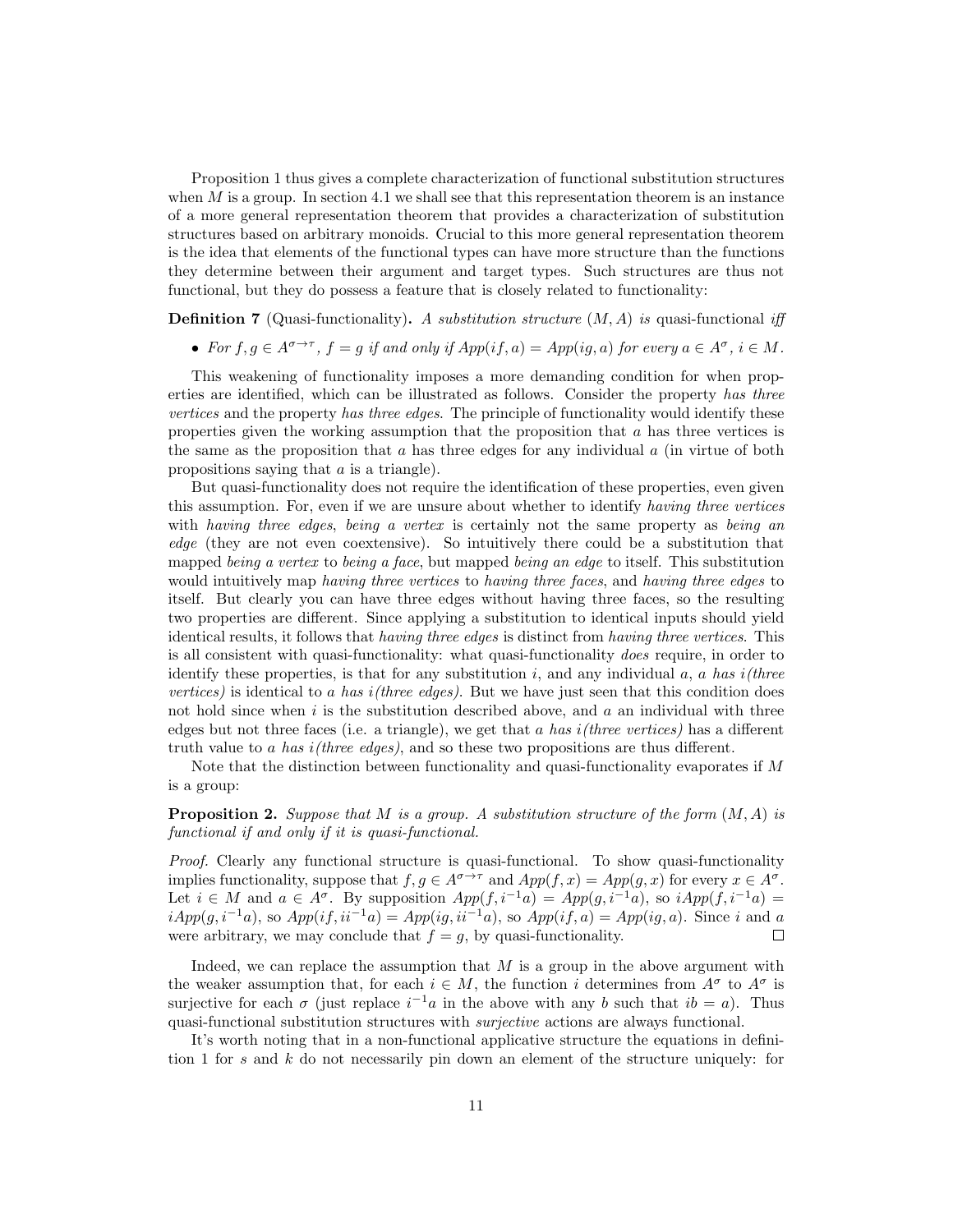example, there might be distinct elements k and k' such that  $k'xy = x = kxy$  for every x and y. Nonetheless, there is a natural analogue of *having combinators* for quasi-functional substitution structures:

**Definition 8.** A quasi-functional substitution structure  $(M, A)$  has combinators iff for every  $\sigma, \tau$  and  $\rho$  there are elements  $k \in A^{\sigma \to \tau \to \sigma}$  and  $s \in A^{(\sigma \to \tau \to \rho) \to (\sigma \to \tau) \to \sigma \to \rho}$ , as in definition 1, such that

- $-$  For all  $i \in M$ ,  $x \in A^{\sigma}, y \in A^{\tau}$   $(ik)xy = x$
- For all  $i \in M$ ,  $x \in A^{\sigma \to \tau \to \rho}$ ,  $y \in A^{\sigma \to \tau}$  and  $z \in A^{\sigma}$ ,  $(is)xyz = (xz)(yz)$ .

We can also impose a similarly more stringent constraint on interpretations of  $\lambda$  terms. Let  $(M, A)$  be a quasi-functional substitution structure with combinators. Given an interpretation function  $\llbracket \cdot \rrbracket$  in A defined only on a signature  $\Sigma$ , let us write  $\llbracket \cdot \rrbracket_i$  for the variant interpretation generated by setting  $[\![c]\!]_i = i([\![c]\!]_i)$  (that is,  $Sub^{\sigma}(i, [\![c]\!])$ ) for each constant  $c \in \Sigma^{\sigma}$ . We may then simultaneously extend these interpretation functions to arbitrary terms. This proceeds exactly as in section 1.1, except we modify the clause for  $\lambda$ -abstraction:

- $\llbracket c \rrbracket^g = \llbracket c \rrbracket$  for  $c \in \Sigma$
- $\llbracket x \rrbracket^g = g(x)$  for  $x \in Var$ .
- $[\![\alpha\beta]\!]^g = App^{\sigma\tau}([\![\alpha]\!]^g, [\![\beta]\!]^g)$
- $[\![\lambda x \, \alpha]\!]^g$  is the unique f in  $A^{\sigma \to \tau}$  such that  $(i f) a = [\![\alpha]\!]_i^{(i \circ g)[x \mapsto a]}$  for all  $i \in M$  and  $a \in A^{\sigma}$

The existence of  $f$  follows from the existence of combinators in the more stringent sense, and the uniqueness follows from quasi-functionality.<sup>17</sup>

To summarize the main points of this section, we have given a complete characterization of substitution structures that are functional and based on groups. We have also identified a more general class of substitution structures that are quasi-functional and based on arbitrary monoids, and have suggested that a characterization of these structures might be available with a generalization of the notion of a conjugation structure (a suggestion we make good on in section 4.1).

### 2.2 Faithfulness

Note that  $A^{\sigma A^{\sigma}}$  is itself a monoid under function composition.

**Definition 9.** An M-set  $(A, \mu)$  is faithful iff the monoid homomorphism  $\phi : M \to A^A$ given by  $i \mapsto \mu(i, \cdot)$  is an embedding. That is: if ia = ja for every  $a \in A$ , then  $i = j$ . It is strongly faithful iff if for any a, ia = ja, then  $i = j$ .<sup>18</sup>

In what follows we shall pay special attention to substitution structures that are at least faithful on type t: that is, substitution structures where  $(A^t, Sub^t)$  is a faithful Mset. For these are structures that correspond closely to fine-grained accounts of reality: different substitutions differ at least in their action on at least one proposition. We do not

<sup>&</sup>lt;sup>17</sup>Note: although we defined  $\llbracket \cdot \rrbracket$  in terms of  $\llbracket \cdot \rrbracket_i$ , our definition is properly inductive, since we are simultaneously defining  $\llbracket \cdot \rrbracket_i$  for all i at once (where  $\llbracket \cdot \rrbracket = \llbracket \cdot \rrbracket_1$ ).

 $18$ See Kilp et al. [19] chapter 1,  $\S 4$ .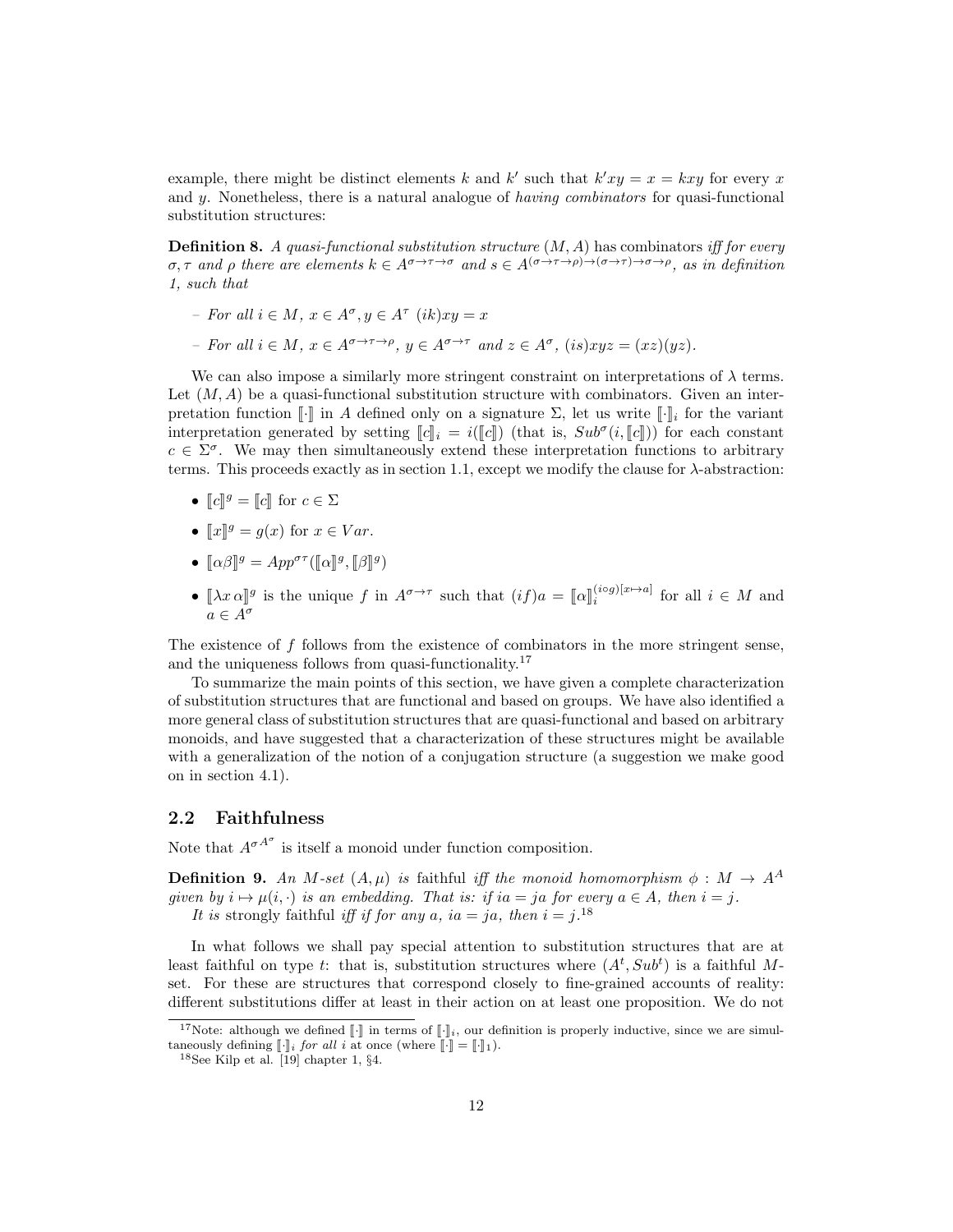make the same requirement for type  $e$ . While substitutions of individuals had better move individuals, we shall not think of individuals as composed of properties and relations, and so substitutions that only move propositions or relations, for example, need not be faithful on type e. (Sometimes we will only impose the weaker condition that  $(A^e \cup A^t, Sub^e \cup Sub^t)$ is faithful.<sup>19</sup>)

Here is a useful proposition about faithful substitutions:

**Proposition 3.** Let  $(M, A)$  be a substitution structure, where A is a quasi-functional structure with combinators such that  $A^{\sigma}$  is nonempty for all  $\sigma$ . Then the action of M is faithful on type  $\sigma \rightarrow \tau$  if it is faithful on type  $\tau$ .

*Proof.* Assume, for induction, that Ms action is faithful on  $A^{\tau}$ . Now suppose  $i(f) = j(f)$ for all  $f \in A^{\sigma \to \tau}$ . In particular,  $i(ka) = j(ka)$  for all  $a \in A^{\tau}$ , so  $i(ka) = ik(ia) = k(ia)$ since k is a sink (that is,  $ik = k$  — see next section), and similarly for j. So  $k(ia) = k(ja)$ , and thus  $ia = ja$  for all  $a \in A^{\tau}$  (by applying  $k(ia)$  to any element of  $A^{\sigma}$ ). By inductive hypothesis it follows that  $i = j$ , as required. П

Let me record two important consequences of this fact. It follows that (i) if  $M$  is faithful at type t it is faithful at all relational types<sup>20</sup>, and (ii) if M is faithful on the base types (as in example 2, but not example 4 below) it is faithful on all types.

### 2.3 Examples of substitution structures

Note that we usually understand substitutions as things that can be applied to linguistic entities. One might have thought that the idea of a substitution makes no sense when applied to a coarse-grained theory of propositions, such as one in which they are just sets of possible worlds (or more generally, any theory in which propositions satisfy the Boolean identities). In fact it does make sense as the following two examples demonstrate. Let's begin by trying to make the notion of substituting one individual for another in a (set of worlds) proposition precise.<sup>21</sup>

**Example 2** (Finean Structures). Let A be the full, functional applicative structure given by letting  $A^e$  be any set, and  $A^t = P(W)$  for some set of worlds W.

Suppose M is a group of permutations of  $A^e$ , the individuals. Suppose that we also have an action of M on W. For each  $i \in M$ , and possible world  $w \in W$ , we will informally interpret iw as the unique world that is qualitatively identical to w but in which the individuals occupy permuted qualitative roles, as dictated by  $i^{22}$  Each such permutation lifts to an automorphism of  $P(W)$ , giving us natural actions on the base domains:

 $Sub<sup>t</sup>(i, p) = ip := \{iw \mid w \in p\}.$ 

 $Sub<sup>e</sup>(i, a) = ia$ 

<sup>&</sup>lt;sup>19</sup>Note that this does not require either  $(A<sup>t</sup>, Sub)$  or  $(A<sup>e</sup>, Sub)$  to be faithful individually.

<sup>&</sup>lt;sup>20</sup>The relational types are defined inductively as follows: e and t are relational types, and  $\sigma \to \tau$  is a relational type whenever  $\sigma$  and  $\tau$  are relational types, and  $\sigma$  is not e.

<sup>21</sup>This substitution structure is used in Bacon [4] for modeling the distinction between qualitative and haecceitistic propositions; further discussion of the application can be found there. The technology is originally due to Fine [11] (see also Fritz and Goodman [15] for further developments).

<sup>&</sup>lt;sup>22</sup>Note that formally speaking, every choice of action of M on W generates a separate example. But on the intended application we are suppose to think of W as the set of metaphysically possible worlds, and the action of a permutation of individuals on a world determined by the informal description above.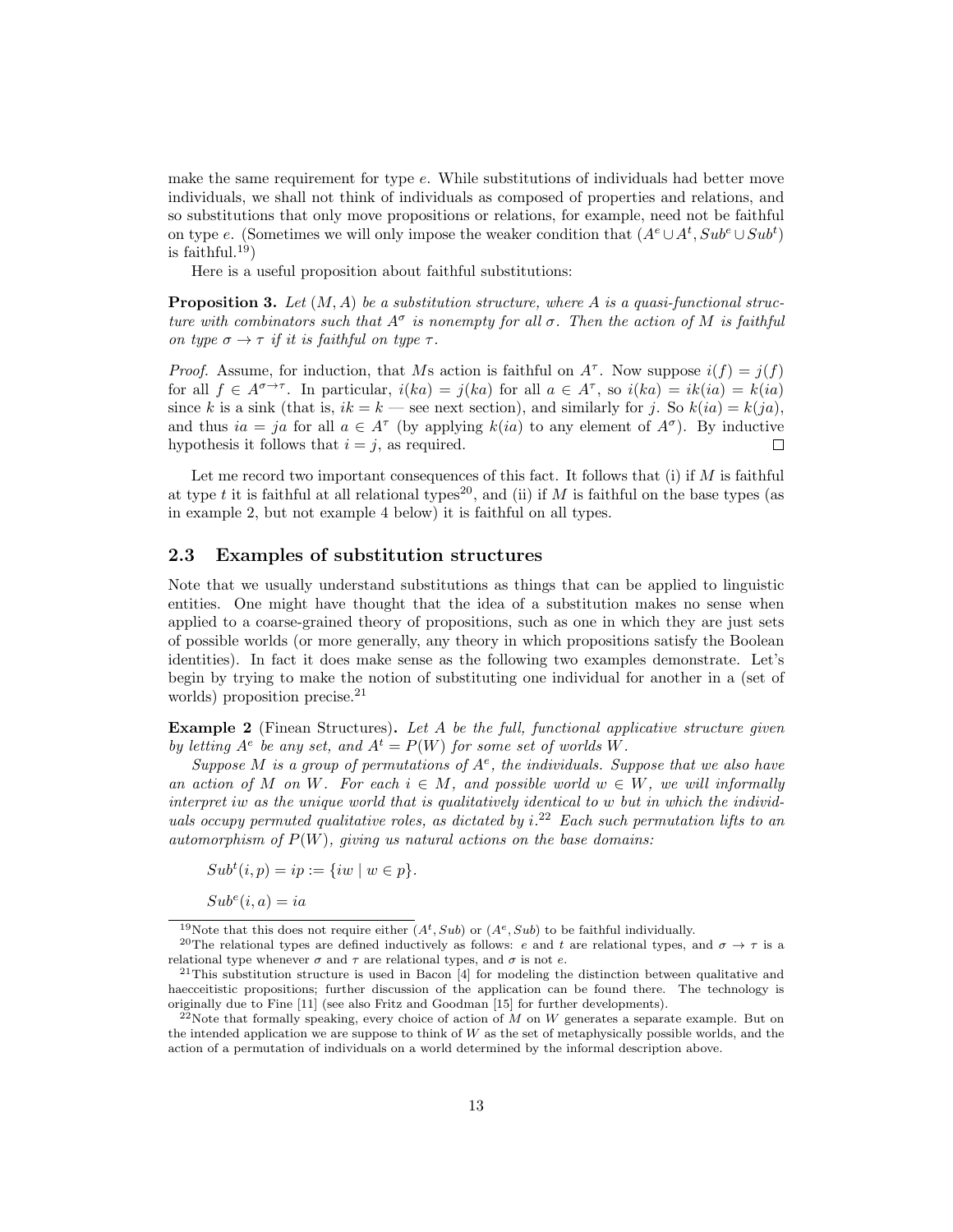This determines a unique conjugation structure, where the action on type  $\sigma \to \tau$  is given by conjugation (that is, if = i  $\circ$  f  $\circ$  i<sup>-1</sup>).

In order for an action on worlds to be suitable we shall require that the action of M on W be faithful (equivalently, we may require that the derived action of M on  $P(W)$  be faithful).

We may intuitively think of  $i(p)$  as the result of substituting the individuals that occur in p with their i correspondents. We can lift substitutions to other types by conjugation (i.e.  $if = i \circ f \circ i^{-1}.$ 

If our structure is faithful at type t then that means that every permutation of individuals generates a distinct permutation of worlds. In particular, the idea of permuting the roles of arbitrary individuals within a world (to get a different world) makes sense for any permutation of individuals. Indeed, one might argue that the intuitive idea motivates the constraint that the structure should be strongly faithful at type t: distinct permutations of individuals should always generate distinct worlds when applied to a given world  $w$ .

Both of these thoughts rely on some substantive metaphysics. The latter idea, for example, requires that we reject the possibility of worlds containing qualitative symmetries. For example, Max Black argued that there could be two qualitatively identical spheres in otherwise empty space (see Black [5]). Call this possibility w. If w was indeed possible it would violate the strong faithfulness condition, since the identity permutation, and a permutation that swaps the two spheres, would both map  $w$  to itself. So these two permutations are distinct even though agree on what they do to the proposition  $\{w\}$ .

Even the plain faithfulness condition encodes some substantive metaphysics. Suppose that M is the group of all permutations of individuals. Then, for every substitution,  $i$ , it's possible that things occupy qualitative roles that have been switched according to i: iw will be a world where each individual  $a \in A^e$  occupies the qualitative role that  $i(a)$  occupies in w. In particular, if i is a permutation that switches me with a boiled egg (call it Egg), and leaves everything else alone, it follows that there must be some world w such that  $iw \neq w$ (for otherwise  $i$  would agree with the identity substitution on every world, contradicting the faithfulness constraint). Thus we have a pair of qualitatively alike possibilities in which I have switched roles with Egg.  $^{23}$ 

The thought that I could have occupied the qualitative role of a boiled egg sounds a little wild when combined with the idea that the possibilities in question are metaphysical possibilities. But there is nothing forcing that identification: the idea that propositions form a complete atomic Boolean algebra is entailed by the view that propositions are sets of possible worlds, but is not equivalent to it. Indeed it is possible to consistently develop a theory in which there is a broadest necessity that is not identical to metaphysical necessity (see Bacon  $[3]$ ). Another premise in this argument was the assumption that M was the group of all permutations of individuals. According to a variant construction the individuals are partitioned kinds, and M consists of only those permutations that preserve the kind of each individual.

To illustrate the scope of applications consider the following example from classical mechanics. (For more details on this example the reader may consult Arnold [2].)

**Example 3** (Phase space). Let  $(M, \omega)$  be a symplectic manifold and H :  $M \to \mathbb{R}$  a smooth function. Together these determine an abelian group  $G(\mathcal{M}, \omega, H) = \{ \phi_t \mid t \in \mathbb{R} \}$ 

<sup>&</sup>lt;sup>23</sup>Faithfulness was important for this result: if  $iw = w$  for every w, then there is no good sense in which I can be said to have switched roles with a boiled egg, since the witness of the alleged switched possibility is just the world where I occupy the role I in fact occupy.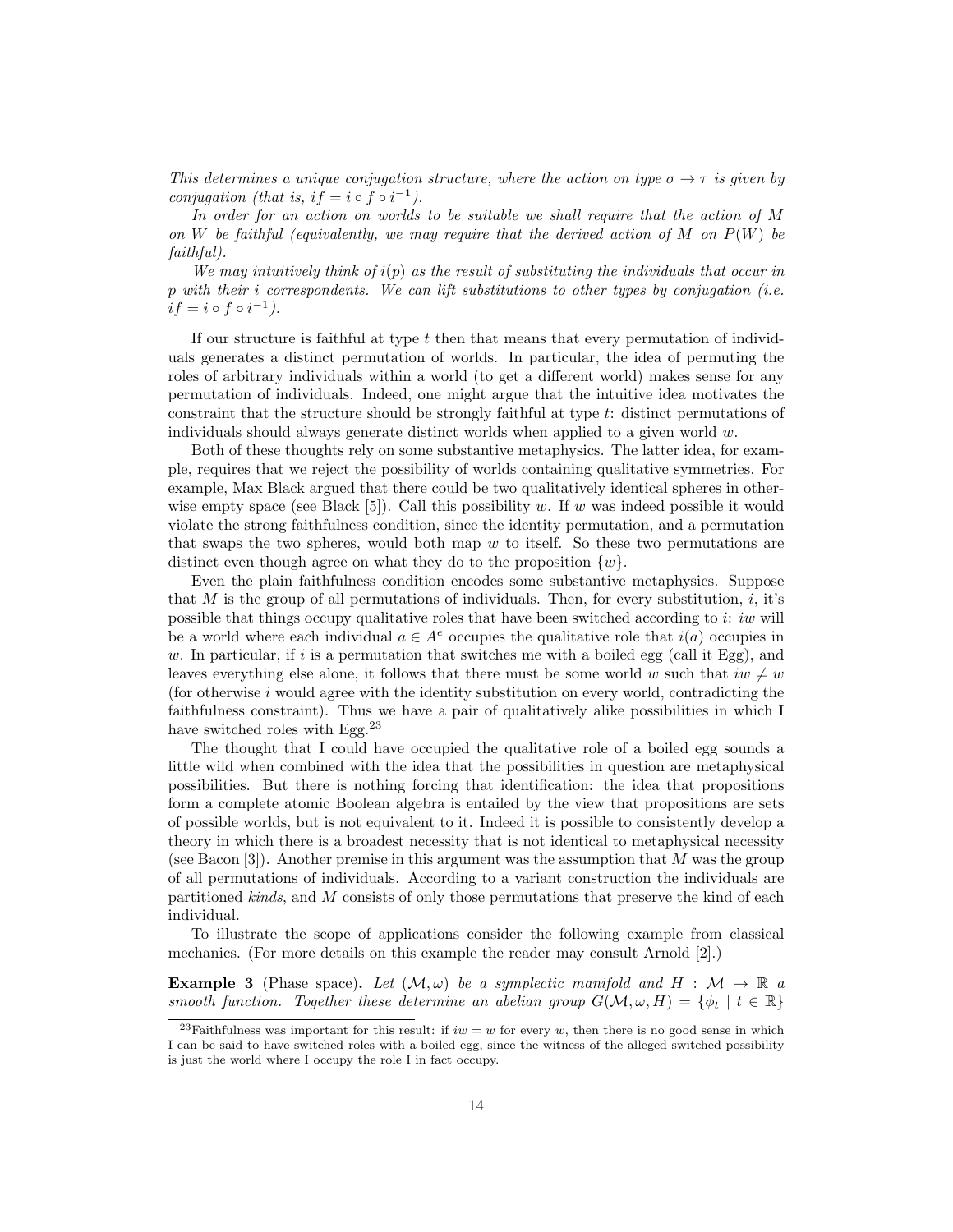of diffeomorphisms on  $\mathcal M$ , parameterized by  $\mathbb R$ , which is obtained from the time flow of the Hamiltonian vector field generated by H.

To generate a full functional conjugation structure we just need to specify sets  $A^e$  and  $A<sup>t</sup>$  and to specify the action of  $G(M, \omega, H)$  on them. As before we may take  $A<sup>t</sup>$  to be  $P(M)$ and endow it with the induced action  $ip = \{iw \mid w \in p\}$ . We shall let  $A^e$  be any set with the trivial action  $\phi_t a = a$  for any  $a \in A^e$  and  $t \in \mathbb{R}$ .

Informally we may think of the points of  $\mathcal M$  as states of a physical system with H assigning an energy to each state.  $\phi_t$  takes a state w and returns the state that w will evolve to in t units of time (or has evolved from if t is negative). As one would expect from this informal interpretation, the group is subject to the law:  $\phi_{t+s} = \phi_t \circ \phi_s$ .

Here is another example that illustrates the idea of making substitutions in the context of a Boolean view of propositions. Here we make sense of the idea of substitution propositions in propositions, rather than individuals in propositions.

**Example 4** (Lindenbaum Tarski structures). Let  $A<sup>t</sup>$  be the Lindenbaum-Tarski algebra of a propositional language L, and  $A^e$  any fixed set. Now consider the full and functional applicative structure based on  $A^e$  and  $A^t$ .

Any permutation of propositional letters induces a permutation on  $A<sup>t</sup>$ . For a sentence,  $\phi$ , we may understand i( $\phi$ ) as the class of formulas logically equivalent to the result of performing an i substitution on  $\phi$ .<sup>24</sup> We now stipulate that i fixes each element of  $A^e$ , and that i raises to higher types by conjugation (this is possible because M forms a group).

This example is faithful at type t but not strongly faithful. If  $i[\phi] = j[\phi]$  for every  $\phi$ , they must agree on their action on each equivalence class  $[p]$  of a propositional letter, so i and j must be the same permutation of letters. However, for a given  $\phi$ , i and j might agree about  $[\phi]$ , but be distinct because i and j do different things to letters not appearing in  $\phi$ .

This example considers permutations of propositional letters, but there's a larger class of of substitutions that are well defined on  $A<sup>t</sup>$  determined simply by arbitrary functions from propositional letters to sentences of L. The problem is we do not have a good way of extending these arbitrary substitutions up the type-theoretic heirarchy to higher types, because conjugation relies essentially on the existence of inverses.

We return to this issue in more generality in section 4.1. In the meantime, here is an example where the restriction to permutations is lifted.

**Example 5** (Term Models). Let  $\mathcal{L}(\Sigma)$  a typed language, and consider an equational theory S. We assume that provable identity, written  $\vdash_S \alpha = \beta$ , is an equivalence relation, and than S is closed under under the rule of substitution: if  $\vdash_S \alpha = \beta$  then  $\vdash_S i\alpha = i\beta$  for any substitution of the language i. (Examples that will interest us in what follows include the pure theory of  $\eta\beta$  equivalence, higher-order logic, and higher-order logic with the rule of equivalence.<sup>25</sup>)

Let T be the closed term model of  $\mathcal{L}(\Sigma)$ :

•  $T^{\sigma} = \{[\alpha] \mid \alpha \in \mathcal{L}^{\sigma}(\Sigma)\},\$  where  $[\alpha]$  is the equivalence class of  $\alpha$  under the equivalence relation of provable identity in S (i.e.  $\vdash_S \alpha = \beta$ ).

 $24$ This is well-defined since the rule of substitution is admissible in the propositional calculus.

 $^{25}$ As an anonymous referee points out, the restrictions we have placed on S preclude identities between distinct constants, but do not preclude S containing identities between distinct variables. The restrictions we have placed suffice for the construction of a well-behaved term model, but the theories of any interest to us are also closed under the rule of substitution for variables.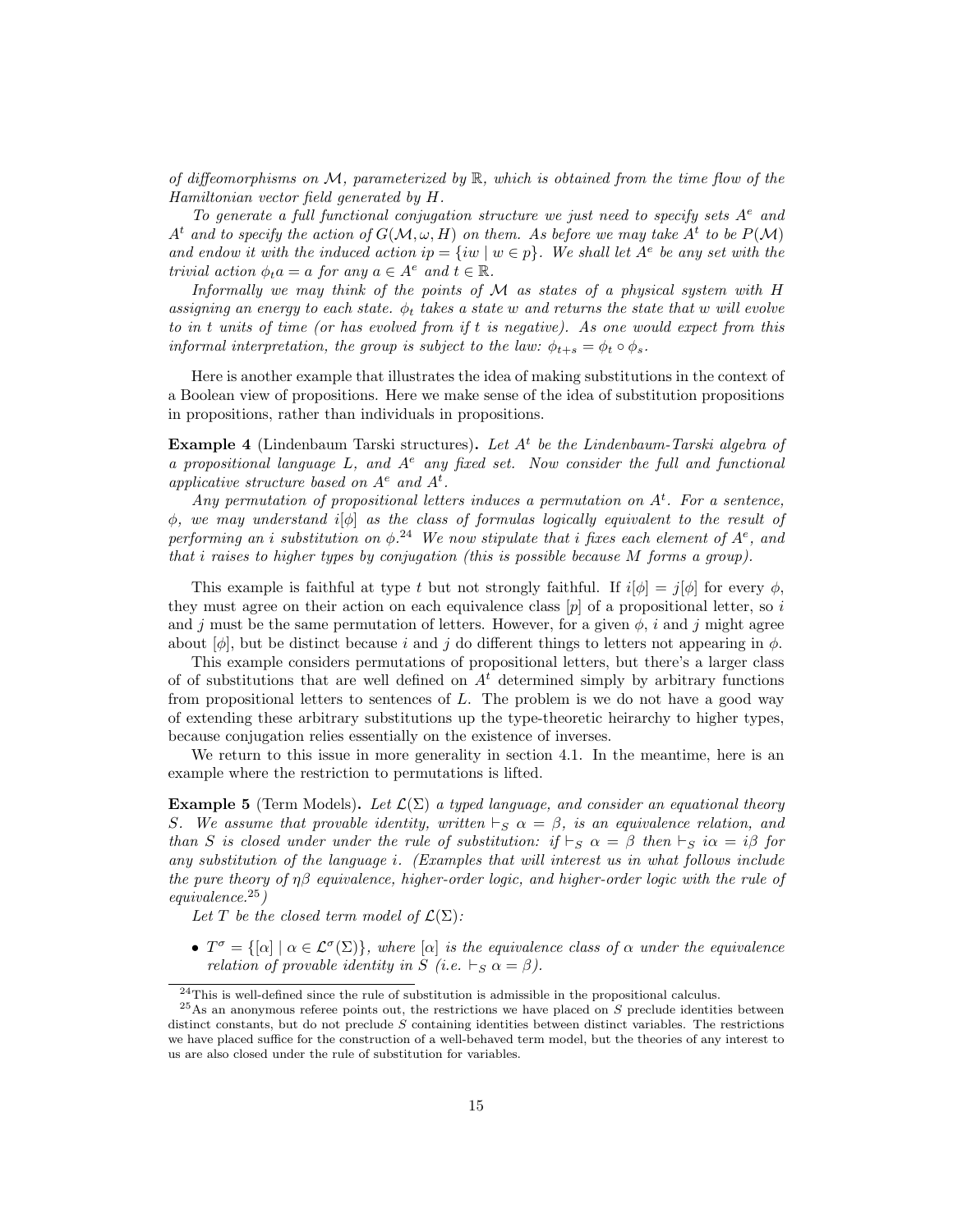•  $App^{\sigma\tau}([\alpha])([\beta]) = [\alpha\beta]$ 

Let M be the monoid of substitutions from example 1: type preserving mappings  $\Sigma \to \mathcal{L}(\Sigma)$ . Since S admits the rule of uniform substitution, this monoid generates an action on the elements of T as in example  $\lambda$ . A variant of this construction is the open term model for S in which  $\alpha$  in the first bullet point is allowed to be open.

Eventually we will be interested in looking at substitution structures that are also models of higher-order logic. This is achieved by providing a valuation on the elements of type t that tells us whether each proposition is true or false. It's worth noting that while it's possible to turn term models of the sort described above into models of higher-order logic, they are often not Leibnizian: distinct elements of the model might end up counting as identical according to the model. Thus term models do not in general provide faithful models of the idea that propositions are as fine-grained as terms up to equivalence in some theory, unless one can show that they can be equipped with a Leibnizian valuation.

### 2.4 Congruences

**Definition 10** (Congruence). A congruence,  $\sim$ , on an M-set A is an equivalence relation on A with the property that:

• If  $a \sim b$  then i $a \sim ib$  for all  $i \in M$ 

Probably the most important examples of congruences in algebra are kernels of homomorphisms. If  $f: A \rightarrow B$  is an equivariant mapping between M-sets A and B, then  $aker_f b$ iff  $f(a) = f(b)$ . There are versions of classical isomorphism theorems (see Kil'p [19]).

**Definition 11** (Quotient). If  $\sim$  is a congruence on A then  $A/\sim$  is the M-set whose elements are equivalence classes of elements of  $A$  and whose action,  $\mu$ , is given by:

•  $\mu(i, [a]) = [ia]$ 

The following notion is useful (see chapter 1 of Kil'p et al. [19]).

**Definition 12** (The annihilator congruence). Consider  $M$  as an  $M$ -set with the action of composition on the left. If A is an M-set and  $a \in A$ , then the annihilator congruence on M is:

•  $i \sim_a i$  if and only if  $ia = ja$ .

 $\sim_a$  is in fact the kernel of the equivariant map  $\lambda_a : M \to A$  with  $\lambda_a(i) = ia$ 

It is easy to check that if  $i \sim_a j$  then ki  $\sim_a kj$ . We can think of the monoid  $M/\sim_a$ as the set of substitutions that can be performed on  $a$ , ignoring differences between what substitutions do to other elements of A. Of particular interest is the case where the target M-set is of the form  $A^{\sigma_1} \times ... \times A^{\sigma_n}$ , and  $\bar{a} = (a_1...a_n)$ . In this  $i \sim_{a_1...a_n} j$  iff  $ia_m = ja_m$ for  $m = 1, ..., n$ . More generally we shall write  $i \sim z$  j iff  $iz = jz$  for all  $z \in Z$ , when Z is a set of elements from  $\bigcup_{\sigma} A^{\sigma}$ . As before,  $M/\sim_Z$  can be thought of the set of substitutions that can be performed on elements of Z (the behavior of a substitution on elements not appearing in Z is 'washed out' by the equivalence relation).

In section 2.2 we introduced the notion of a faithful substitution structure. Non-faithful substitution structures can contain distinct substitutions,  $i$  and  $j$ , that agree on what they do to every element of the substitution structure. Using the annihilator congruence we can collapse every non-faithful substitution structure to a faithful one: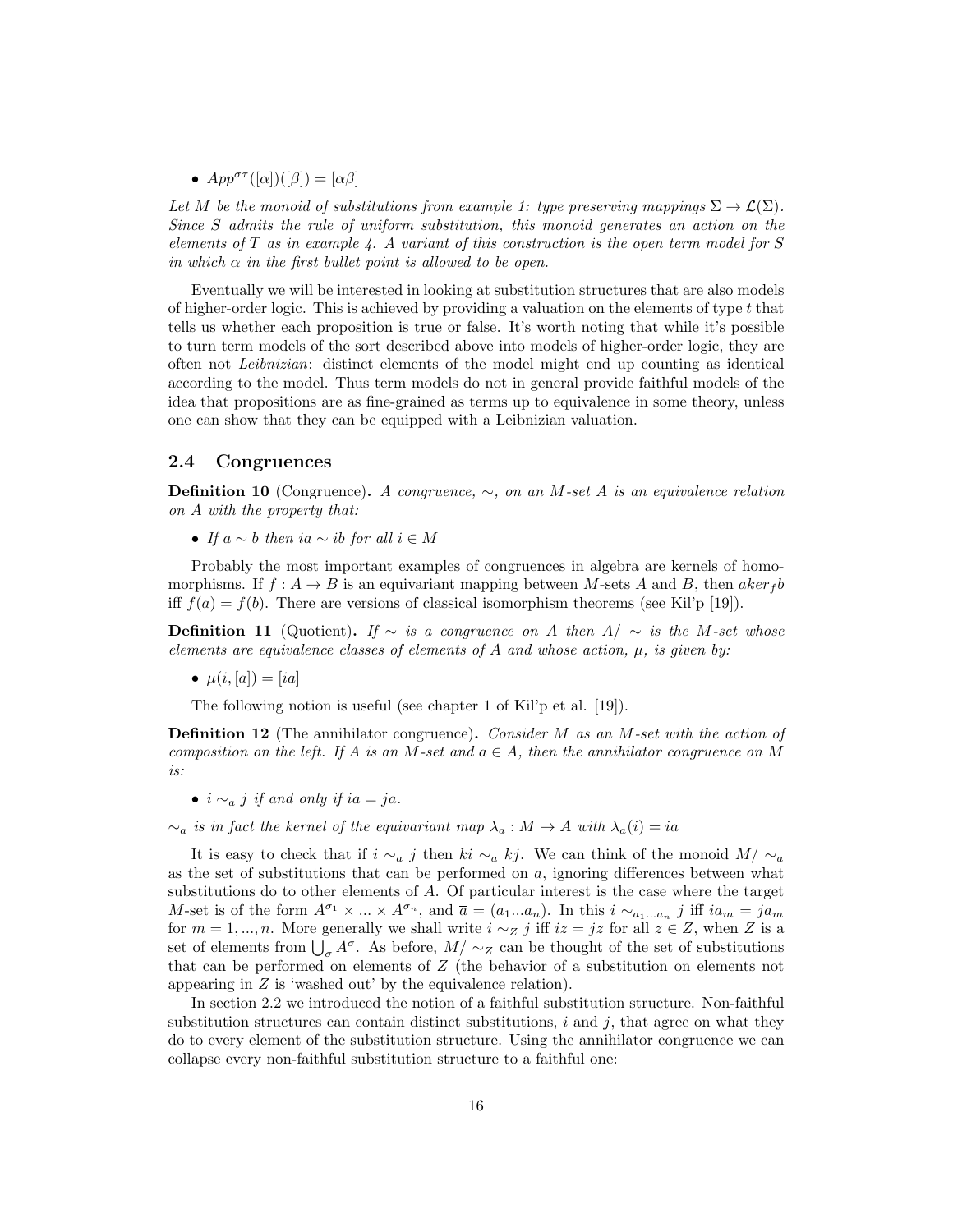**Definition 13** (Faithful collapse of a substitution structure). Suppose that  $(M, A)$  is a substitution structure. The faithful collapse of  $(M, A)$  is the substitution structure  $(M / \sim_{\bigcup_{\sigma} A^{\sigma}})$ , A), where the action of  $M/\sim_{\bigcup_{\sigma} A^{\sigma}}$  on A is the obvious one:

•  $Sub^{\sigma}([i]_{\infty}, a) = ia$  for every  $a \in A^{\sigma}$ 

This clause is well-defined, since if  $[i] = [j]$ , so that  $i \sim_{\bigcup_{\sigma} A^{\sigma}} j$ , then  $ia = ja$ .

As was shown in proposition 3, if a monoid is faithful on  $A^e \cup A^t$  and A is quasi-functional and has combinators, it is faithful at all types. Thus in many cases we only need to quotient by  $A^e \cup A^t$ , as opposed to the whole  $\bigcup_{\sigma} A^{\sigma}$ .

**Example 6.** Consider the term substitution structure of example 5, where elements of  $A^{\sigma}$ are equivalence classes of  $n\beta$ -equivalent terms on a language  $\mathcal{L}(\Sigma)$ , and M is the monoid of substitutions on  $\mathcal{L}(\Sigma)$ . Suppose i(c) is  $\eta\beta$  equivalent to j(c) for every  $c \in \Sigma$  but for some c, i(c) is distinct from j(c). Then  $i[\alpha] = j[\alpha]$  for every term  $\alpha$ , and thus  $(M, A)$  is not faithful.

On the other hand we may form a congruence  $\sim$  on M, where  $i \sim j$  iff i(c) is  $\eta\beta$ equivalent to j(c) for every  $c \in \Sigma$ . (M/  $\sim$ , A) is faithful.

### 2.5 M-logical relations

Here we introduce a generalization of the notion of a logical relation to substitution structures.<sup>26</sup>

Definition 15 (M-logical relation (for substitution structures)). Given two substitution structure  $(M, A)$  and  $(M, B)$ , an M-logical relation between  $(M, A)$  and  $(M, B)$  is a type indexed collections of relations  $R^{\sigma} \subseteq A^{\sigma} \times B^{\sigma}$  subject to the following constraints:

- If  $R^{\sigma}$ ab then  $R^{\sigma}$ ia ib for any  $i \in M$  and  $\sigma$  a base type.
- $R^{\sigma \to \tau} f g$  if and only if, whenever  $a, b \in A^{\sigma}$ ,  $i \in M$  and  $R^{\sigma} ab$ ,  $R^{\tau}(i f) a (i g) b$

The generalization to  $n$ -ary relations is the obvious one, although we shall not have need for it here.

It is easy to see the behaviour of an M-logical relation in this sense is determined by its behaviour on base types, and that one can prove that for any type  $\sigma$ , if  $R^{\sigma}ab$  then  $R^{\sigma}ia ib$ for any  $i \in M$ . For M-logical relations, we get a version of the usual fundamental theorem of logical relations (see Mitchell [23] chapter 8):

- If  $R_F^w$ ab and  $i:w \to v$  then  $R_F^v F(i)a F(i)b$
- $R_{F\rightarrow G}^{w}fg$  iff for all  $i:w\rightarrow v$ ,  $a,b\in F(v)$  if  $R_{F}^{v}ab$  then  $R_{G}^{v}(F(i)(f)a)(F(i)(g)b)$

where  $F \to G$  is the exponential object  $Hom(y - \times F, G)$ . This has Mitchell and Moggi's [24] notion of a Kripke logical relation as a special case where  $C$  is a preorder, and our notion as a special case in which  $C$ is a monoid considered as a category with one object.

<sup>26</sup>See Mitchell [23] chapter 8 for an introduction to ordinary logical relations for applicative structures and Mitchell and Moggi [24] for Kripke logical relations on Kripke λ-structures. Our definition is a special case of a more general notion. Let C be an arbitrary category and consider the presheaf category  $\mathsf{Set}^C$  (defined in section 4.1).

**Definition 14** (Kripke logical relation). A binary Kripke logical relation on a presheaf category, Set<sup>C</sup> consists in a collection of relations  $R_F^w \subset F(w) \times F(w)$  indexed by objects w in C and objects F in Set<sup>C</sup>, subject to the following constraints: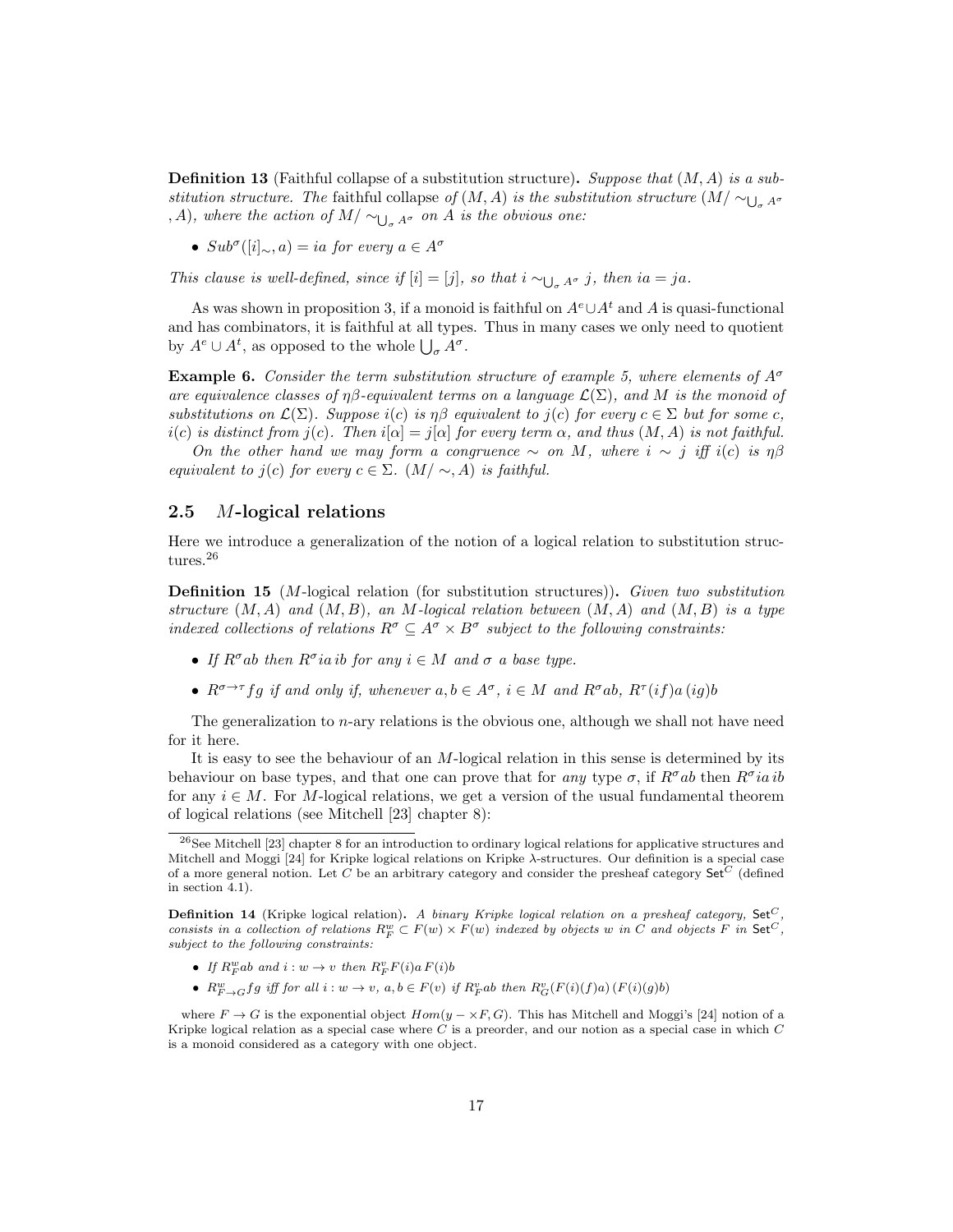**Theorem 4.** Suppose that  $(M, A)$  and  $(M, B)$  are substitution structures with combinators, and R is a logical relation between  $(M, A)$  and  $(M, B)$ . Suppose moreover that  $[\cdot]^A$  and  $[\cdot]^B$ <br>are interpretations of a) language  $\mathcal{L}(\Sigma)$  in A and B respectively such that: are interpretations of a  $\lambda$ -language  $\mathcal{L}(\Sigma)$  in A and B respectively such that:

•  $R[\![c]\!]^A[\![c]\!]^B$  for every constant  $c \in \Sigma$ 

Then it follows that

•  $R[\![\alpha]\!]^A [\![\alpha]\!]^B$  for every closed term  $\alpha \in \mathcal{L}(\Sigma)$ 

I omit the proof, as the argument is standard (see Mitchell [23] chapter 8). Note that our theorem is restricted to substitution structures based on the same monoid  $M$  (for otherwise there are no M-logical relations between them).

A partial equivalence relation on a set  $A$  is a transitive symmetric relation.<sup>27</sup> Given a substitution structure  $(M, A)$ , one can always generate a quasi-functional substitution structure,  $(M, A)/ \sim$ , by quotienting by a partial equivalence relation. For consider the logical relation  $\sim$ , between  $(M, A)$  and itself, generated by the identity relation on base types (p  $\sim^t q$  iff  $p = q$ ,  $a \sim^e b$  iff  $a = b$ ). By induction one can see that  $\sim^{\sigma}$  is a partial equivalence relation on  $A^{\sigma}$  for arbitrary  $\sigma$ , and moreover,  $\sim^{\sigma}$  is a congruence of M-sets (recall definition 10). The substitution structure  $A/\sim$  may be defined as follows:

- $A^{\sigma}/\sim = \{ [a]_{\sim} \mid a \in A^{\sigma} \}$
- $i[a]_{\sim} = [ia]_{\sim}$
- $App([f]_{\sim}, [a]_{\sim}) = [App(f, a)]_{\sim}$

Since ∼ is a congruence on the action, and a congruence with respect to application, the second two stipulations are consistent. Now suppose that  $App(i[f],[a]) = App(i[g],[a])$  for all  $i \in M$ ,  $a \in A^{\sigma}$ . In our original structure A, this means that whenever  $a \sim b$ ,  $(if)a \sim (ig)b$ . This is exactly the condition for  $f \sim g$ , thus  $[f] = [g]$  as required.

(This theorem is an analogue of the functional collapse theorem for applicative structures with respect to ordinary logical relations (see Gandy [16]). If you quotient an applicative structure by the ordinary logical relation generated by identity at the base types, you get a functional structure. Notice that we merely get a quasi-functional structure. See Mitchell corollary 8.2.25 for more details.)

# 3 Metaphysical Notions

In this section a number of metaphysically significant concepts are informally introduced and given substitution theoretic analyses: the notion of a pure property, proposition, relation, etc., the notion of a fundamental basis of properties, relations, etc. and the notion of a fundamental language.

### 3.1 Pure elements

If we are interested in principles governing fineness of grain, the following is an important concept.

 $27$ Thus, it can be considered an equivalence relation on a subset of A.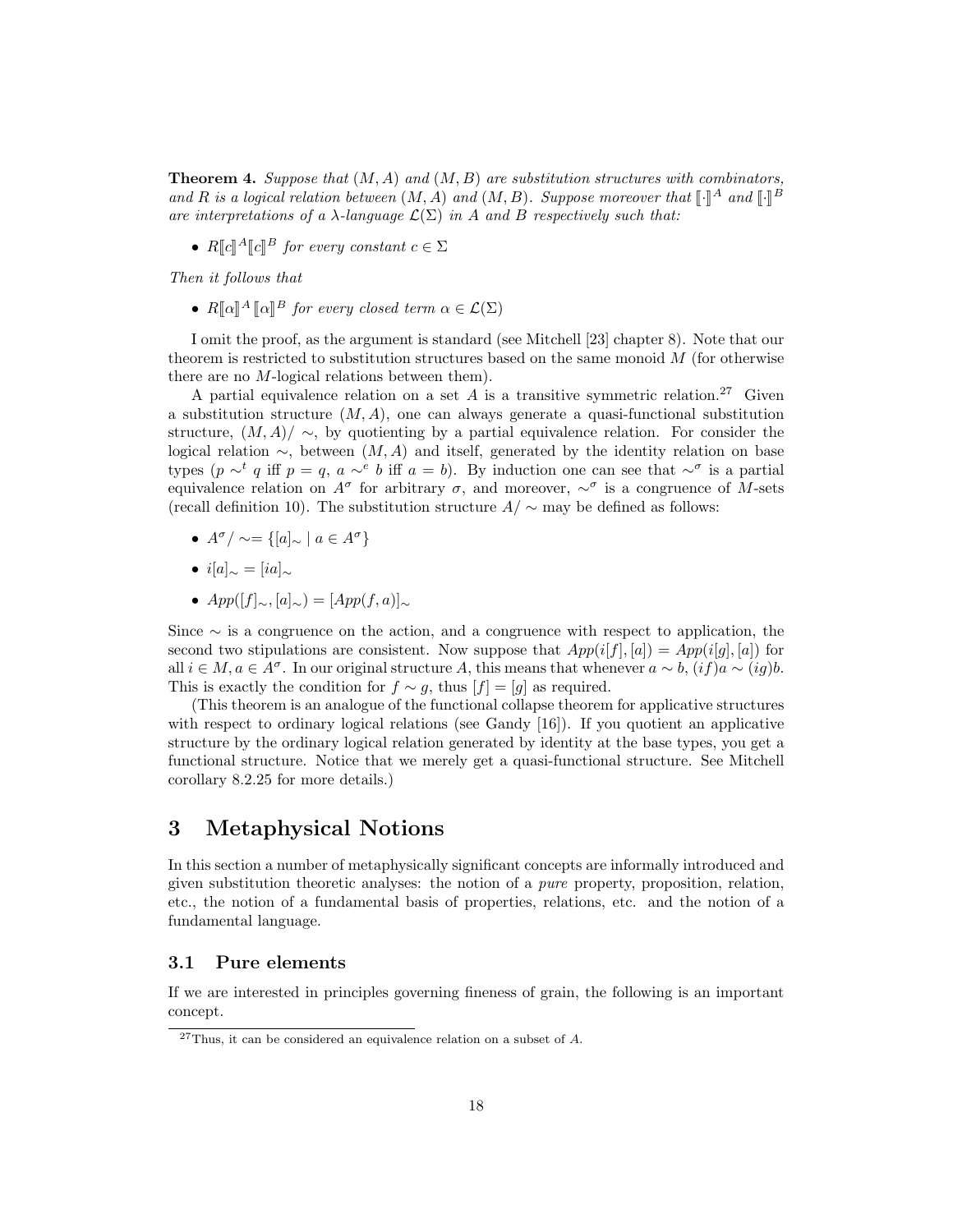**Definition 16** (Purity). An element  $a \in A$  of an M-set is a pure element (or a sink) iff  $ia = a$  for all  $i \in M$ .

Intuitively a pure element is an element that is left alone by every substitution. Thus, intuitively, a pure element is an entity that has no constituents. Since on a strictly structured picture of propositions, properties, relations, and so on, everything is constructed from simple constituents, one might characterize the strict structured vision by the thesis that there are no pure elements. After all, since it is always possible to substitute simple elements for other elements, the only way something could be left alone by every substitution is if it did not contain any simple constituents.

But there are other positions about propositional fineness of grain that are less stringent than the structured vision. One might, for example, entertain a quasi-structured picture that allowed for *combinators*.<sup>28</sup> Such a view is inconsistent with a strict structured theory: if a of type  $\sigma$  is simple, and f is of type  $\sigma \to \sigma$ , then f a is structured, and thus an identity of the form  $fa = a$  can never hold since a structured thing cannot be identical to a simple thing. Thus a structured proposition theorist must reject the identity combinator  $\lambda x x$ , insofar as it is governed by the identity  $(\lambda x x)a = a$ . A quasi-structured view might relax the idea that applying one thing to another always introduces structure, and an especially attractive version of this idea maintains that combinators are pure elements. Indeed, for any i,  $i(\lambda x x)ia = i((\lambda x x)a) = ia$ , and so  $i(\lambda x x)$  maps every element of the form ia to itself. This condition is clearly satisfied if  $\lambda x \, x$  is pure, for then  $i(\lambda x \, x)$  just is the identity function. (The term structure of example 5 under the theory of  $\beta\eta$ -equivalence is a natural model of the sort of quasi-structured picture described here.)

Indeed, it is not hard to show that in a quasi-functional structure, the identity combinator — indeed *any* combinator — is a pure element. This is the fundamental property of pure elements:

**Proposition 5.** Suppose that  $(M, A)$  is a substitution structure, and that A is a quasifunctional applicative structure with combinators (thus every λ-term has an interpretation). Then every combinator is a pure element.

This can be proved by a simple induction on term structure. For any interpretation  $\lceil \cdot \rceil$  of  $\mathcal{L}(\emptyset)$  in substitution structure  $(M, A)$ , variable assigment g and  $i \in M$ :  $i(\llbracket \alpha \rrbracket^g) = \llbracket \alpha \rrbracket^{i \circ g}$ . (The special case of this result for functional structures follows from the fact that the relation Rab iff  $ia = b$  is a logical relation, for any  $i \in M$  (see Mitchell [23] chapter 8).)

Beyond the combinators, there are other pictures of granularity that suggest further things should be counted as pure. Here are two examples:

**Example 7** (The logical connectives). Considering the monoid of substitutions on propositional letters in example 4. The Boolean connectives are all pure: for example  $i \circ \neg \circ i^{-1}([p])$ is the result of performing an i substitution on  $\neg i^{-1}p$ , which is just  $[p]$ , so every i fixes negation. Similarly, since we don't consider substitutions that move individuals, all individuals are pure elements.

<sup>&</sup>lt;sup>28</sup>Recall that we are using *combinator* to mean anything denoted by a closed  $\lambda$ -term constructed only out of variables and  $\lambda$ .

<sup>&</sup>lt;sup>29</sup>The only non-trivial case is the case for  $\lambda$  abstraction. For arbitrary  $j \in M$  and  $a \in A^{\sigma}$ , recall that  $(ji([\lambda x\alpha]^g))a = [\alpha]^{(jiog)[x\mapsto a]}$  by the clause for  $\lambda$ -abstraction in a quasi-functional substitution structure (see section 2.1). Similarly  $i([\lambda x\alpha]^{i \circ g})_a = [\alpha]^{(jiog)[x\mapsto a]}$ . Thus we've shown that tution structure (see section 2.1). Similarly,  $j(\llbracket \lambda x \alpha \rrbracket^{i \circ g})a = [\alpha \rrbracket^{(i \circ g)[x \to a]}$ . Thus we've shown that  $(i(\llbracket \lambda x \alpha \rrbracket^{i \circ g}) \geq \alpha$  where  $(i(\llbracket \lambda x \alpha \rrbracket^{i \circ g}) \geq \alpha$  where  $\alpha$  and  $(i(\llbracket \lambda x \alpha \rrbracket^{i \circ g}) \geq \alpha$ .  $(ji([\![\lambda x\alpha]\!]^j))^a = (j([\![\lambda x\alpha]\!]^{i\alpha})^j)^a$  so by quasi-functionality  $i([\![\lambda x\alpha]\!]^{\bar{g}}) = ([\![\lambda x\alpha]\!]^{i\alpha}^j)$ . More generally, for arbitrary terms one can show  $i(\llbracket \alpha \rrbracket^g) = \llbracket \alpha \rrbracket_i^{i \circ g}$ .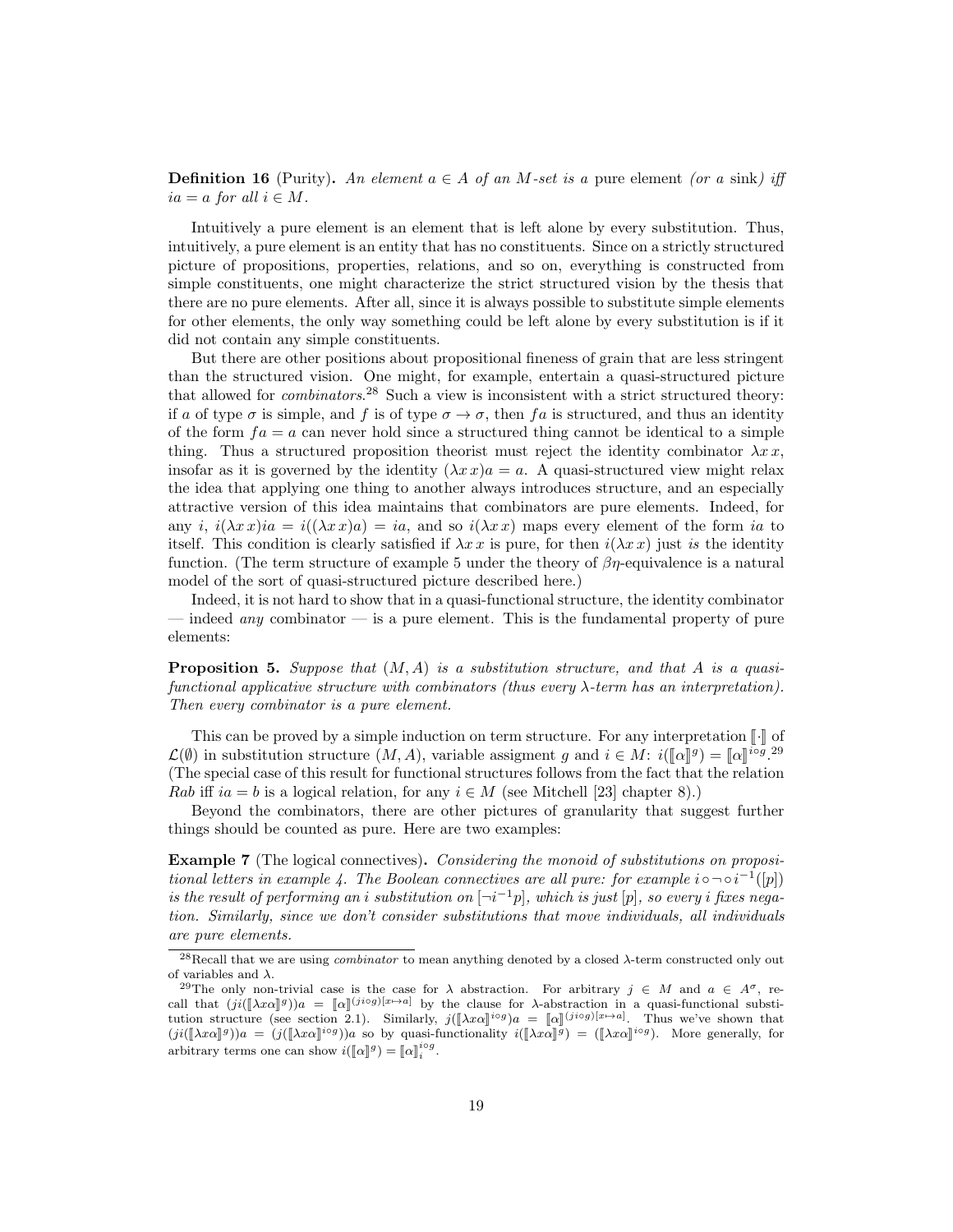Example 8 (Qualitativeness as purity). When M consists only of substitutions of individuals, as in example 2, then intuitively the qualitative entities are pure. The idea here is simple: if an entity is qualitative  $-$  it doesn't have individuals as constituents  $-$  then it will not be moved by any substitution that only moves individuals.

Thus, in example 2, we may simply define the qualitative elements of a substitution structure to be the pure elements.

**Example 9** (Conserved properties). Consider the substitution structure of example 3. Here the pure elements intuitively correspond to conserved properties.

For example, a pure proposition  $-$  represented as a set of states in phase space  $-$  is a proposition that is either always true or always false, such as, for example, a proposition about the energy of the system.

It is also straightforward to see that if you apply one pure element,  $f$ , to another,  $a$ , the result is also pure: for any  $i \in M$ , since  $if = f$  and  $ia = a$  it follows that  $i(fa) = (if)(ia)$  $fa$ , so  $fa$  is fixed by every substitution. Thus, one can prove the following more general proposition:

**Proposition 6.** If  $(M, A)$  is a quasi-functional substitution structure with combinators, then anything definable from pure elements by combinators is also a pure element.

The following example illustrates the point, made earlier, that there are no pure elements according to the flatfooted structured view:

Example 10 (Structured propositions). A natural way to model structured propositions as tuples proceeds as follows. For each type  $\sigma$ , let  $S^{\sigma}$  denote a set, which we will think of as representing the simple (or fundamental) entities of type  $\sigma$ . Let A be the smallest typed collection of sets such that

- $S^{\sigma} \subseteq A^{\sigma}$  for each type  $\sigma$
- Whenever  $f \in A^{\sigma \to \tau}$  and  $a \in A^{\sigma}$ , the ordered pair  $(f, a) \in A^{\tau}$ .

Thus, for example, if  $\neg, \Box \in S^{t \to t}$  and  $p \in S^t$ , then  $(\neg, (\Box, p)) \in A^t$ .

Let M consist of the collection of typed functions,  $i^{\sigma}$ , that take  $S^{\sigma} \to A^{\sigma}$ , where  $i \circ j$  is the function that maps  $a \in S^{\sigma}$  to the result of applying an i substitution to ja. The action of i on arbitrary elements of  $A^{\sigma}$  is defined inductively by  $i(f, a) = (if, ia)$ .

There are no pure elements in this structure.

It should be of no surprise that this applicative structure does not have combinators: there is no element of  $A^{t\to t}$ , for example, whose applicative behavior matches that of the identity combinator (application in this structure always increases complexity).

One moral we might draw from this is that, since an important component of the structured picture is the thesis that there are no pure elements, a structured vision is incompatible with the  $\lambda$ -calculus. After all, one can construct constituentless terms in the  $\lambda$ -calculus using only  $\lambda$  and bound variables (combinators) such as for example  $\lambda X\lambda y X y$ . This suggests, however, that there is a spectrum of quasi-structured views that admit a well-defined notion of substitution, but that are consistent with the  $\lambda$ -calculus in allowing for constituentless entities denoted by combinators.

Here is an intermediate example which admits the combinators as pure, but nothing else: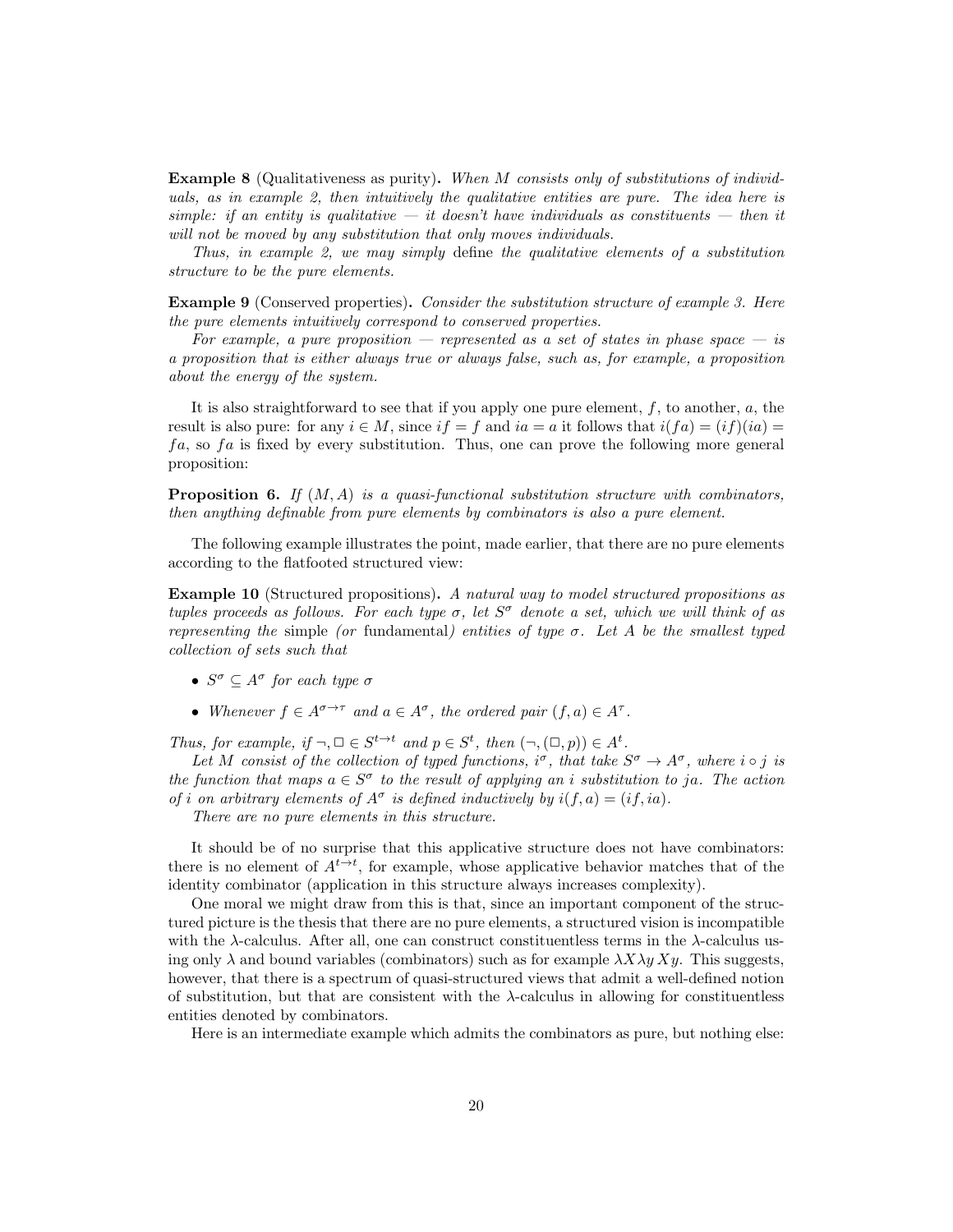**Example 11.** Let  $(M, A)$  be the closed term model of  $\eta\beta$ -equivalent closed terms from example 5, and suppose that  $|\Sigma^{\sigma}| \neq 1$  for every  $\sigma$ . Then an element of A is pure if and only if it is a combinator. That is: every pure element is of the form  $[\alpha]$  for some closed term  $\alpha$ not containing constants.

Here we rely on the standard result that every term is  $\eta\beta$  equivalent to a unique term in ' $\eta\beta$  normal form', and that substituting constants for constants in a term in  $\eta\beta$  normal form will produce another term in  $\eta\beta$  normal form.<sup>30</sup> Suppose [ $\alpha$ ] is not a combinator, and  $\alpha$  is in  $\eta\beta$  normal form, then  $\alpha$  contains a constant  $c \in \Sigma^{\sigma}$ . Since there is another constant  $c' \in \Sigma^{\sigma}$ ,  $\alpha[c'/c]$  is also in  $\eta\beta$  normal form and thus not  $\eta\beta$  equivalent to  $\alpha$ , by the uniqueness of  $\eta\beta$  normal forms. Thus  $[\alpha]$  is moved by at least one substitution and is not pure. This means that the only pure elements are combinators.<sup>31</sup>

**Remark 1.** Suppose that  $(M, A)$  is a substitution structure, that  $A$  is functional and that there are elements and  $\in A^{t\to t\to t}$  and not  $\in A^{t\to t}$  corresponding to conjunction and negation. Suppose, moreover, that the Boolean identities are satisfied at type t. Then one might have thought that all Boolean operations are pure elements. However this is not always true: for example the mapping  $i : [\phi] \mapsto [\phi^*]$  in example 4 (the Lindenbaum Tarski algebra) that takes a formula to its dual (e.g. flips disjunction and conjunction,  $\top$  for  $\bot$  etc) generates a mapping that could added to the substitutions in that example. This corresponds to a well-defined substitution on equivalence classes since if two sentences are equivalent in the propositional calculus, so are their duals. In this case the top element of the Boolean algebra,  $[T]$ , would not be a pure element.

### 3.2 Metaphysical definability

This framework can also be used to introduce some notions useful for metaphysical theorizing. The following terminology is repurposed from Bacon [4].<sup>32</sup>

**Definition 17** (Metaphysical definability). Suppose that  $(M, A)$  is a substitution structure. Let  $X \subseteq \bigcup_{\tau} A^{\tau}$  and let a be some element of  $A^{\sigma}$ . a is metaphysically definable from X if and only if, every  $i \in M$  that fixes X fixes a.

(Say that i fixes X iff ix = x for all  $x \in X$ , and fixes a if ia = a.)

Here is the intuition behind the definition. The thought is that substitutions that leave the constituents of  $a$  alone must leave  $a$  alone. Thus if the constituents of  $a$  are contained in a set  $Z$ , then any substitution that fixes  $Z$  fixes  $a$ . According to a natural analysis of 'constituenthood', the converse should hold as well: when any substitution that leaves Z alone leaves a alone, the constituents of a must be contained in Z.

Remark 2. Note that something is definable from the empty set iff it is pure.

<sup>&</sup>lt;sup>30</sup>The former fact is a consequence of the confluence and strong normalization theorems. The latter fact is immediate from the definition of normal form. See, e.g., Mitchell [23] §4.4.2.

<sup>&</sup>lt;sup>31</sup>This structure appears to offer a very fine-grained picture of reality, and has a minimal number of pure elements. However, Cian Dorr has shown that it is not possible to turn it into a model of higher-order logic in which distinct elements of the model are distinct from the perspective of the model itself:  $x = y$ can come out true in the model relative to an assignment that assigns  $x$  and  $y$  distinct elements. Thus it appears as though this structure doesn't guarantee the coherence of a metaphysical picture in which entities are individuated as finely  $\eta\beta$ -equivalence.

 $32$ In that paper a particular substitution structure — discussed in example 2 — was being supposed. The following is a general definition suitable for an arbitrary substitution structure.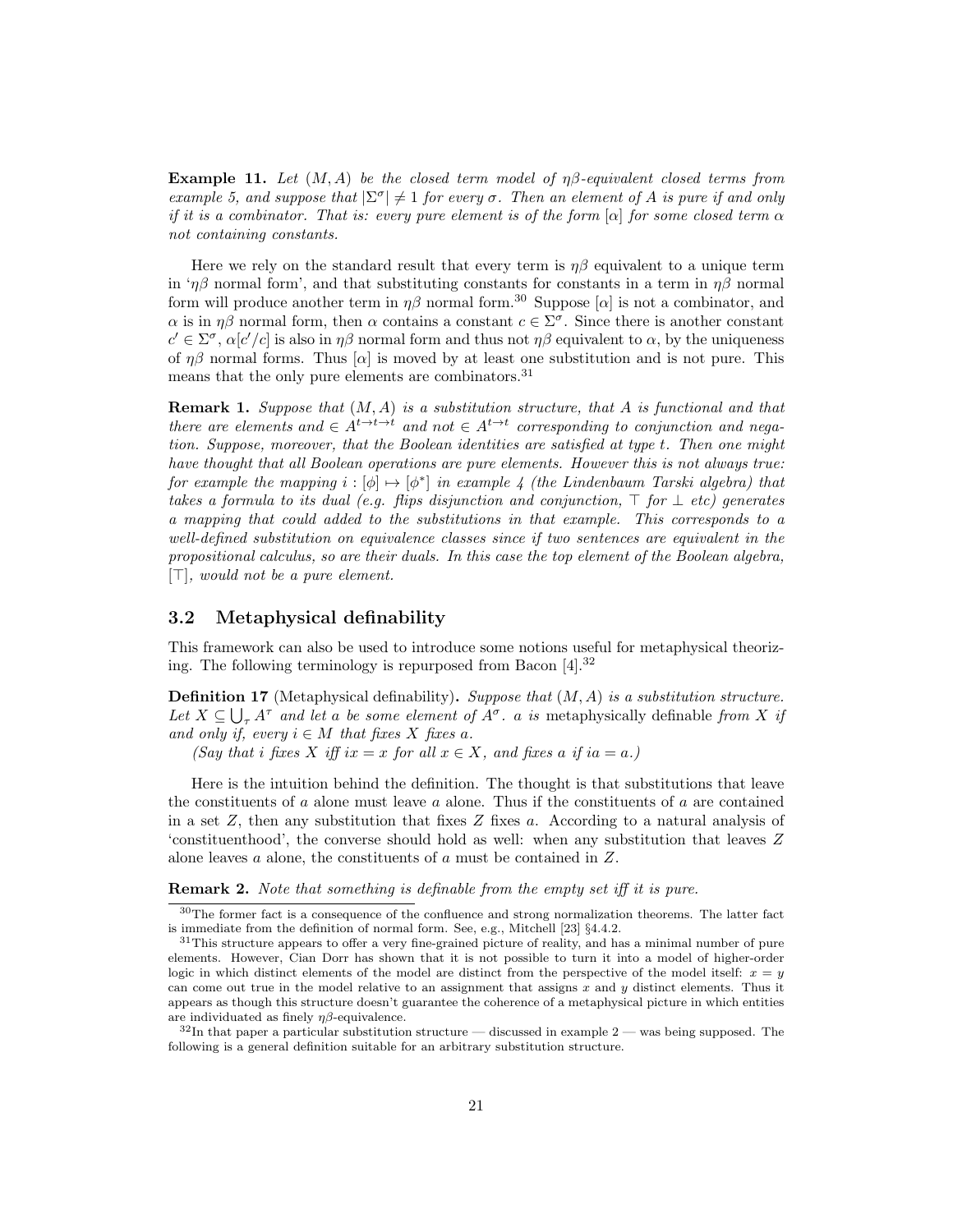**Remark 3.** For  $a \in A^{\sigma}, f \in A^{\sigma \to \tau}$ , fa is metaphysically definable from  $\{f, a\}$  (and thus any super set). More generally, anything that results from combining elements of  $X$  together using application will be metaphysically definable from X.

**Remark 4.** If  $f : \sigma_1 \to \dots \sigma_n \to \tau$  is pure, and  $f(a_1) \dots (a_n) = d$  then d is metaphysically definable from  $a_1...a_n$ . Since f is pure, i fixes f for any i. If i moreover fixes  $a_1...a_n$ , then  $i(f(a_1)...(a_n)) = (if)(ia_1)...(ia_n) = f(a_1)...(a_n).$ 

It follows that if  $(M, A)$  is a functional applicative structure with combinators, and  $\llbracket \cdot \rrbracket$ is some interpretation of a  $\lambda$ -language in A, then:  $\llbracket \alpha \rrbracket$  is metaphysically definable from  $\llbracket c_1 \rrbracket$ ... $\llbracket c_n \rrbracket$  where  $c_1...c_n$  are the constants appearing in  $\alpha$ . (This follows because you can ' $\lambda$ out' the constants appearing  $\alpha$  to get a combinator expression which takes you from  $c_1...c_n$ to  $\alpha$ . By proposition 5, every combinator expression denotes a pure element.)

**Example 12.** Suppose that  $|\Sigma^{\sigma}| \neq 1$  for any  $\sigma$ , and consider the closed term model based on  $\eta\beta$ -equivalent closed terms of  $\mathcal{L}(\Sigma)$  (example 5). We have already shown that an entity is metaphysically definable from the empty set iff it's a combinator (example 11).

More generally we have the following. Suppose  $\gamma$  is in  $\eta\beta$  normal form, then  $[\gamma]$  is metaphysically definable from a finite set  $\Gamma$  iff  $\gamma$  is definable in the  $\lambda$  calculus using only constants that appear in the  $\eta\beta$ -normal forms from the equivalence classes appearing in  $\Gamma^{.33}$ 

Note that metaphysical definability does not always correspond to definability in the λ-calculus. Consider Churches δ function, of type  $\sigma \to \sigma \to \tau \to \tau \to \tau$ , where δabcd outputs c if  $a = b$  and d otherwise. It can be shown that Church's  $\delta$  function is fixed by every substitution in any conjugation structure, so  $\delta$  is metaphysically definable from the emptyset, but it is not  $\lambda$  definable.<sup>34</sup>

Example 13 (Structured propositions). Consider the substitution structure of example 10, where every element is a tuple of simple elements of the structure. A tuple f of type  $\sigma$  is metaphysically definable from exactly those sets that contain fs simple constituents. For example  $(\Box, (\neg, p))$  is metaphysically definable from any set containing  $\Box, \neg$  and p.

Note, on the other hand, that  $(\Box, (\neg, p))$  is also metaphysically definable from sets that do not contain all of its simple constituents. For example, it is metaphysically definable from  $\{\neg, (\square, p)\}\$  and  $\{(\neg, (\square, p))\}.$ 

This latter example demonstrates that metaphysical definability can behave strangely when the basis set contains non-simple entities (such as  $(\square, p)$ ), so we shall often impose the assumption that  $X$  consists only of simple entities when we assert that something is metaphysically definable from  $X$ . (Note that we have not yet given an account of simplicity.)

The notion of metaphysical definability shares some affinities with certain hyperintensional notions appealed to in recent metaphysics, (e.g. ground, metaphysical priority etc). However, it can hold between things of arbitrary type (see Dorr's notion of priority [9]). One might have thought such a notion would be well-founded; however whether metaphysical definability is well-founded, in a given substitution structure, is closely connected to how closely it adheres to the structured vision of propositions. For instance, in example 13, no two simple things can be defined from one another. However, in substitution structures with pure elements, you can have failures of antisymmetry

<sup>&</sup>lt;sup>33</sup>The argument here is similar to that of example 11. If  $\gamma$  contains a constant c not appearing in the normal forms of Γ, then a substitution that maps c to a distinct constant c' moves  $[\gamma]$  but leaves the elements of Γ alone. On the other hand, if i fixes all elements of Γ, it must fix all the constants appearing in the normal forms of Γs elements, so if you can define  $\gamma$  from the constants appearing in the normals forms of Γs elements, *i* must fix  $[γ]$  too.

<sup>34</sup>For the latter result, see Plotkin [26] p12.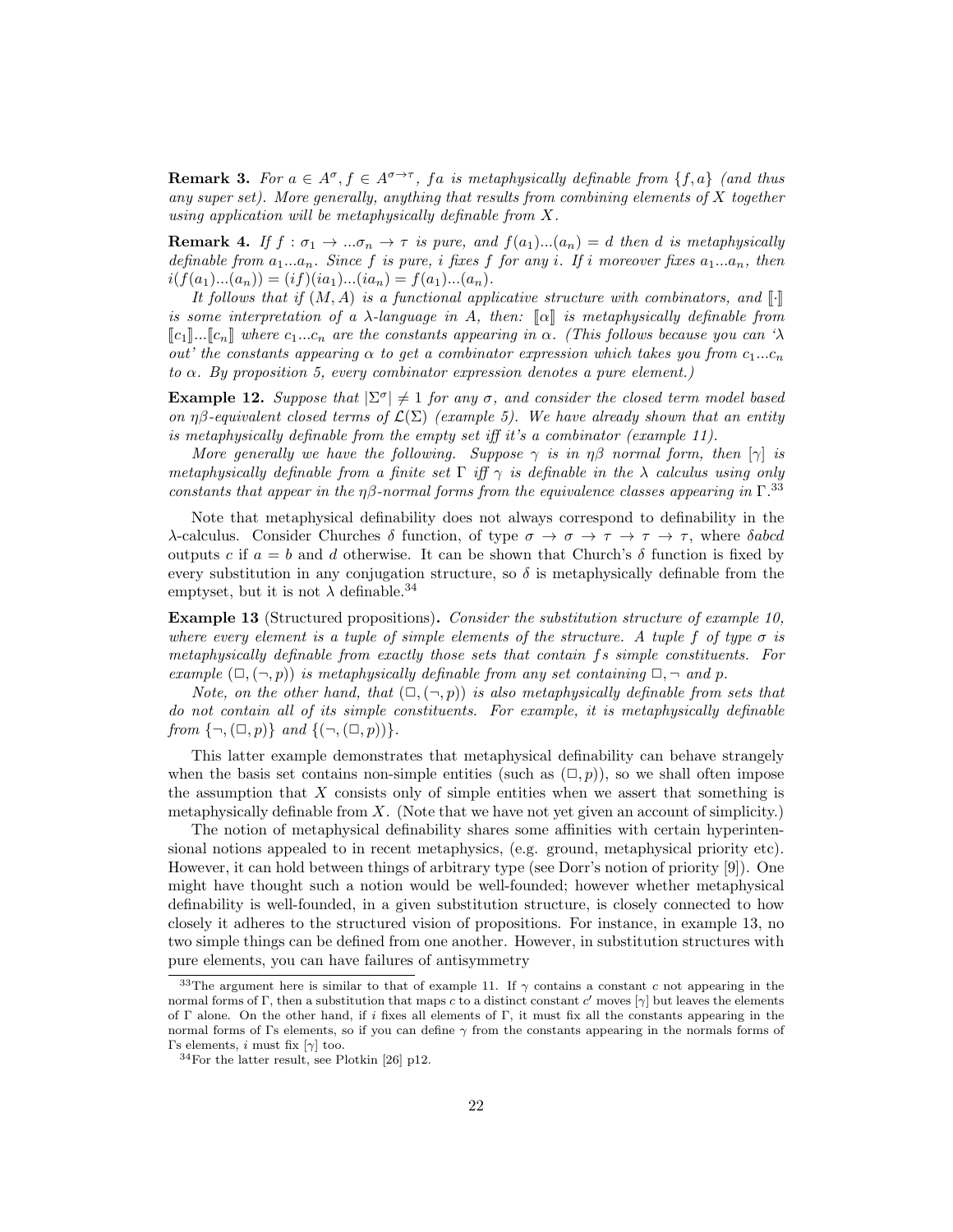**Example 14.** Suppose  $(M, A)$  is a substitution structure, and that A is functional and has combinators. Then  $R : e \to e + t$  is metaphysically definable from the singleton of its converse, and conversely. Let C be the converse combinator, then any i that fixes  $R$ , also fixes CR since  $i(CR) = i(C)i(R) = CR$  since C is a pure element.

More generally, if  $a \in A^{\sigma}$  and  $b \in A^{\tau}$  are distinct,  $f \in A^{\tau \to \sigma}, g \in A^{\sigma \to \tau}$  two pure elements, and  $a = fb$  and  $b = qa$ , then a is metaphysically definable from the singleton of b and conversely.

### 3.3 Free objects

According to a naïve structured theory of propositions there is an distinction between *simple* properties — properties without any proper constituents — and *complex* properties. It is natural to ask to what features of simple entities extend to other structures that aren't straightforwardly structured. A natural way to approach this question is to look at features that simple entities have in structured applicative structures (as in, e.g., example 10, and the linguistic model in example 1) and see if we can characterize them by their substitution theoretic features.

Here is one feature: languages are freely generated by the syntactically simple terms (the constants). Consider the set of closed terms in some language  $\mathcal{L}(\Sigma)$ . The constants  $\Sigma$ of that language have a very special feature. Let  $\mathcal{L}(\Sigma')$  be any other language. Then any type preserving mapping  $f : \Sigma \to \mathcal{L}(\Sigma')$ , can be uniquely extended to a (type preserving) translation  $f^+:\mathcal{L}(\Sigma) \to \mathcal{L}(\Sigma')$  (a translation, in this case, is a mapping from closed terms to closed terms that commutes with application and  $\lambda$ -abstraction). Indeed, the constants are the unique set of terms in  $\mathcal{L}(\Sigma)$  that have this feature.

It's worth emphasizing that the notion of a freely generated language is always relative to a class of languages. Above we have observed that  $\mathcal{L}(\Sigma)$  is freely generated by  $\Sigma$  relative to the class of all languages. In example 1, in section 1.2, we defined a substitution as a function  $i : \Sigma \to \mathcal{L}(\Sigma)$  and noted that any such function has a unique extension to a function  $i^+ : \pm \to \mathcal{L}(\Sigma)$ . Thus  $\mathcal{L}(\Sigma)$  is also generated by  $\Sigma$  relative to the singleton class of  $\mathcal{L}(\Sigma)$ alone.

Two more examples are illustrative. In the Lindembaum-Tarski algebra (example 4) the fundamental propositions are intuitively the equivalence classes,  $[p]$ , of sentence letters. These have a structurally similar property. For any other Boolean algebra, B, and function f from the equivalence classes of propositional letters to  $B$ , there is a unique Boolean homomorphism from A (the LT algebra) to B that commutes with the function. Finally a non-linguistic example: a vector spaces  $V$  is freely generated by any basis,  $B$ , for that vector space, relative to the class of all vector spaces. Since for any vector space  $U$ , any function  $f : B \to U$  can be uniquely extended to a linear mapping  $f^+ : V \to U$ .

**Definition 18** (Free object). Suppose C is a class of algebras, with an associated class of homomorphisms between any two algebras in the class. If  $A \in \mathcal{C}$  we say that  $X \subseteq A$  freely generates A relative to C iff, for any other algebra  $B \in \mathcal{C}$ , and function  $f : X \to B$ , there is a unique homomorphism  $h : A \rightarrow B$  such that  $h |_{X}= f$ .

Thus,  $X$  freely generates  $A$  iff every function from  $X$  to an algebra  $B$  can be extended to a unique homomorphism from A to B.

It's worth noting that in the linguistic example, the set of constants is the only set  $X$ with the property described above. However in the Lindenbaum-Tarski algebra, the 'freeness role' does not pin the set X down uniquely: e.g. the classes of the form  $\neg p$  where p is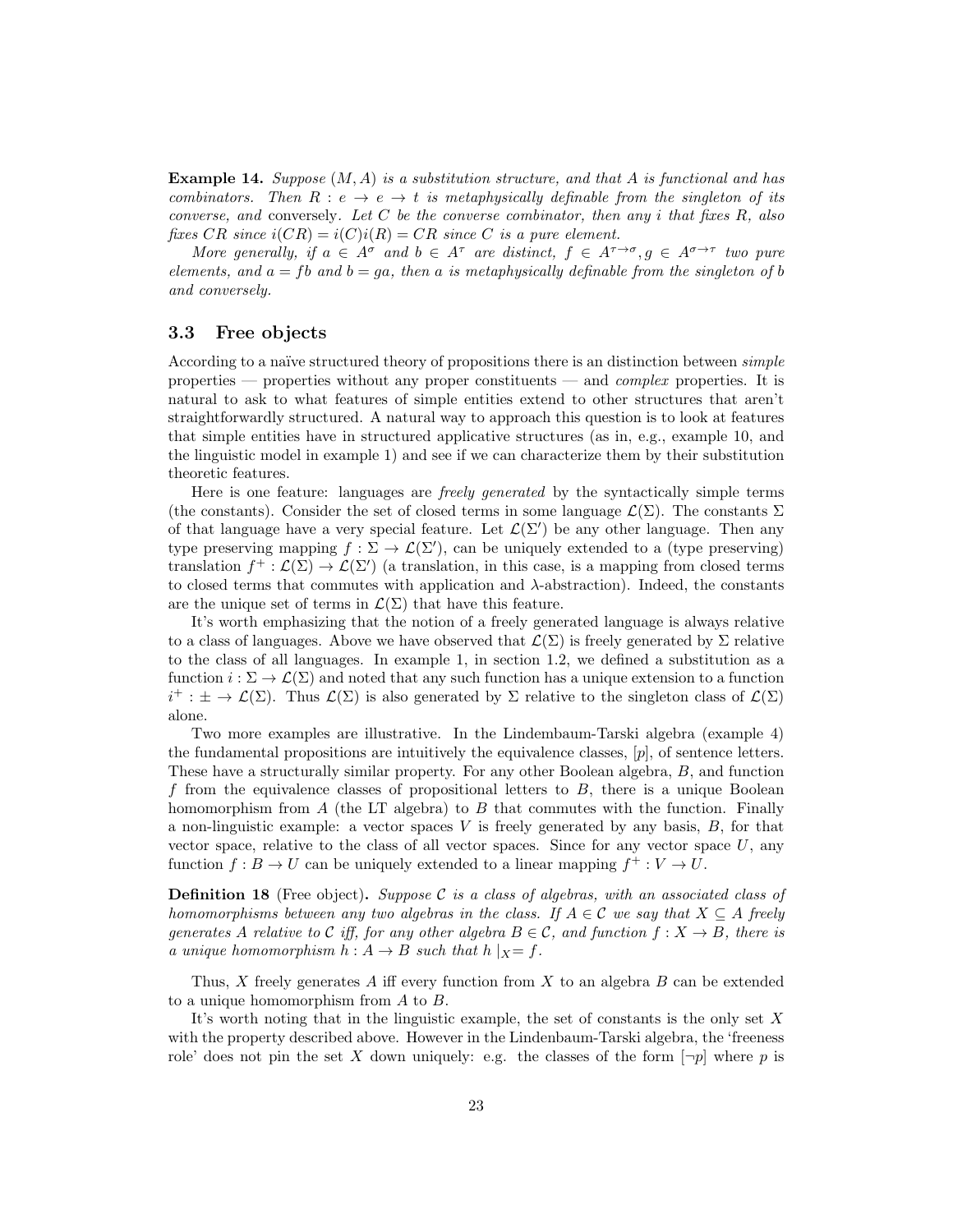a propositional letter also freely generates the Lindenbaum-Tarski algebra. Nonetheless, freeness seems like an important constraint on being a set of fundamental entities.

### 3.4 Fundamentality and cofundamentality

Here we formulate this feature of fundamental entities using notions internal to a substitution structure. In section 3.5 we'll give an alternative characterization in terms of fundamental languages.

**Definition 19** (Basis). Let A be an M-set and X a non-empty subset of A. X (freely) generates A iff, for every function  $f: X \to A$ , there is a unique  $i \in M$  such that  $ix = fx$ for all  $x \in X$ . In this case we call X a fundamental basis of A (or just a basis). An M-set is generated iff it has a basis.

A has a unique generator iff there is a unique X that generates A.

The notion of a basis can be extended to a substitution structure. Let  $A = \bigcup_{\sigma} A^{\sigma}$ , then  $M$  acts on  $A$  in the obvious way. A basis is a subset  $X$  of  $A$  such that every type preserving function from  $X \to A$  corresponds to a unique element of M. If X is a basis of A then we say that  $A$  is (freely) generated by  $X$ .

In what follows, if X is a basis of  $(M, A)$ ,  $X \cap A^{\sigma}$  can be thought of as a candidate set of fundamental entities of type  $\sigma$ . Here the guiding intuition draws on the parallel between (quasi-)structured theories of propositions and languages: fundamental entities stand in the same relation to a structured reality as constants stand to a language. For that reason it is desirable to consider substitution structures that have a basis. One may think of the above as a way of characterizing the notion of a fundamental entity in substitution theoretic terms.<sup>35</sup>

Example 15 (Substitutions). Consider the monoid of closed substitutions acting on the closed terms of a language  $\mathcal{L}(\Sigma)$  considered as a substitution structure (see example 1 – recall that a closed substitution only takes closed terms as values). Suppose, moreover, that  $\Sigma^{\sigma} \neq \emptyset$  for every  $\sigma$ . The the set of constants,  $\Sigma$ , is a unique basis for  $\mathcal{L}(\Sigma)$ . By definition every function from constants to closed terms of the same type defines a substitution, and no two distinct substitutions can agree on their behaviour on constants. Moreover,  $\Sigma$  is the unique basis. If X is a basis then X must contain only constants. For if a complex closed term  $\alpha$  belonged to X, then functions  $X \to \mathcal{L}(\Sigma)$  that map  $\alpha$  to a closed term that is not a substitution instance of  $\alpha$  do not correspond to a substitution.<sup>36</sup> (By contrast, every term of type  $\sigma$  is a substitution instance of a constant of type  $\sigma$ .) On the other hand, if X were a proper subset of  $\Sigma$ , then a given function from  $X \to \mathcal{L}(\Sigma)$  may correspond to multiple substitutions that differ on what they do to  $\Sigma \setminus X$ .

Note that when we move from the language  $\mathcal{L}(\Sigma)$  to the  $\eta\beta$  term structure based on  $\mathcal{L}(\Sigma)$ , the equivalence classes of constants in  $\Sigma$  still generate the term structure, but it is not in general the unique set to do so. For example, if  $R \in \Sigma^{e \to e \to t}$  then  $(\Sigma \setminus \{[R]\}) \cup \{[CR]\},$ where CR is the converse of R, also generates the  $\eta\beta$  closed term structure of  $\mathcal{L}(\Sigma)$ . (We saw this phenomena illustrated with the Lindenbaum-Tarski algebra in the previous section.)

There are two attitudes one might have towards this phenomenon. The first is to simply take the notion of fundamentality as primitive, and understand the free generation condition

<sup>35</sup>Note that Kilp et al. [19] use the word 'generator' slightly differently.

<sup>&</sup>lt;sup>36</sup>The constraint  $\Sigma^{\sigma} \neq \emptyset$  ensures there there is always a term that is not a substitution instance of  $\alpha$ , namely a constant of the same type.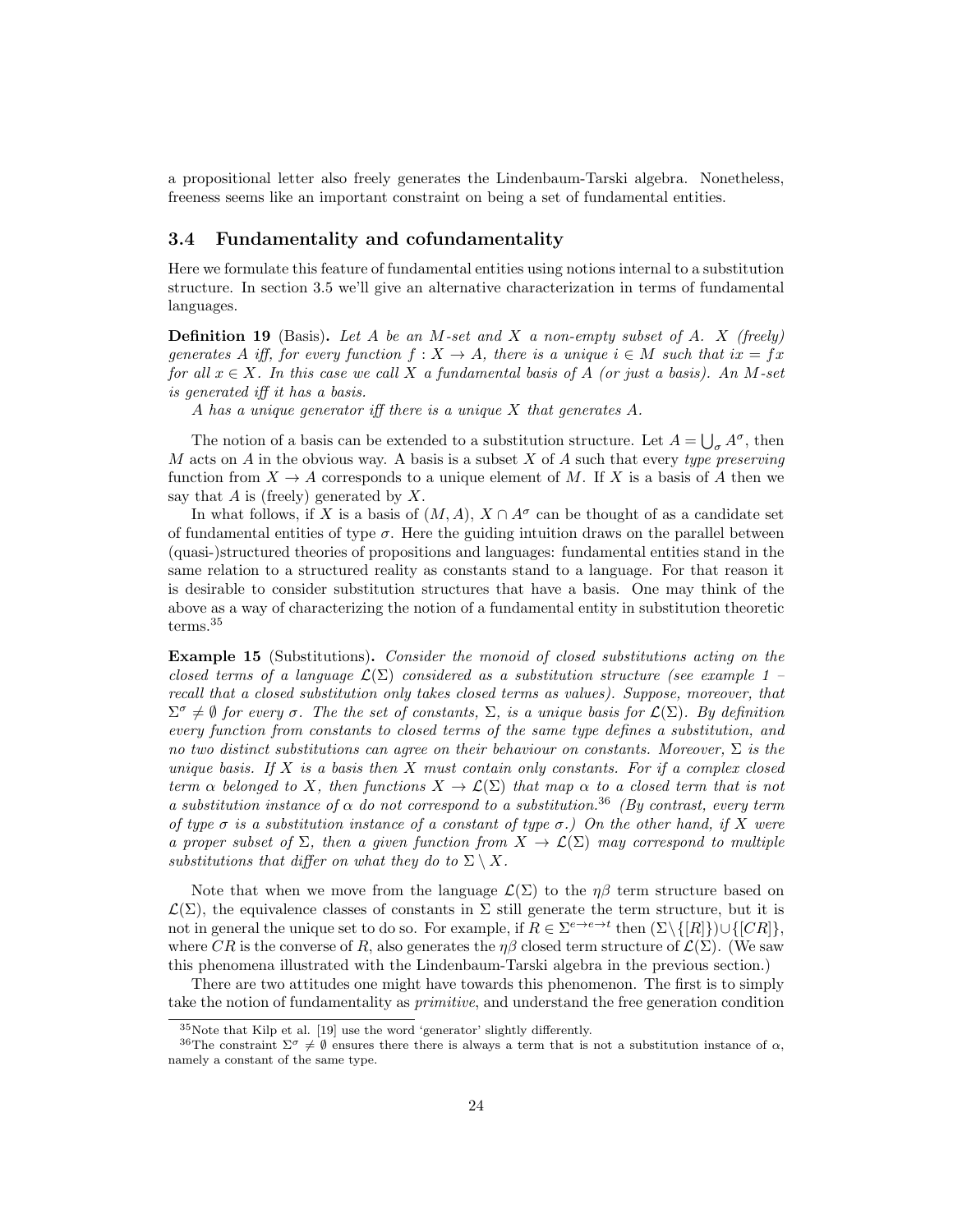not as a *definition* of fundamentality in substitution-theoretic terms, but merely a constraint. On this picture, one might have two relations that are converses of one another: from a purely substitution theoretic perspective they are on a par, but given the primitivist conception of fundamentality at most one of them can be fundamental.

The other attitude, which is more in the spirit of the 'substitution-first' methodology, is to reject the monadic conception of fundamentality altogether. On this picture, the relevant primitive is a notion of *cofundamentality*. Roughly  $a_1...a_n$  are *cofundamental* iff there is a basis,  $X$ , which they all belong to.

**Definition 20** (Cofundamentality). Let  $(M, A)$  be a substitution structure. A subset  $Y \subseteq$  $\bigcup_{\sigma} A^{\sigma}$  is cofundamental iff  $Y \subseteq X$  for some basis X.

Similarly, we say that an element  $a \in A^{\sigma}$  is cofundamental with  $b \in A^{\tau}$  iff they both belong to some basis.

Suppose that R is a non-symmetric relation, and  $Z \cup \{R\}$  is a basis with  $R \notin Z$ , so that  $Z \cup \{CR\}$  is also a basis. Then any element  $z \in Z$  is cofundamental with R, and is also cofundamental with  $CR$ . But any collection of elements including both R and  $CR$  are never cofundamental with one another.

A basis is a maximal collection of cofundamental elements; it's natural to call such a set a *fundamental basis*. The terminology is appropriated from linear algebra, where a basis for a vector space generates the space, but is not in general unique.<sup>37</sup> Under this analogy a (possibly non-maximal) set of cofundamental elements corresponds to a set of linearly independent vectors.<sup>38</sup>

Let us take the analogy between linear algebra further.

**Definition 21.** Let  $(M, A)$  be a substitution structure. A subset  $X \subseteq \bigcup_{\sigma} A^{\sigma}$  is

- 1. Fundamentally independent iff every type-indexed collection of functions  $f^{\sigma}: X^{\sigma} \to$  $A^{\sigma}$  extends to at least one substitution  $i \in M$ .
- 2. Fundamentally complete iff every type-indexed collection of functions  $f^{\sigma}: X^{\sigma} \to A^{\sigma}$ extends to at most one substitution  $i \in M$ .

It is relatively easy to see that a set is fundamentally independent iff the elements of the set are cofundamental. A subset of a vector space is linearly independent if no element of the set can be defined from the others via linear combinations. This is equivalent to the claim that any function from a linearly independent set to the rest of the space can be extended to at least one linear map. A subset of a vector space spans the vector space iff every element of the space can be defined as a linear combination of the elements of the set; or equivalently, every function from a spanning set to the rest of the space extends to at most one linear mapping. The corresponding conditions on substitution structures are similar: fundamental independence captures the idea that the elements of the set can't be defined

<sup>&</sup>lt;sup>37</sup>Except in the 0-dimensional case.

<sup>38</sup>A set of vectors is linearly independent if no vector in the set can be defined as a linear combination from the remaining elements of the set. This can be shown to be equivalent to being a subset of a basis. To pursue the analogy further, one might hope that a similar equivalence can be proven for cofundamental things: that a set  $Z$  is a subset of a fundamental basis iff no element in  $Z$  can be metaphysically defined from other elements in Z. This involves showing, among other things, that if Z is 'independent' in this sense — nothing in Z can be defined in terms of the other elements of  $Z$  — then it can be extended to a maximal set of independent elements (which corresponds to a basic theorem in linear algebra). It would take us too far afield to explore this further.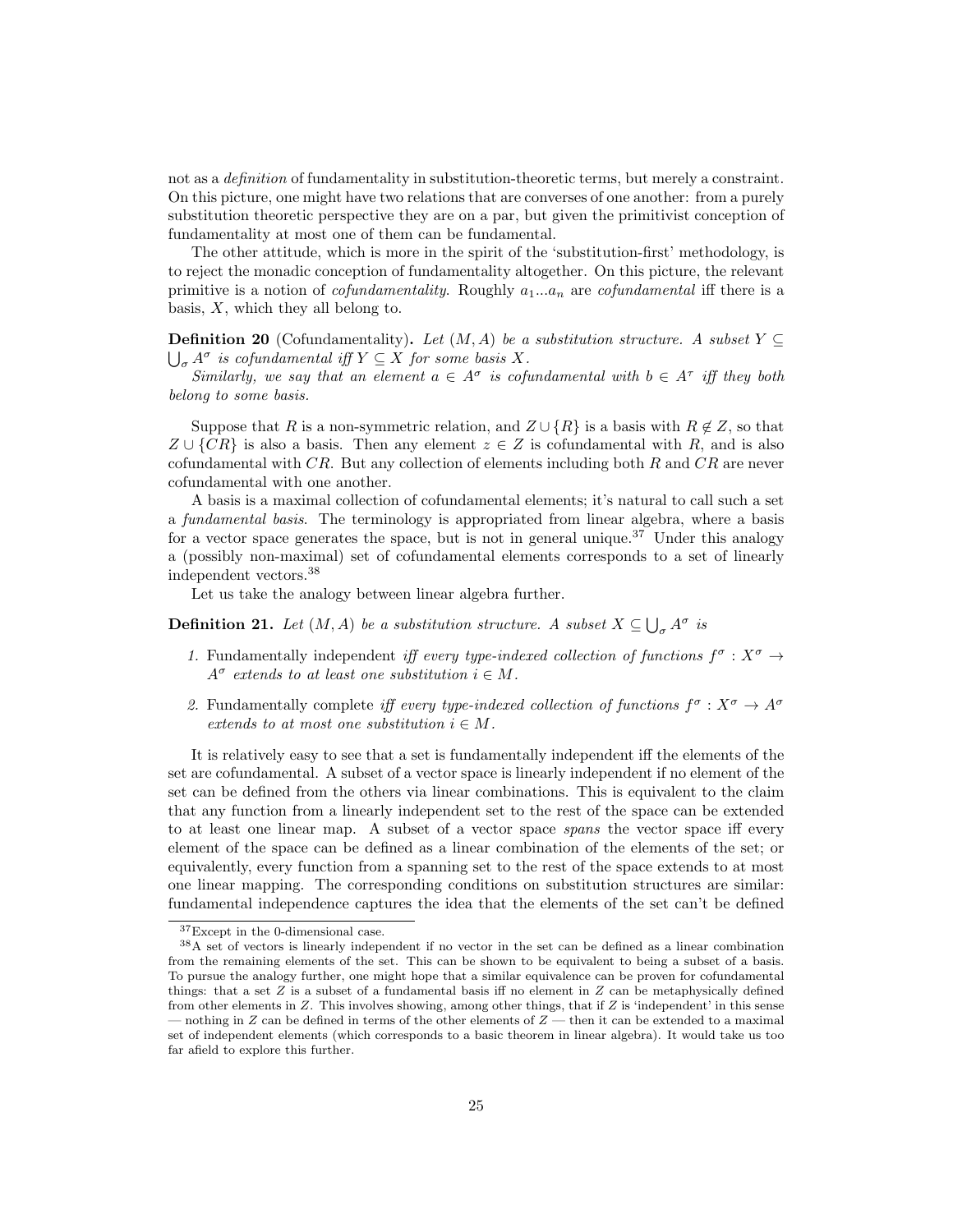from one another (via pure elements), whereas fundamental completeness ensures there are enough 'fundamental' things to define everything (via pure elements). This connection is laid out more explicitly in [ANON][REF].

There are some analogies to be drawn here with the notion of supervenience: just as there may be multiple fundamental bases, there also be multiple supervenience bases for a given class of propositions or properties. However, there are also some crucial differences and the notion of a fundamental basis seems in general to be a more informative notion. For example, our notion of a fundamental basis is a structural notion, not a modal notion. Moreover, not all substitution structures are generated, and so not all substitution structure have fundamental bases; by contrast there is always a supervenience base for a class of propositions or properties (the class itself). Relatedly, every proposition or property belongs to some supervenience base or other. By contrast, many elements do not belong to any fundamental basis (for example, a pure element is never cofundamental with itself unless it is the only thing inhabiting its type).<sup>39</sup>

If  $(M, A)$  is a substitution structure with a basis X, then an alternative characterization of metaphysical definability is available in terms of the annihilator congruence. Recall that, for a set Z, we defined  $i \sim_Z j$  iff  $iz = jz$  for all  $z \in Z$ .

**Lemma 7** (The Fixing Lemma). If A is an M-set with basis X, and iy = jy for all y in some subset Y of X, then there is a  $k \in M$  such k fixes the elements of Y (ky = y for all  $y \in Y$ ), and  $i \circ k = j \circ k$ .

*Proof.* Choose a function  $f: X \to A$  which fixes the elements of Y, and maps the elements of  $X \setminus Y$  to elements of Y. Since X is a basis there is a (unique)  $k \in M$  whose action agrees with f on X. Thus k fixes Y, and since i and j agree on the elements of Y,  $ikx = jkx$  for all  $x \in X$ . Thus  $i \circ k = j \circ k$  since X is a basis.  $\Box$ 

**Proposition 8.** Suppose that  $(M, A)$  is a substitution structure with a basis  $X \subseteq \bigcup_{\sigma} A^{\sigma}$ . Let  $Z \subseteq X$ . Then the following are equivalent:

- a is metaphysically definable from Z
- For any  $i, j \in M$ , if  $i \sim_Z j$ , then  $ia = ja$ .

*Proof.* Suppose that a is metaphysically definable from Z, and suppose that  $iz = jz$  for all  $z \in \mathbb{Z}$ . Then, by the fixing lemma, there is a k which fixes Z and is such that  $i \circ k = j \circ k$ . Since k fixes Z it follows that  $ka = a$ , and so  $ia = i(ka) = j(ka) = ja$  as required.

Conversely, suppose that  $i \sim z$  j implies that  $ia = ja$ . Suppose, moreover, that  $kz = z$ for all  $z \in Z$ . Then  $k \sim_Z 1$ , and so  $ka = 1a$ , i.e.  $ka = a$ . Thus any k that fixes Z also fixes  $\overline{a}$ .  $\Box$ 

<sup>39</sup>Note, however, that there are also some substantial analogies. In Stalnaker [30] connections between supervenience, definability in infinitary languages, and invariance under certain permutations are drawn. These results suggest that one might expect minimal supervenience bases to line up with fundamental bases in conjugation structures based on Boolean algebras — see especially example 2 (Stalnaker theorizes in terms of isomorphisms between worlds that leave properties in the supervenience base alone, but this is equivalent to our notion of metaphysical definability in terms of permutations if we assume a constant domain modal model theory). However, insofar as the present framework generalizes conjugation structures, the notion of a fundamental basis is more general. A full exploration of the connection between supervenience and fundamental bases will have to wait until future work.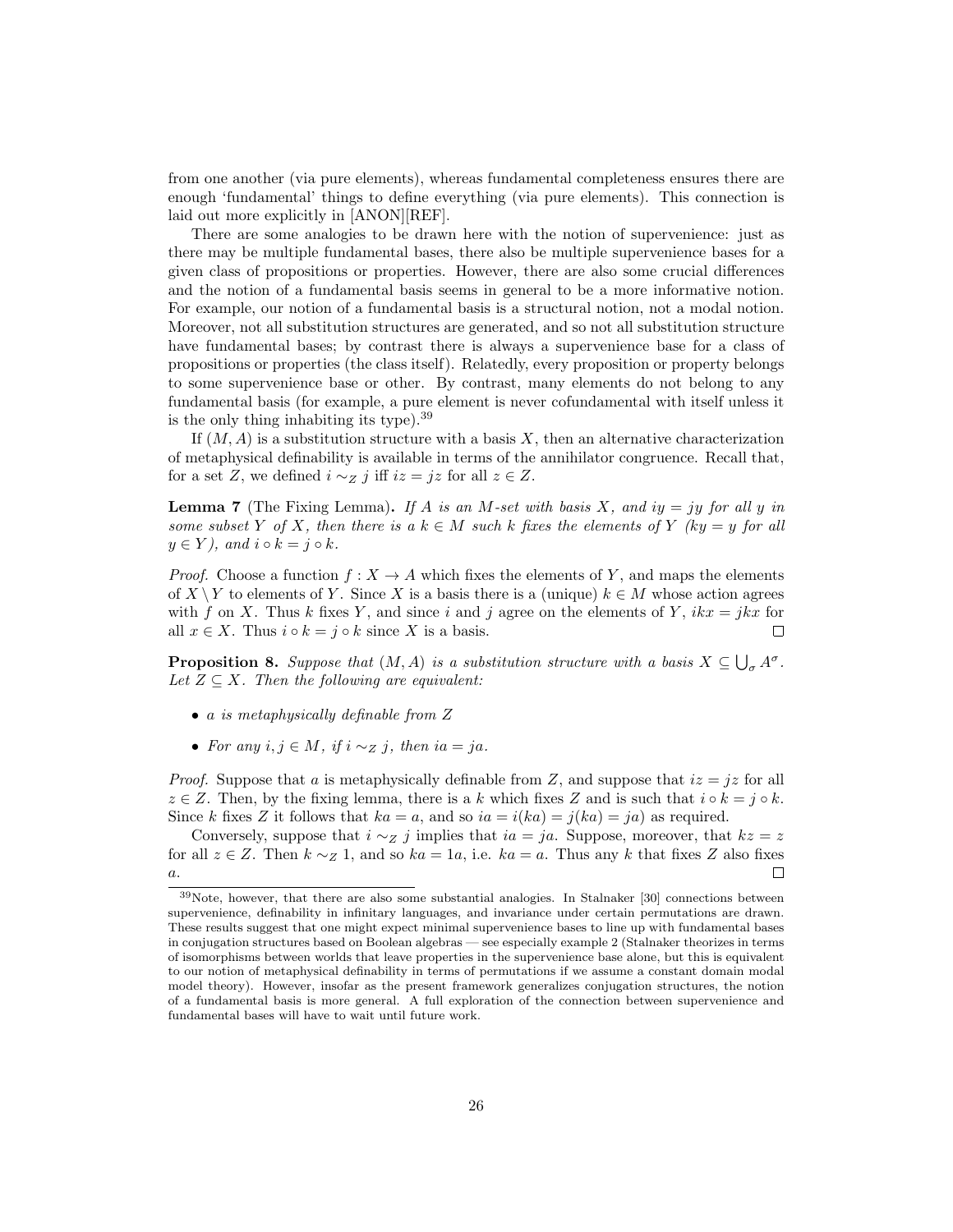The intuition behind the second characterization of metaphysical definability should be clear: if all the constituents of a appear in a set of fundamental entities  $Z$ , and i and j do the same things to  $Z$ , then i and j must agree about what they do to a. Less obviously, but still plausibly: if the action of some substitutions on  $Z$  is sufficient to determine what they do to a, then a's constituents must be included in Z.

#### 3.5 Fundamental languages

Sometimes metaphysicians will theorize in terms of the notion of a 'fundamental language'. Informally, a language is a fundamental language if every non-logical constant denotes a fundamental proposition, property, relation, etc., and no two constants co-denote. Sometimes it is useful to talk about a complete fundamental language in which every fundamental proposition, relation, etc. is denoted by some constant. Given a substitution structure,  $(M, A)$ , we have just seen that the behaviour of the substitutions on  $A$ , at least partly, encodes the structure of fundamental entities in  $A^{40}$ . So it is natural to look for a substitution theoretic characterization of what it means for a language  $\mathcal{L}(\Sigma)$  to be a fundamental language relative to an interpretation,  $\lceil \cdot \rceil$ , in that structure. This will give us an equivalent characterization of what it means for a structure to be generated, but also will give us a more fine-grained relation between a structure and language making more precise the idea that reality is built out of the fundamental entities via logical (or pure) operations in a way that parallels the way that a fundamental language is built out of its non-logical constants via the logical operations.

If  $\mathcal{L}(\Sigma)$  is a language, write  $Sub(\mathcal{L}(\Sigma))$  for the monoid of substitutions on  $\mathcal{L}(\Sigma)$ : substitutions generated by mapping non-logical constants of  $\mathcal{L}(\Sigma)$  to arbitrary closed terms of the same type. If  $\mathcal{L}(\Sigma)$  is a fundamental language for a substitution structure  $(M, A)$ , we suppose that every substitution on the language transfers to a substitution on reality: each  $i \in Sub(\mathcal{L}(\Sigma))$  determines a substitution of the substitution in M on the applicative structure.

**Definition 22** (Fundamental language). Suppose  $(M, A)$  is a substitution structure and  $\llbracket \cdot \rrbracket$ an interpretation on  $(M, A)$ .  $\mathcal{L}(\Sigma)$  is a fundamental language for  $(M, A, \lceil \cdot \rceil)$  iff

- 1. There is a monoid homomorphism  $\rho: Sub(\mathcal{L}(\Sigma)) \to M$ .
- 2.  $\rho(i)[\![\alpha]\!] = [\![i\alpha]\!]$  for every type  $\sigma$ , and closed term  $\alpha \in \mathcal{L}^{\sigma}(\Sigma)$  and  $i \in Sub(\mathcal{L}(\Sigma))$ .

We say that an  $\mathcal{L}(\Sigma)$  with these properties is full for  $(M, A, \llbracket \cdot \rrbracket)$  iff

- 1.  $\rho$  is additionally a surjective monoid homomorphism.
- 2.  $\llbracket \cdot \rrbracket$  is surjective: every element of A is denoted by a closed term in  $\mathcal{L}(\Sigma)$ .

Finally, say that  $\mathcal{L}(\Sigma)$  is a (full) fundamental language for  $(M, A)$  iff  $\mathcal{L}(\Sigma)$  is a (full) fundamental language for  $(M, A, \lceil \cdot \rceil)$  relative to some interpretation function  $\lceil \cdot \rceil$ .

If  $\mathcal{L}(\Sigma)$  is a full fundamental language for  $(M, A)$  then there is a derived action of  $Sub(\mathcal{L}(\Sigma))$  on each  $A^{\sigma}$ : the action of  $i \in Sub(\mathcal{L}(\Sigma))$  on  $a \in A^{\sigma}$  is defined by  $\rho(i)a$ . If

 $^{40}$ For those who take fundamentality to be primitive, the condition that fundamental entities freely generate the structure is to be merely a constraint on fundamentality. Such a person will not accept the idea that the behaviour of substitutions completely determines the fundamental entities, unless there's a unique fundamental basis. But they may still find the following definitions to be of interest.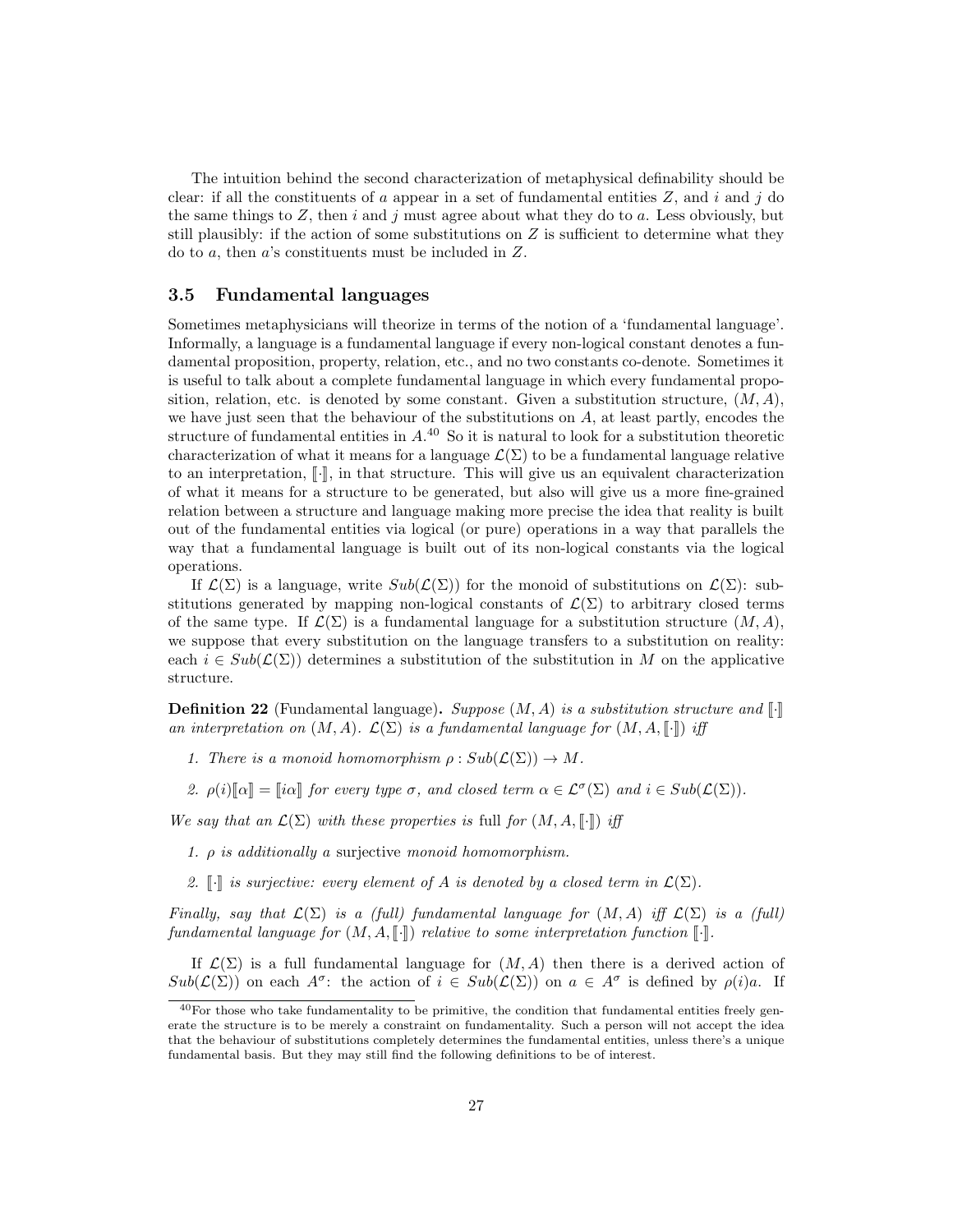$i \in Sub(\mathcal{L}(\Sigma))$  and  $a \in A^{\sigma}$ , we may thus write ia to unambiguously denote the result of using this action to apply i to a; using this convention condition  $(2)$ , for example, can be written  $i[\![\alpha]\!] = [i\alpha]\!]$ . Indeed, if  $(M, A)$  is a faithful substitution structure, then M is isomorphic to  $Sub(\mathcal{L}(\Sigma)) / (\sim_{A^e \cup A^t})$  (this is an easy application of the first isomorphism theorem described in Kilp et. al  $[19]$ .<sup>41</sup>

If a substitution structure admits a fundamental language that means the structure can be thought of, in a sense, as a sort of coarse-grained language. All the linguistic operations — specifically substitutions — that can be applied to the fundamental language can be also applied to the structure. Thus the structure represents a picture in which reality is structured a bit like a language. Of course, the structure might be more coarse-grained than the language in the sense that linguistically distinct expressions denote the same element of the structure.

I shall leave it open ended which constants of  $\mathcal{L}(\Sigma)$  count as non-logical vocabulary. In much of the following we shall treat the connectives and quantifiers as logical, and fixed by every substitution.<sup>42</sup> Since we haven't stipulated that every pure element have an expression in a fundamental language, a substitution structure might contain undenoted pure elements, and so not every fundamental language is full for a give structure and interpretation. The constants in a full fundamental language for an interpretation must denote distinct elements, but distinct complex terms may codenote. For this reason if a language is fundamental and full for a substitution structure it does not in general mean that the substitution structure is isomorphic to a language or a term substitution structure. When  $\mathcal{L}(\Sigma)$  is a (full) fundamental language for  $(M, A, \lceil \cdot \rceil)$ ,  $\lceil \cdot \rceil$  determines a (surjective) homomorphism from the term substitution structure to  $A$  (where a homomorphism between substitution structures on  $M$ is a functional M-logical relation: a type preserving mapping that preserves application and the action of  $M$ ).

(Aside: an interpretation subject to the above constraint is an interpretation that is internal to the category of  $Sub(\mathcal{L}(\Sigma))$ -sets (the definition of the category of M-sets, for a given M, is given in section 4.2). This is because for a given type  $\sigma$ ,  $[\cdot] : T^{\sigma} \to A^{\sigma}$  is an error (or equivariant function) from the closed term structure  $T^{\sigma}$  acted on by  $S_{ab}(C(\Sigma))$ arrow (an equivariant function) from the closed term structure  $T^{\sigma}$  acted on by  $Sub(\mathcal{L}(\Sigma))$ to  $A^{\sigma}$  with the derived action described earlier. (Indeed, if  $\lbrack \cdot \rbrack$  is surjective, then  $\lbrack \rbrack \cdot \rbrack$  is an  $M$ -logical relation between substitution structures in the sense of section 2.5. If we set  $B^{\sigma} = [T^{\sigma}] \subseteq A^{\sigma}$ , the image of  $T^{\sigma}$  under [*i*], then the resulting structure B is closed under  $S_{ab}(C(\Sigma))$  substitutions, and  $\llbracket \rrbracket$  is surjective.)  $Sub(\mathcal{L}(\Sigma))$ -substitutions, and  $\llbracket \cdot \rrbracket$  is surjective.))

It's worth noting what happens if  $\mathcal{L}(\Sigma)$  contains no non-logical constants. Then M is the trivial monoid, and any applicative structure can be trivially endowed with an M-action, making it into a substitution structure  $(M, A)$ .  $\mathcal{L}(\Sigma)$  will automatically be a fundamental language for  $(M, A)$ . This is because  $(M, A)$  contains no fundamental entities in the substitution theoretic sense: all of its elements will be pure — i.e. constituentless entities. More generally, a language can be a fundamental language for many substitution structures that differ over what pure elements there are.

It should be emphasized that it's far from obvious that every substitution structure

<sup>&</sup>lt;sup>41</sup>By the first isomorphism theorem,  $im(\rho) \cong M/ker(\rho)$ . Since  $\rho$  is surjective,  $im(\rho) = M$ . Since the action of M on  $A^e \cup A^t$  is, by assumption, faithful,  $ker(\rho) = \sim_A$ :  $i ker(\rho) j$  iff  $\rho(i) = \rho(j)$  iff  $\rho(i)a = \rho(j)a$ for every  $a \in A^e \cup A^e$  iff  $i \sim_{A^e \cup A^t} j$  (according to the derived action of  $Sub(\mathcal{L}(\Sigma))$  on  $A^e \cup A^t$ ).

 $^{42}$ Note that I do not require that M be faithful on A, and in general we will have cases where distinct substitutions on  $\mathcal{L}(\Sigma)$  correspond to the same substitution on A. For example, if A is a Boolean structure, the the substitution mapping every propositional constant to its double negation, will have the same action on  $A<sup>t</sup>$  as the identity substitution, even though they are distinct. One may always quotient M by the annihilator congruence  $\sim_{A^e \cup A^t}$  to get rid of these redundancies.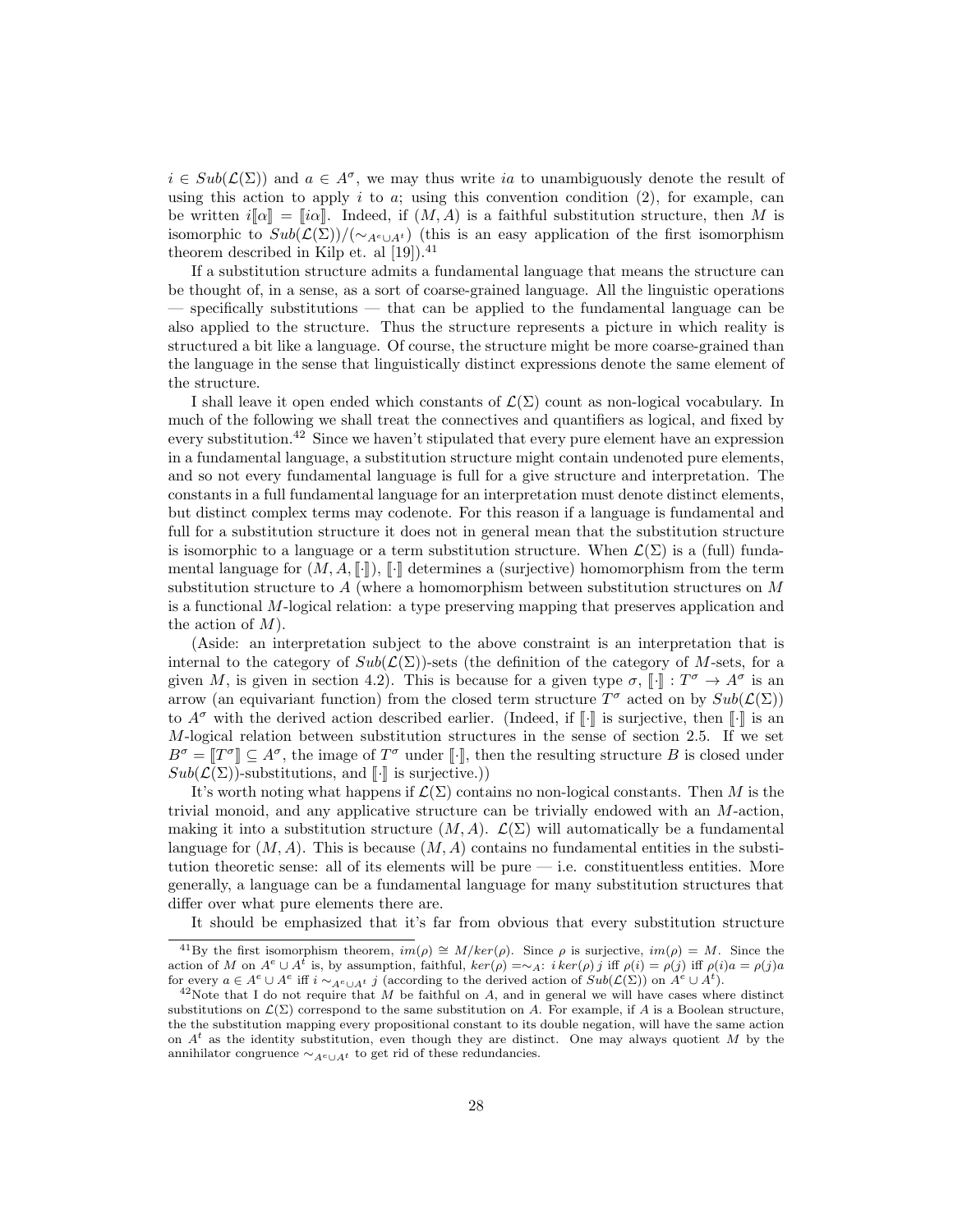should have a full fundamental language: intuitively, something has a full fundamental language if every element of the structure can be built out of pure operations and fundamental things (the denotations of constants). Being a substitution structure with a full fundamental language is thus a constraint on substitution structures.

Here is the most obvious example of a fundamental language for a substitution structure. Let M be the monoid of substitutions on  $\mathcal{L}(\Sigma)$  and  $(M, T)$  the term substitution structure for  $\mathcal{L}(\Sigma)$  under  $\eta\beta$  equivalence. Then  $\mathcal{L}(\Sigma)$  is the fundamental language for  $(M, T)$ . One might hope for a less syntactic example.<sup>43</sup> We will look for further examples of fundamental languages in section 5.3 and 5.4.

We shall now see that having a fundamental language is equivalent, with certain side conditions, to having a basis. Firstly we show that if a faithful structure admits a full fundamental language, then the structure has a basis.

**Proposition 9.** If  $(M, A)$  is a faithful substitution structure that admits a full fundamental language  $\mathcal{L}(\Sigma)$  relative to the interpretation  $\llbracket \cdot \rrbracket$  then  $(M, A)$  is generated, and the interpretations of the constants  $\Sigma$  are a basis for  $(M, A)$ .

Proof. Let  $X^{\sigma} := \{\llbracket c \rrbracket \mid c \in \Sigma^{\sigma} \text{ a constant of type } \sigma \}.$ <br>Suppose that f is a typed collection of functions

Suppose that f is a typed collection of functions,  $f^{\sigma}$ , that map  $X^{\sigma}$  to  $A^{\sigma}$ . Let  $k \in$  $Sub(\mathcal{L}(\Sigma))$  be any substitution of  $\mathcal{L}(\Sigma)$  such that  $\llbracket \cdot \rrbracket \circ k = f \circ \llbracket \cdot \rrbracket$  (i.e. a function that maps each constant c to any term  $\alpha$  such that  $\llbracket \alpha \rrbracket = f(\llbracket c \rrbracket)$ . At least one such term always exists by fullness.)

Since  $k \in Sub(\mathcal{L}(\Sigma))$ ,  $\rho(k)$  (as in definition 22) is a substitution i in M. Suppose j is another substitution in M such that  $ja = f(a)$  for all  $a \in X$  — i.e.  $j||c|| = f(||c||)$  for every constant c. Since  $\rho$  is surjective, there is an  $k' \in Sub(\mathcal{L}(\Sigma))$  such that  $\rho(k') = j$ . Note, in particular, that  $\llbracket k'c \rrbracket = \llbracket kc \rrbracket$  for every constant c, since  $\rho(k')(\llbracket c \rrbracket) = f(\llbracket c \rrbracket) = \llbracket kc \rrbracket$  for every constant c. It follows that  $\llbracket k'c \rrbracket = \llbracket kc \rrbracket$  for any term c. constant c. It follows that  $[[k'\alpha]] = [[k\alpha]]$  for any term  $\alpha$ .<br>Now gives  $(M, A)$  is faithful on  $A$  it guffices to show

Now since  $(M, A)$  is faithful on A, it suffices to show that  $ia = ja$  for every a in every  $A^{\sigma}$ . Since  $\mathcal{L}(\Sigma)$  is a full fundamental language for  $(M, A)$  relative to  $[\cdot]$ , there is some term  $\alpha$  such that  $a = [\![\alpha]\!]$ .  $\rho(k')[\![\alpha]\!] = [\![k'\alpha]\!] = [\![k\alpha]\!] = \rho(k)[\![\alpha]\!]$ . Since  $i = \rho(k), j = \rho(k')$  and  $a = \llbracket \alpha \rrbracket$  it follows that  $ia = ja$  as required.

 $\Box$ 

We can also get two partial converses to theorem 9. Firstly, we can show that every generated substitution structure has a fundamental language.

**Proposition 10.** Suppose that  $(M, A)$  is a generated substitution structure with a basis X. Then there is a language  $\mathcal{L}(\Sigma)$  and interpretation  $\llbracket \cdot \rrbracket$  such that  $\mathcal{L}(\Sigma)$  is a fundamental language for  $(M, A)$  relative to  $\llbracket \cdot \rrbracket$ , and  $\llbracket \Sigma \rrbracket = X$  (i.e. X is the set of interpretations of the  $constants \Sigma$ ).

*Proof.* Let X be a basis of  $(M, A)$ , and  $X^{\sigma}$  the elements of X of type  $\sigma$ . One can construct a higher-order language  $\mathcal{L}(\Sigma)$  by letting the set of non-logical constants of type  $\sigma$  be  $X^{\sigma}$ , and an interpretation function  $\llbracket \cdot \rrbracket$  defined by mapping each constant to itself.

Every substitution  $i \in Sub(\mathcal{L}(\Sigma))$  defines a function  $f: X^{\sigma} \to A^{\sigma}$  defined by letting  $f(c) = [ic]$ . Since X is a basis of  $(M, A)$ , this function extends to a unique substitution in M, which we shall call  $\rho(i)$ , such that  $\rho(i)c = f(c) = ||ic||$  for all  $c \in X$ . Thus we have

<sup>43</sup>By theorem 20, which we encounter later, we know that term structures are always isomorphic to certain M-set structures, which are a class of non-syntactically defined substitution structure.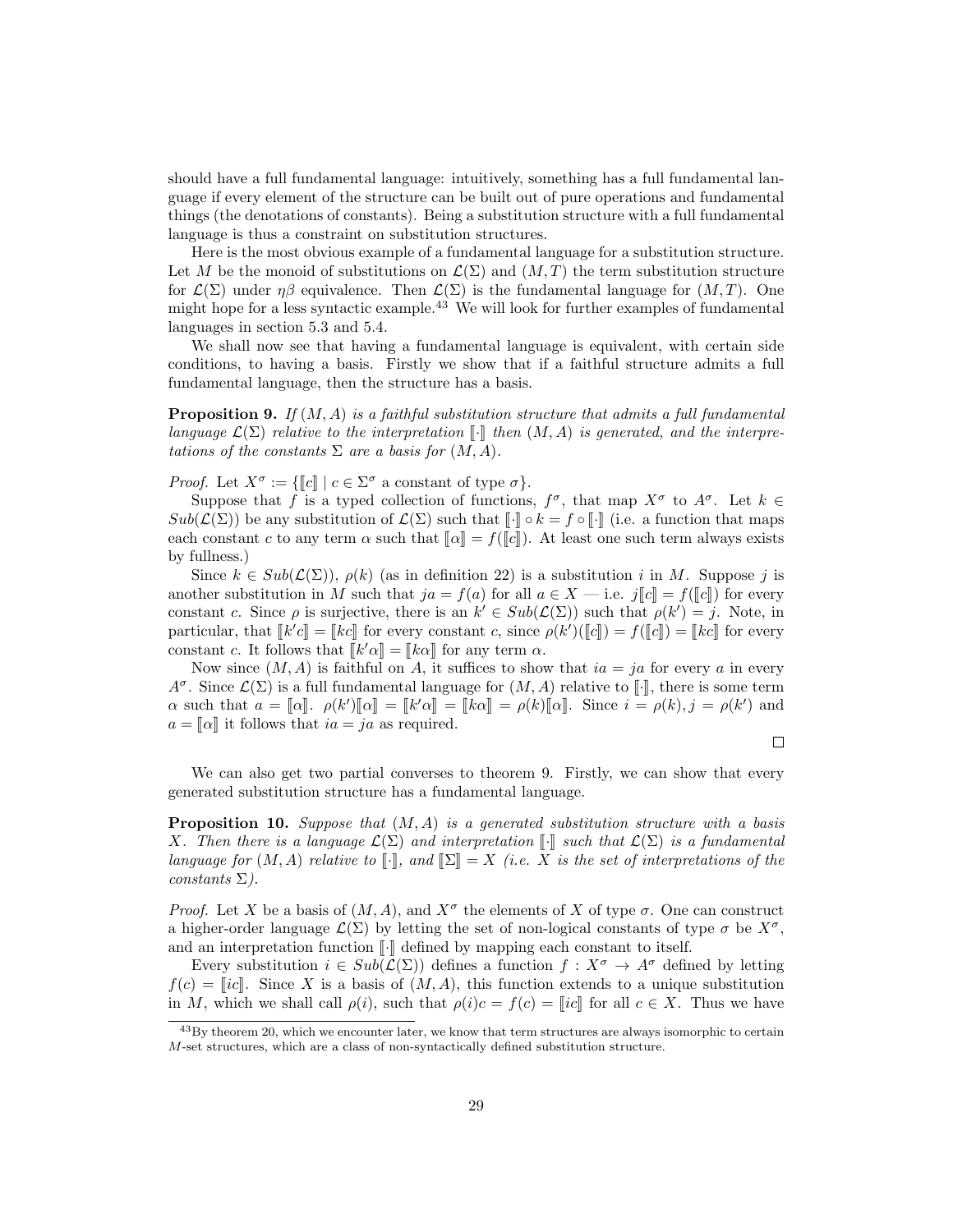shown that  $\rho(i)[c] = [ic]$  for each constant. It is easily seen that this extends to arbitrary terms:  $\rho(i)[\![\alpha]\!] = [\![i\alpha]\!]$ .

It remains to show that  $\rho$  is indeed a monoid homomorphism: i.e. that  $\rho(1) = 1$  (trivial), and that  $\rho(i \circ j) = \rho(i) \circ \rho(j)$ . For the latter, note  $\rho(i \circ j)$  is the unique substitition in M that extends the function  $f(c) = ||ijc||$ ,  $f: X \to A$ . We have already argued that for every  $c \in X$ ,  $\rho(j)c = [jc]$ , and also that  $\rho(i)[jc] = [ijc]$ . So  $\rho(i \circ j)c = \rho(i) \circ \rho(j)c$  for every  $c \in X$ . Since X is a basis it follows from the uniqueness property that  $\rho(i \circ j) = \rho(i) \circ \rho(j)$ .  $\Box$ 

Summarizing these two theorems we have:

- 1. Every faithful substitution structure with a full fundamental language has a basis.
- 2. Every substitution structure with a basis has a fundamental language.

One might also hope for a full converse to proposition 9, telling us that every faithful substitution structure with a basis has a *full* fundamental language. It seems unlikely that such a proposition could be proved. However, when  $(M, A)$  has a finite basis X, and is moreover a special sort of substitution structure — a full M-set structure — then we can prove that  $(M, A)$  has a full fundamental language. We shall not meet the notion of a full M-set structure until section 4.1. However, the following proof relies only on the following elementary fact about them: an element is definable by a pure element and elements of a basis if it is metaphysically definable from those basis elements. We shall prove this fact in section  $4.3$  — see theorem 18 (the stipulation that X be finite below is so that theorem 18 can be applied).

**Proposition 11.** Suppose that  $(M, A)$  is a finitely generated full M-set structure. Then there is a language  $\mathcal{L}(\Sigma)$  and interpretation  $\llbracket \cdot \rrbracket$  such that  $\mathcal{L}(\Sigma)$  is a full fundamental language for  $(M, A)$  relative to  $\lbrack \cdot \rbrack$ .

*Proof.* As in the last argument, let  $X = \{c_1, ..., c_n\}$  be a finite basis of  $(M, A)$ . Let S be the set of pure elements in A and  $S^{\sigma}$  the pure elements of type  $\sigma$ . One can construct a higher-order language  $\mathcal{L}(\Sigma)$  by letting the non-logical constants of type  $\sigma$  be  $X^{\sigma}$ , the logical constants of type  $\sigma$  as  $S^{\sigma}$ , and an interpretation function [.] defined by mapping<br>coach constant to itself each constant to itself.

 $\rho$  is defined as in the proof of proposition 10. It remains to show  $\rho$  and  $\llbracket \cdot \rrbracket$  are surjective. Firstly we show that every element  $a \in A$  is the denotation of some term. It is sufficient (and indeed necessary) to show that there is a pure element q such that  $q(c_1)...(c_n) = a$ . Moreover, by theorem 18, it suffices to show that a is metaphysically definable from  $c_1...c_n$ . But this is trivial: if  $ic_m = c_m$  for each m, then  $i = 1$ , since  $c_1...c_n$  form a basis, and so there can be only one substitution that agrees with 1 on  $c_1...c_n$ , namely 1 itself. Thus  $ia = 1a = a$ , and a is metaphysically definable from  $c_1...c_n$ .

Now for the surjectivity of  $\rho$ . Suppose that  $i \in M$ . For each  $c \in X^{\sigma}$ ,  $ic = \llbracket \alpha_{i,c} \rrbracket$  for each form  $\alpha_{i,c}$ , by our provisive preument. So let  $ka = \alpha_{i,c}$  for each  $c \in X$ . This defines a some term  $\alpha_{i,c}$ , by our previous argument. So let  $kc = \alpha_{i,c}$  for each  $c \in X$ . This defines a substitution on  $\mathcal{L}(\Sigma)$ , and moreover  $\rho(k)c = ||ic||$  for each c.  $\Box$ 

## 4 M-Set Structures

In this section a class of concrete quasi-functional substitution structures is investigated. It is shown that every quasi-functional substitution structure is isomorphic to a member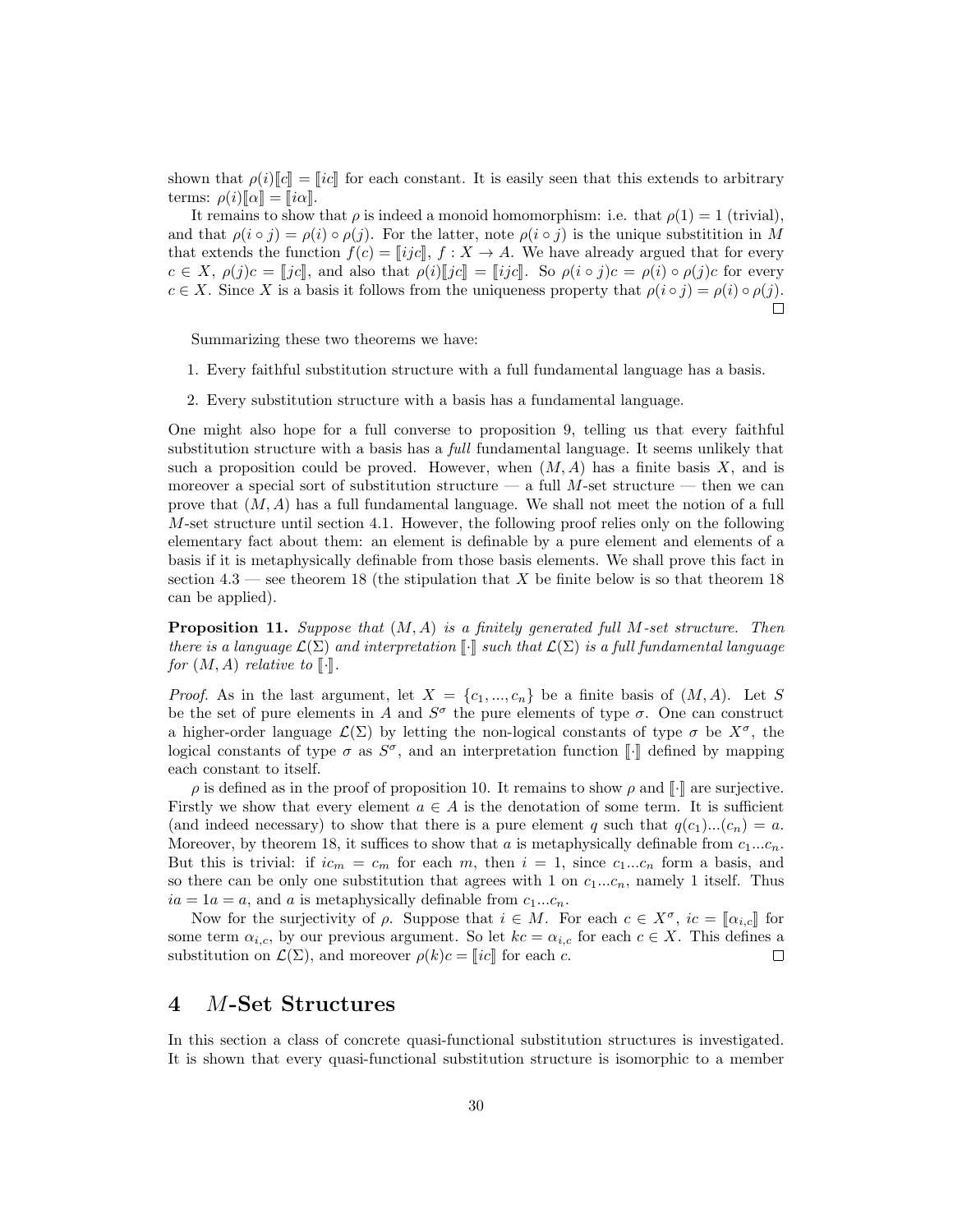of this class. The concreteness assists in getting a better picture of how quasi-functional substitution structures behave, and we investigate the interpretation of λ-terms in these structures in detail. They also bring to salience the notion of a quasi-functional substitution structure being full in a sense that's analogous to the fullness of a Henkin model; it is shown that a term structure is a full M-set structure when M is the monoid of substitutions of the relevant language.

#### 4.1 M-sets and function spaces

In a substitution structure every type gets associated with a set, by the applicative structure, and is equipped with an action of the monoid on that set. There is an approach to type theory in which types are not associated with a set, but with a more general notion of a object from a category. Since it is natural to want to identify the semantic values of types themselves with sets equipped with an action  $(M\text{-sets})$  it's natural to consider the category whose objects are  $M$ -sets and whose arrows are equivariant functions between  $M$ -sets. Luckily this category has some nice properties: in particular, it is cartesian closed, meaning that it determines, for any choice of objects for base types, an applicative structure with combinators. Unlike our previous examples, these constructions allow for a non-syntactic construction of the functional domains without the restriction that M is group.

The M-set formalism in a natural sense generalizes the conjugation structures we considered in example 2 to allow for substitutions that aren't necessarily bijective. The fact that we can't simply lift a permutation from lower domains to higher domains by conjugation (since we don't have inverses) means that the function space between  $A$  and  $B$  has to have more structure than merely a collection of functions from A to B. It needs extra information to encode how a substitution lifts from  $A$  and  $B$  to an element of the function space: indeed, we shall identify function spaces with certain well-behaved functions from  $M \times A \rightarrow B$ . Since elements of the function space have more structure than mere functions between the argument types, the resulting applicative structure is not functional. However, it is quasi-functional in the sense of definition 7.

Indeed, these M-set structures give rise to a representation theorem for quasi-functional structures (theorem 15): every quasi-functional substitution structure is isomorphic to a structure where the function space is given by a collection of equivariant functions  $M \times A \rightarrow$ B.

Finally, it is worth noting that the category of M-sets is part of a wider class of models of type theory that generalize the ordinary set-theoretic models. These are functor categories whose objects are functors from a category  $C$  to sets, and whose arrows are natural transformations; we write this Set<sup>C</sup>. In this case, they are functor categories Set<sup>M</sup> where M is category with a single object (i.e. a monoid).

Given two M-sets A and B we can form the product of A and B,  $A \times B$ , which simply consists of the cartesian product of A and B, with the action defined by setting  $i(a, b)$  to  $(ia, ib)$ . We can similarly form a function space  $B^A$  as follows:

**Definition 23** (Function space for M-sets). If A and B are M-sets, the full M-set function space  $B^A$  is defined as follows

- The underlying set is  $B^A := \{f : M \times A \to B \mid f(i \circ j, ix) = i(f(j, x)) \text{ for all } x \in A\}$ and  $i, j \in M$ }
- The action on this set is: if :=  $(j, x) \mapsto f(j \circ i, x)$  for each  $f : M \times A \rightarrow B$ .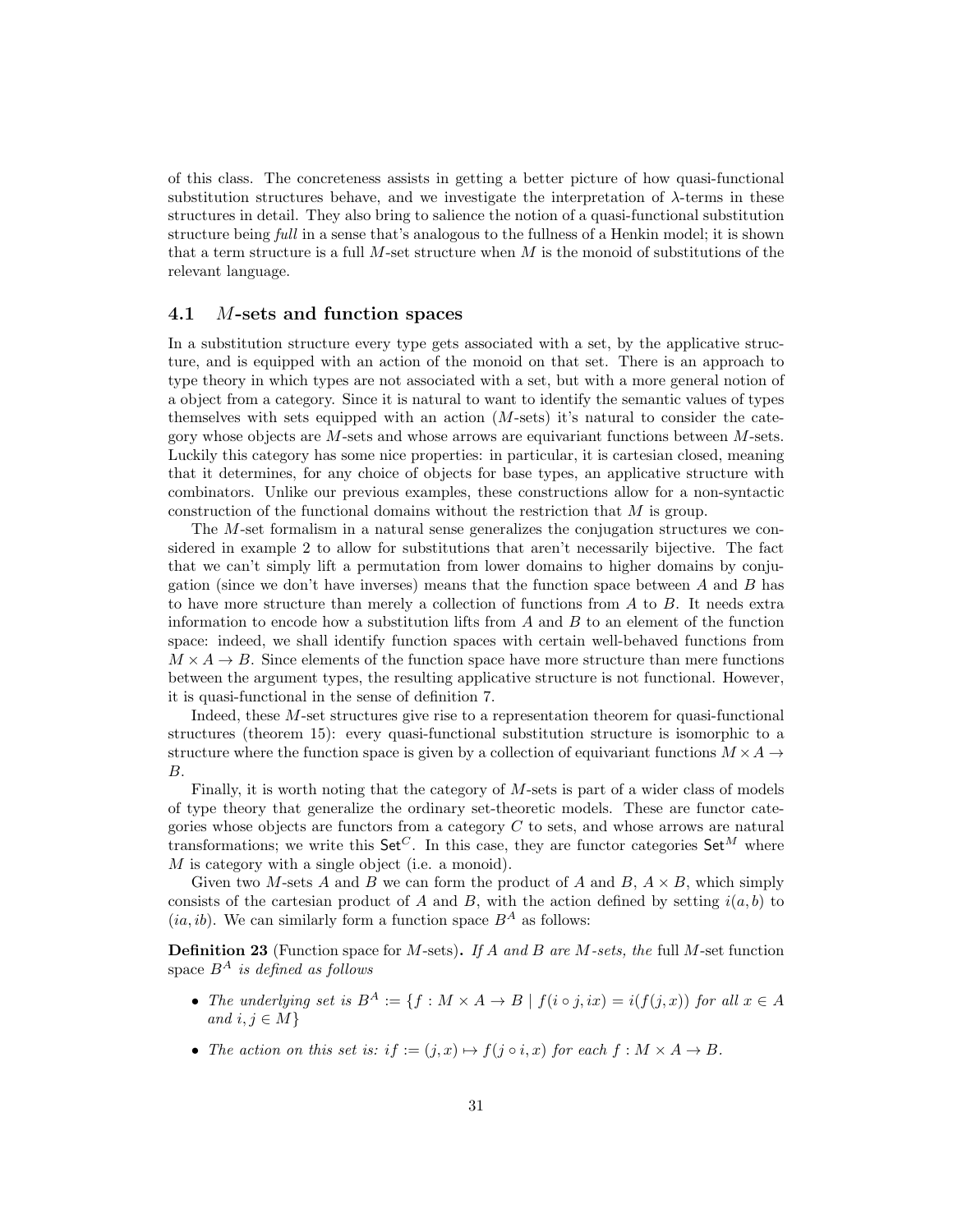The condition for f to belong to  $B^A$  is just that f be an equivariant function in  $M \times$  $A \to B$ , where we consider M as an M-set itself with the action  $\mu : M \times M \to M$  of precomposition:  $\mu(i, j) = j \circ i$ . So understood,  $M \times A$  is just the product of two M-sets with the componentwise action  $i(a, b) := (ia, ib)$ . <sup>44</sup>

To get an intuition for our definition of the function space, suppose that  $f$  interprets some property F, which possibly has constituents.  $f(i, a)$  may then be thought of as the result of taking an i substitution of F and applying it to a: take all of the constituents of F and substitute them with their *i*-counterparts in  $F$ , then apply the result to  $a$ . By this reasoning, then, we can see that  $f(1, a)$  corresponds to F<sub>a</sub>. More generally,  $f(i, ia)$  corresponds to  $i(Fa)$ , since substituting the *i*-counterparts of constituents of F for those constituents, and then applying the result to  $i(a)$  is the same as substituting the *i*-counterparts of constituents of Fa for those constituents. Putting these two things together gives us that  $f(i, ia)$  $if(1, a)$ .

Indeed we can generalize even further: according to our interpretation we should have  $f(i \circ j, ia) = i(f(j, a))$ . To calculate the LHS you replace all of the simple constituents in F with their  $i \circ j$ -counterparts, and apply the result to ia. To calculate the RHS you replace all the constituents in  $F$  with their j-counterparts, apply to  $a$ , then replace everything in the result with its  $i$ -counterpart. It should be clear why these two things are identical, and that the condition of membership in  $B^A$  is well-motivated.

The action of M on  $B^A$  tells us what the *i*-counterpart of each function  $f : M \times A \rightarrow B$ is. As before we write if for the action of i on f. If f corresponds to a property F then if intuitively corresponds to the result of replacing all the constituents in  $F$  with their *i*-counterparts. Recall that  $f(j, a)$ , on the above interpretation, is the result of substituting the constituents of  $F$  with their j-counterparts and applying the result to  $a$ . So by that reasoning,  $(if)(j, a)$  is the the result of substituting the j-counterparts in [the result of substituting for *i*-counterparts in  $F$ , and then applying to a. This is, of course, exactly the same as  $f(j \circ i, a)$ ; so our definition of if makes sense.

We now outline a natural class of quasi-functional substitution structures based on the above observations and definitions. As with Henkin structures, we allow for non-full interpretations of functional types  $\sigma \to \tau$ : cases where  $A^{\sigma \to \tau}$  contain some but not all of the equivariant functions in  $B^A$ . However, because we want the interpretation of  $A^{\sigma \to \tau}$  to be an M-set, we have to make sure we only allow subsets of  $B^A$  that are closed under taking substitutions. That is,  $A^{\sigma \to \tau}$  must not only be a subset of  $B^A$ , but a *subact*.

**Definition 24** (*M*-set structures). An *M*-set structure based on  $A^e$  and  $A^t$  is a pair  $(M, A)$ where  $M$  is a monoid, and  $A$  is an applicative structure such that:

- 1.  $A^e$  and  $A^t$  are M-sets.
- 2.  $A^{\sigma \to \tau}$  is subact of  $A^{\tau A^{\sigma}}$ . In other words:
	- $A^{\sigma \rightarrow \tau}$  is a subset of the full M-set function space  $A^{\tau A^{\sigma}}$
	- If  $f \in A^{\sigma \to \tau}$  then  $if \in A^{\sigma \to \tau}$  for any  $i \in M$

3.  $App^{\sigma\tau}(f, a) = f(1, a)$  where  $f \in A^{\sigma \to \tau}$  and  $a \in A^{\sigma}$ 

An M-set structure based on  $A^e$  and  $A^t$  is full iff  $A^{\sigma\to\tau}$  is the full M-set function space  $A^{\tau A^{\sigma}}$  for each  $\sigma, \tau$ .

 $\frac{44}{3}B^A$ , so defined, satisfies the categorical conditions for being an exponential object.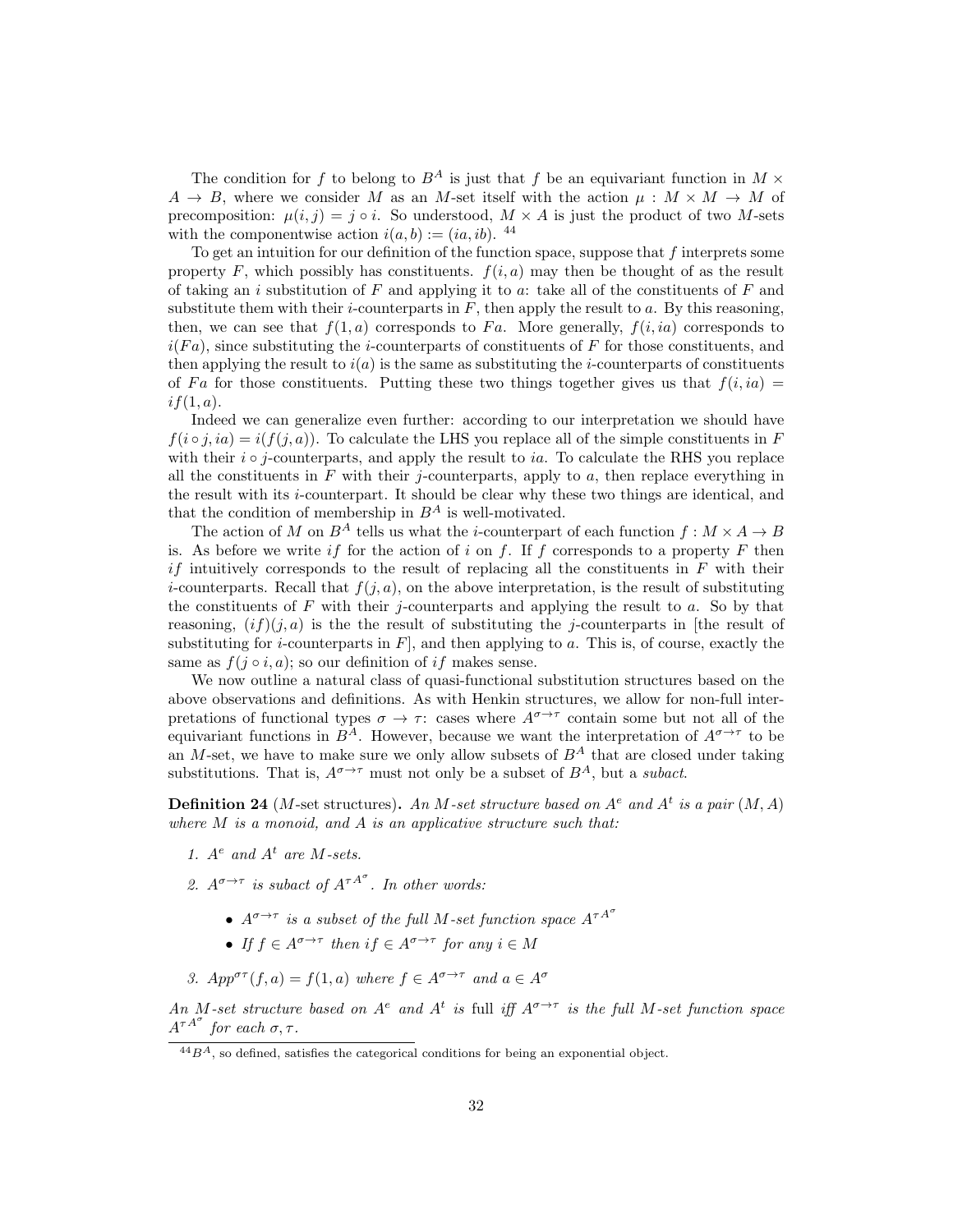**Remark 5.** Given M-sets B and B' there is a unique full M-set structure such that  $A^t = B$ and  $A^e = B'$ . We call this the full M-set structure based on B and B'.

It is straightforward to show that every  $M$ -set structure is a substitution structure:

**Proposition 12.** If  $(M, A)$  is an M-set structure,  $(M, A)$  is a substitution structure with  $Sub^{\sigma}$  given by the supplied actions.

*Proof.* It suffices to show that  $iApp(f, a) = App(if, ia)$ . Simply by applying definitions we have:  $App(i, ia) = (if)(1, ia) = f(1 \circ i, ia) = f(i \circ 1, ia)$ . Finally, by the equivariance condition, the final term is just  $i(f(1, a)) = iApp(f, a)$  as required.  $\Box$ 

Let us now turn to functionality. Since in M-set structures,  $App(f, a) = f(1, a)$ , it follows that M-set structures are not obviously guaranteed to be functional. Indeed, it's possible that  $f(1, a) = g(1, a)$  for every a, but that f and g are distinct because  $f(j, a) \neq g(j, a)$  for some a and  $j \in M$ . Recall that a substitution structure is quasi-functional when  $f = g$  if and only if  $App(if, a) = App(ig, a)$  for every  $a \in A^{\sigma}, i \in M$ .

#### Proposition 13. M-set structures are quasi-functional

The reason is clear:  $App(if, a) = (if)(1, a) = f(1 \circ i, a) = f(i, a)$ . Thus  $f(i, a) = g(i, a)$ for all i and a, clearly implies that  $f = g$ .

Moreover, when  $M$  is a group, then  $M$ -set structures are functional (as proved in section 2.1 for arbitrary quasi-functional substitution structures), so it is possible to simply treat  $A^{\sigma \to \tau}$  as a set of functions from  $A^{\sigma}$  to  $A^{\tau}$ , rather than from  $M \times A^{\sigma}$  to  $A^{\tau}$ . Indeed, when  $M$  is a group, M-set structures are just conjugation structures, and full M-set structures are full conjugation structures. This justifies our remark that  $M$ -set structures generalize conjugation structures to arbitrary monoids:

**Proposition 14.** Suppose M is a group and  $(M, A)$  a (full) M-set structure. Then  $(M, A)$ is isomorphic to a (full) conjugation structure.

*Proof.* Proof sketch: we noted above that M-set structures are functional when M is a group. Proposition 1, recall, tells us that every functional substitution structure based on a group is a congjugation structure. Thus every M-set structure based on a group is a conjugation structure. Now suppose that  $(M, A)$  is additionally a full M-set structure. To show that it is full simpliciter, let g be any function from  $A^{\sigma} \to A^{\tau}$ . We want to find an  $f: M \times A^{\sigma} \to A^{\tau}$  that is equivariant and has the applicative behaviour of g. This is achieved by setting  $f(i, a) = i(g(i^{-1}a))$ . (Since  $App(f, a) = f(1, a) = g(a)$ .)  $\Box$ 

Finally, we show that all quasi-functional substitution structures are isomorphic to Mset structures. Thus the identification of the function space with with certain functions in  $M \times A \rightarrow B$  is no accident.

**Theorem 15** (Representation theorem for quasi-functional substitution structures). Every quasi-functional substitution structure is isomorphic to an M-set structure.

*Proof.* Let A be a quasi-functional substitution structure. We build an M-set structure B and an isomorphism between them simultaneously, by induction. (Recall that an isomorphism is a bijective M-logical relation, which I'll write  $R^{\sigma}(a) = b$ .)

Let  $B^{\sigma} = A^{\sigma}$  and  $R^{\sigma}$  be the identity function, for base types.

Now suppose, for induction that  $B^{\sigma}$  and  $B^{\tau}$  are defined and that  $R^{\sigma}$ :  $A^{\sigma} \to B^{\sigma}$  and  $R^{\tau}: A^{\tau} \to B^{\tau}$  are defined and bijections. For each  $f \in A^{\sigma \to \tau}$  we define a function  $R^{\sigma \to \tau}(f)$ :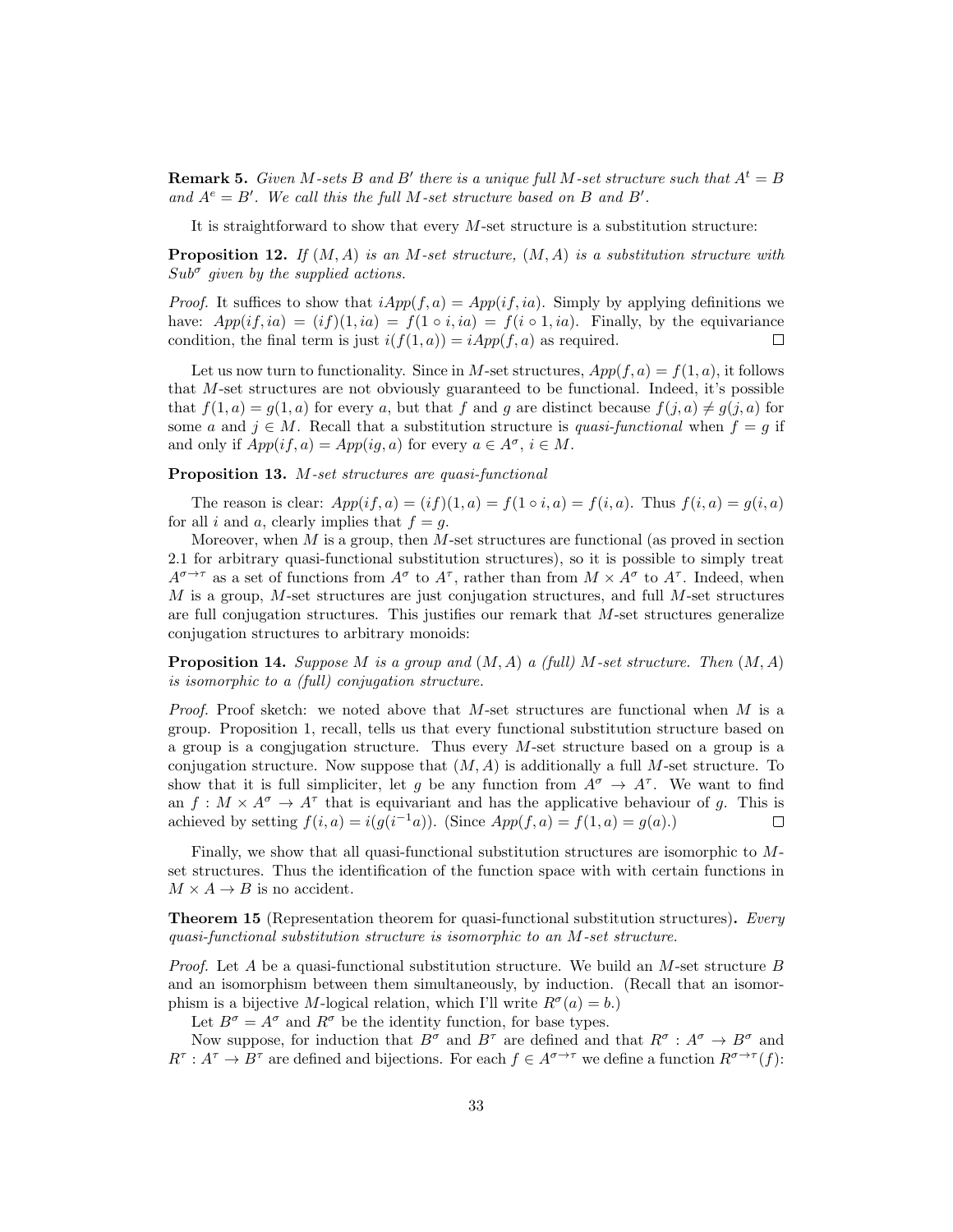•  $R^{\sigma \to \tau}(f)(i, R^{\sigma}(a)) = R^{\tau}(App(if, a))$  for all  $a \in A^{\sigma}$  and  $i \in M$ 

Since by inductive hypothesis  $R^{\sigma}$  is surjective, this specifies the value of  $R^{\sigma\to\tau}(f)(i,b)$  for all  $b \in B^{\sigma}$ . We let  $B^{\sigma \to \tau}$  be the set of all such functions  $R^{\sigma \to \tau}(f)$  for  $f \in A^{\sigma \to \tau}$ . By this stipulation we ensure that  $R^{\sigma \to \tau} : A^{\sigma \to \tau} \to B^{\sigma \to \tau}$  is surjective. It is also injective: if  $R^{\sigma \to \tau}(f) = R^{\sigma \to \tau}(g)$  then, by for any i and  $a \in A^{\sigma}$ ,  $R^{\tau}(App(i f, a) = R^{\tau}(App(i g, a))$ . Since, by inductive hypothesis,  $R^{\tau}$  is injective, this means  $App(if, a) = App(ig, a)$  for all i and  $a \in A^{\sigma}$ , so  $f = g$  by quasi-functionality.

It remains to show  $iR^{\sigma \to \tau}(f) = R^{\sigma \to \tau}(if)$  (i.e. the condition Rab implies Riaib). This is straightforward.  $\Box$ 

#### 4.2 The category of M-sets

The M-sets form a category where the objects are M-sets and the arrows are equivariant maps between  $M$ -sets. Indeed it is cartesian closed, with the exponential objects as defined in the previous section. This means that, even though our applicative structure is not functional, it nonetheless satisfies all the equations of the  $\lambda$ -calculus (see Mitchell [23] chapter 7 section 2). Those not familiar with the relevant category theory may skip to the end of the section, where a direct interpretation of  $\lambda$ -terms is given.

**Definition 25** (Arrow between M-Sets). We say that f is an arrow between M-sets A and B, written,  $f : A \rightarrow B$ , iff f in an equivariant map between A and B. That is:

• f preserves the monoid action:  $f(ix) = if(x)$  for all  $i \in M$ .<sup>45</sup>

This category is in fact cartesian closed, as witnessed by the fact that there is a natural isomorphism (which we denote  $\lambda$ ) between the arrows from  $A \times B$  to C and the arrows from A to  $C^B$ . It is defined as follows:

**Definition 26.** Given any arrow  $f : A \times B \to C$ , we define  $\lambda f : A \to C^B$  as follows:

•  $\lambda f(a)(j, b) = f(ja, b)$  for every  $a \in A$  and  $b \in B$ .

We can prove that  $\lambda f$  preserves the monoid action as follows:

$$
\begin{aligned} \lambda f(ix)(j, y) &= f(j(ix), y) \\ i(\lambda f(y))(j, y) &= \lambda f(a)(j \circ i, b) = f(j \circ i(a), b). \end{aligned}
$$

Applying the inverse of  $\lambda$  to the identity arrow  $C^B \to C^B$  gives us an arrow  $(C^B \times B) \to C$ which defines application:

**Definition 27** (Application). The application arrow, app :  $B^A \times A \rightarrow B$ , can be defined as follows. Suppose that  $a \in A$ , and  $f \in B^A$ , i.e.  $f : M \times A \to B$ .

•  $app(f, a) = f(1, a)$ 

here  $1 \in M$  is the identity mapping.

<sup>&</sup>lt;sup>45</sup>Spelling that out fully:  $f(\mu_A(i,x)) = \mu_B(i, f(x))$ , where  $\mu_A$  and  $\mu_B$  are the actions of A and B respectively.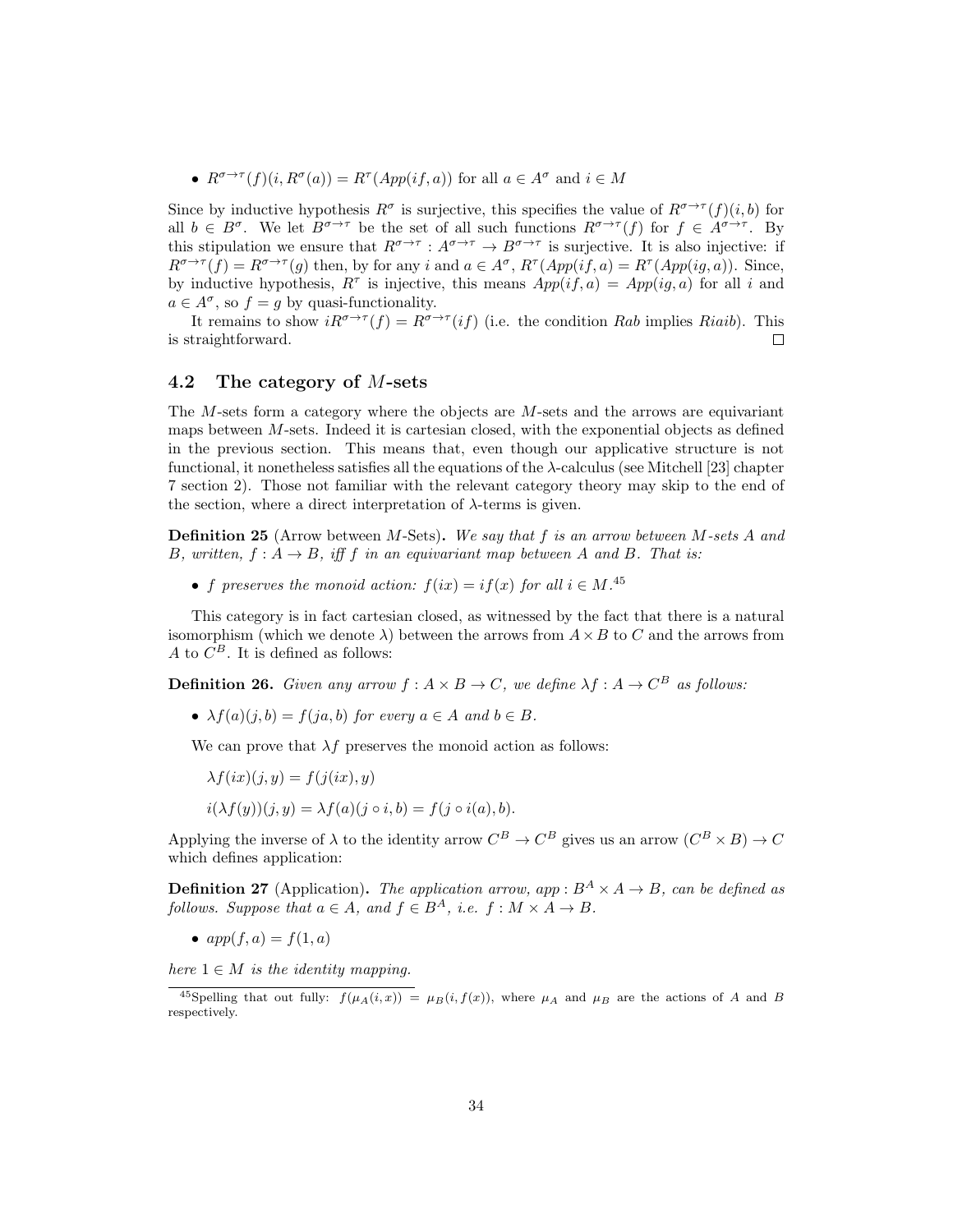app may be shown to preserve the action as follows.  $app(i(f, a)) = app((if, ia)) =$  $if(1, ia) = f(i, ia), i(app(f, a)) = i(f(1, a)) = f(i, ia),$  where the last identity holds by the fact that f preserves the action (note also that this is exactly the condition we needed to show that *app* satisfies condition for being a substitution structure).

It follows by standard results that any M-set applicative structure interprets the  $\lambda$ calculus (see Mitchell [23]). It is also instructive to see how to construct interpretations of  $\lambda$ -terms explicitly.

- $\llbracket c \rrbracket^g \in A^{\sigma}$  for each constant  $c \in \Sigma^{\sigma}$
- $[x]$ <sup>*g*</sup> =  $g(x) \in A^{\sigma}$  for each variable  $x \in Var^{\sigma}$
- $\llbracket \alpha \beta \rrbracket^g = \llbracket \alpha \rrbracket^g (1, \llbracket \beta \rrbracket^g)$
- $[\![\lambda x \alpha]\!] = (i, a) \mapsto [\![\alpha]\!]_i^{(i \circ g)[x \mapsto a]}$

Here  $\llbracket \cdot \rrbracket_i$  is the interpretation function generated by setting  $\llbracket c \rrbracket_i = i \llbracket c \rrbracket$ .<br>Let me end by effecting semathing by way of an explanation for r

Let me end by offering something by way of an explanation for where the definition of the full  $M$ -set function space came from  $-$  an argument that this definition is in some sense inevitable. Throughout this argument we write  $Hom(A, B)$  for the set of equivariant functions between two  $M$ -sets  $A$  and  $B$ 

We'll begin with a general representation theorem for M-sets: they can always be represented by certain functions from  $M$  to  $A$ . Consider  $M$  as an  $M$ -set with the action given by left composition, and let A be an arbitrary M-set. Then  $Hom(M, A)$  can itself be thought of as an M-set, where  $if := f(\cdot \circ i)$ . We then have a representation theorem for M-sets:<sup>46</sup>

**Proposition 16** (Yoneda for M-sets). For any M-set A, A is isomorphic to  $Hom(M, A)$ .

Now suppose that the category of M-sets contained an exponential object  $B^A$ , satisfying the following natural isomorphism, which uniquely characterizes the exponential: $47$ 

•  $Hom(X \times A, B) \cong Hom(X, B^A)$ 

In particular we would have to have:  $Hom(M \times B, C) \cong Hom(M, C^B)$ , but by our special case of the Yoneda lemma,  $Hom(M, C^B) \cong C^B$ . Thus  $C^B$  has to be isomorphic to the set of equivariant functions from  $M \times B$  to C.

 $^{46}$ It is a special case of the Yoneda lemma. Consider the category with one object \* and arrows  $i : * \rightarrow *$ for each  $i \in M$ , with composition of arrows defined by composition in the monoid. M itself may be identified with the functor  $Hom(-, *)$  that maps the only object,  $*,$  to the set M (since by stipulation  $Hom(*, *) = M$ , and maps each arrow i to a function  $f_i$  on M, defined by  $f_i(j) = j \circ i$ . An M-set A may similarly be understood as a functor, which maps  $*$  to a set,  $A(*)$ , and takes each arrow on  $*, i \in M$ , to a function on  $A(*)$ , which we think of as the action of i on  $A(*)$ . Under these identifications it may be easily checked that the equivariant functions from  $M$  (as on  $M$ -set) to  $A$  correspond to the natural transformations between  $Hom(-, *)$  and the functor A:  $Nat(Hom(-, *) , A)$ . The Yoneda lemma states that  $Nat(Hom(-, *), A) \cong A(*)$  naturally in \*.  $(A(*) \cong Hom(y(*), A)$  alone means there is a bijection between the left and right-hand side. The naturality ensures that the bijection commutes with every arrow from ∗ to ∗ — that is, it ensured the bijection is indeed a homomorphism of M-sets.) For further information see Leinster [21].

 $^{47}$ To see why this isomorphism characterizes exponentiation, suppose F and G are two endofunctors that are candidates for being exponentiation by A: i.e. they satisfy the equation  $Hom(X, FB) \cong Hom(X \times$  $A, B) \cong Hom(X, GB)$  naturally in X and B. Thus the hom functors are isomorphic,  $Hom(-, FB) \cong$  $Hom(-, GB)$ , so by the Yoneda lemma,  $FB \cong GB$ , naturally in B.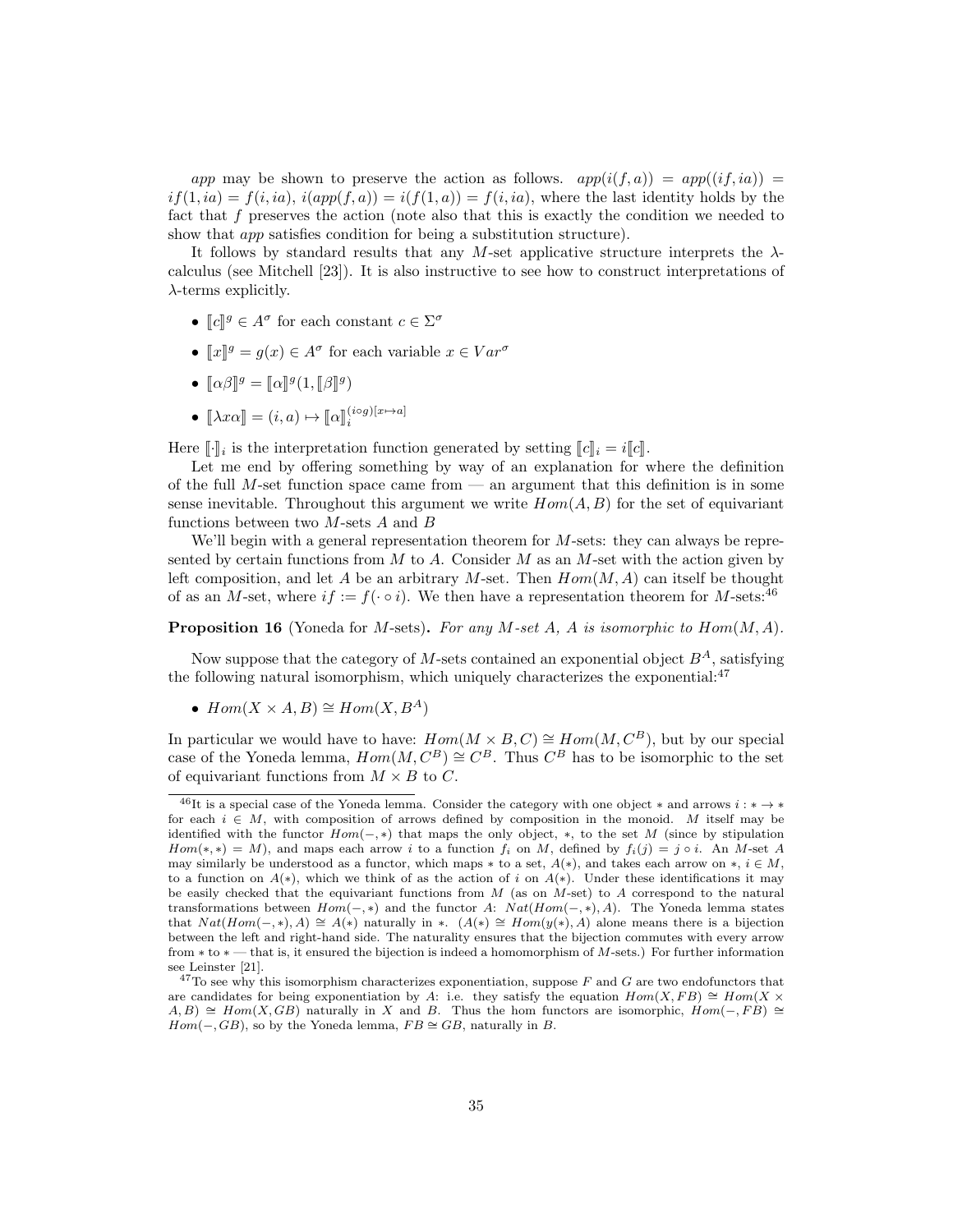### 4.3 Decomposition principles

Given some simple entities,  $a_1...a_n$  (of types  $\sigma_1...\sigma_n$ ), let us say that c of type  $\tau$  is constructable from  $a_1...a_n$  iff it is possible to get c by combining only elements of  $a_1...a_n$  and pure elements by application. Assuming we are working in a substitutions structure with combinators (such as a full M-set structure), and since combinators are always pure, it follows that c is constructable from  $a_1...a_n$  iff there is a single pure element, q, of type  $\sigma_1 \to (\sigma_2 \to ... \tau) ...$  such that  $q(a_1)...(a_n) = c^{48}$  If we have product types, this is also equivalent to there being an uncurried pure element q of type  $(\sigma_1 \times ... \times \sigma_n) \to \tau$  such that  $q(a_1, ..., a_n) = c$ . Since we will be working with M-set structures, and since uncurried pure elements are easier to deal with in that setting (see the definition of currying in definition 26), we shall primarily use the second formulation.

**Definition 28** (Constructability). Let  $(M, A)$  be a substitution structure with combinators and products, and let  $c \in A^{\tau}$ , and  $a_1 \in A^{\sigma_1} \dots a_n \in A^{\sigma_n}$ . c is constructable from  $a_1 \dots a_n$  iff there is a pure element  $q \in A^{(\sigma_1 \times \ldots \times \sigma_n) \to \tau}$  such that  $App(q, (a_1, ..., a_n)) = c$ 

In this section we shall investigate the connection between metaphysical definability and constructability. In particular, we see that in  $M$ -set structures that have a basis, constructability and metaphysical definability always coincide.

First we begin by showing that if something can be constructed out of fundamental entities (relative to a given fundamental basis) using a pure element, then that pure element is unique. Before proceeding, I remind the reader that in an M-set structure  $A^{\sigma \to \tau} \subseteq$  $M \times A^{\sigma} \rightarrow A^{\tau}$  and  $App(f, a) = f(1, a)$ 

**Lemma 17.** Suppose that  $(M, A)$  is an M-set structure with a basis X, that  $a_1...a_n$  are distinct elements of X and that  $c \in A^{\tau}$ . If there is a pure element  $q \in A^{\sigma_1 \times \ldots \times \sigma_n \to \tau}$  such that  $App(q, (a_1, ..., a_n)) = q(1, (a_1, ..., a_n)) = c$  then it is unique.

*Proof.* Let  $b_1...b_n$  be any tuple from  $A^{\sigma_1 \times ... \times \sigma_n}$ , and  $j \in M$ , and let i be such that  $ia_m = b_m$ for  $m = 1...n$  (as guaranteed by the fact that  $a_1...a_n$  are members of a basis and are pairwise distinct). Then suppose that q and q' are pure elements with  $q(1,(a_1...a_n))=c=$  $q'(1, (a_1...a_n)).$ 

- $q'(j,(b_1,...,b_n)) = q'(i,(b_1,...,b_n))$  since q' is pure.
- $\bullet = q'(i, (ia_1, ..., ia_n))$  by construction of i.
- $\bullet = iq'(1, (a_1...a_n))$  since q' is equivariant.
- = ic since  $q'(1, (a_1...a_n)) = c$

By parallel reasoning  $q(j, (b_1...b_n))$  is also identical to ic. So  $q(j, (b_1...b_n)) = q'(j, (b_1...b_n))$ . Since j and  $b_1...b_n$  were arbitrary, q and q' are identical.

This result has some surprising consequences. For instance, elements of our fundamental basis cannot ever stand in an interesting structural relation to themselves. For every basis element is the result of applying the identity function to itself, and so cannot also be the result of appyling another pure element to itself. One application of this is that there cannot be any symmetric relations in a fundamental basis.<sup>49</sup> For if R is equal to its converse,

<sup>&</sup>lt;sup>48</sup>Recall that  $q(a_1)...(a_n)$  is short for  $App(App(...App(q, a_1), a_2)...a_n)$ .

<sup>49</sup>See Goodman [17] for a similar argument.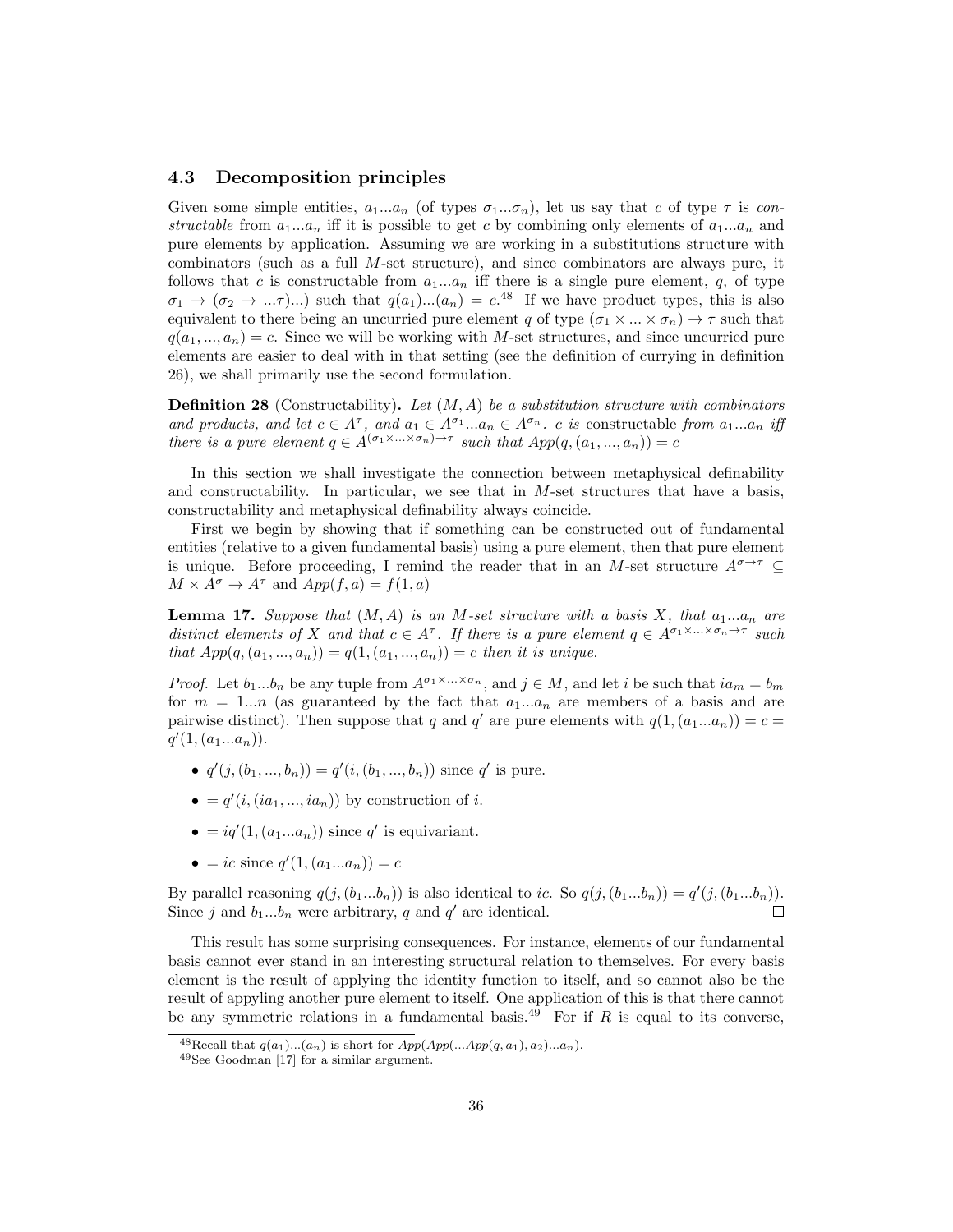$R = CR$ , then the converse combinator C must be identity, since C is also pure. But this is a reductio, since  $C$  is not identity.<sup>50</sup>

In M-set structures we may think of pure elements as ways of logically constructing things out of simple entities. It is natural, then, to ask how this notion of construction relates to our notion of metaphysical definability. It can be shown that they in fact coincide in full M-set structures with bases: if  $a_1...a_n$  belong to a basis, then c is metaphysically definable from  $a_1...a_n$  iff there is a pure element mapping  $a_1...a_n$  to c.

**Theorem 18.** Suppose that  $(M, A)$  is a full M-set structure with a basis X. Then whenever  $c \in A^{\sigma}$  is metaphysically definable from distinct  $a_1...a_n \subseteq X$ , there is a unique pure element  $q : \sigma_1 \times ... \times \sigma_n \rightarrow \tau$  such that  $q(1, (a_1, ..., a_n)) = c$ 

*Proof.* For any  $b_1...b_n$ , we shall define  $q(j, (b_1,..., b_n))$  as follows. Pick any i such that  $ia_m = b_m$  for each m (such an i exists since  $a_1 \cdot a_n$  belong to the basis X). Then set  $q(j,(b_1,...,b_n)) = ic$  (since  $(M, A)$  is full such a q will exist). Since, by proposition 8, any k that agrees with i on  $a_1...a_n$ , agrees with i on c, this definition does not depend on the rest of our choice of i.  $q(k \circ j, (kb_1, ..., kb_n)) = q(k \circ j, (kia_1...kia_n)) = kic = kq(j, (b_1...b_n))$ , so q is equivariant. q is independent of j, so q is pure, and  $q(1,(a_1...a_n))=c$ .

Finally, q is unique by lemma 17.

$$
\qquad \qquad \Box
$$

**Corollary 19.** Suppose  $a_1...a_n \in X$ . Then c is metaphysically definable from  $a_1...a_n$  if and only if there is some pure element, q, such that  $App(q,(a_1...a_n))=c$ .

*Proof.* It remains to show the right-to-left direction. If  $q(1,(a_1...a_n)) = c$  and  $ia_m = a_m$ for  $m = 1...n$ , then  $ic = iq(1, (a_1...a_n)) = q(i, (ia_1...ia_n)) = q(1, (a_1...a_n)) = c$ . So c is metaphysically definable from  $a_1...a_n$ .  $\Box$ 

#### 4.4 The term model as a full M-set structure

Recall the term model T from example 5. A *surjective substitution* on  $\mathcal{L}(\Sigma)$  is a substitution that is surjective onto  $\mathcal{L}^{\sigma}(\Sigma)$  for each  $\sigma$ . If there are infinitely many constants of each type, every substitution instance of a particular term  $\alpha$  can also be achieved by applying a surjective substitution to  $\alpha$ . Thus there is a sense in which no generality is lost by restricting to surjective substitutions.

**Example 16.** Let M be the monoid of all surjective substitutions of  $\mathcal{L}(\Sigma)$ . Let  $A^t = T^t$ and  $A^e = T^e$  be equivalence classes of closed  $\eta\beta$  equivalent terms in some language  $\mathcal{L}(\Sigma)$ that contains infinitely many constants of all types, considered as M-sets with the evident action.

Let  $(M, A)$  be the full M-set structure generated by  $A<sup>t</sup>$  and  $A<sup>e</sup>$ . Then  $(M, A)$  is a substitution structure with a basis given by the interpretations of the constants in  $\Sigma$ .

Indeed, this example is quite special: we can actually show that this structure is equivalent to the term substitution structure T, where elements of  $T^{\sigma}$  are classes of  $\eta\beta$  equivalent terms for arbitrary type  $\sigma$  (where we have again restricted attention to surjective substitutions).

This is quite striking, as we know by contrast that the full set-theoretic structure based on  $T<sup>t</sup>$  and  $T<sup>e</sup>$  is not the term model, and indeed, is uncountable at every type except for the

 $50$ At least, C is not identity given the plausible assumption that there is at least one non-symmetric relation.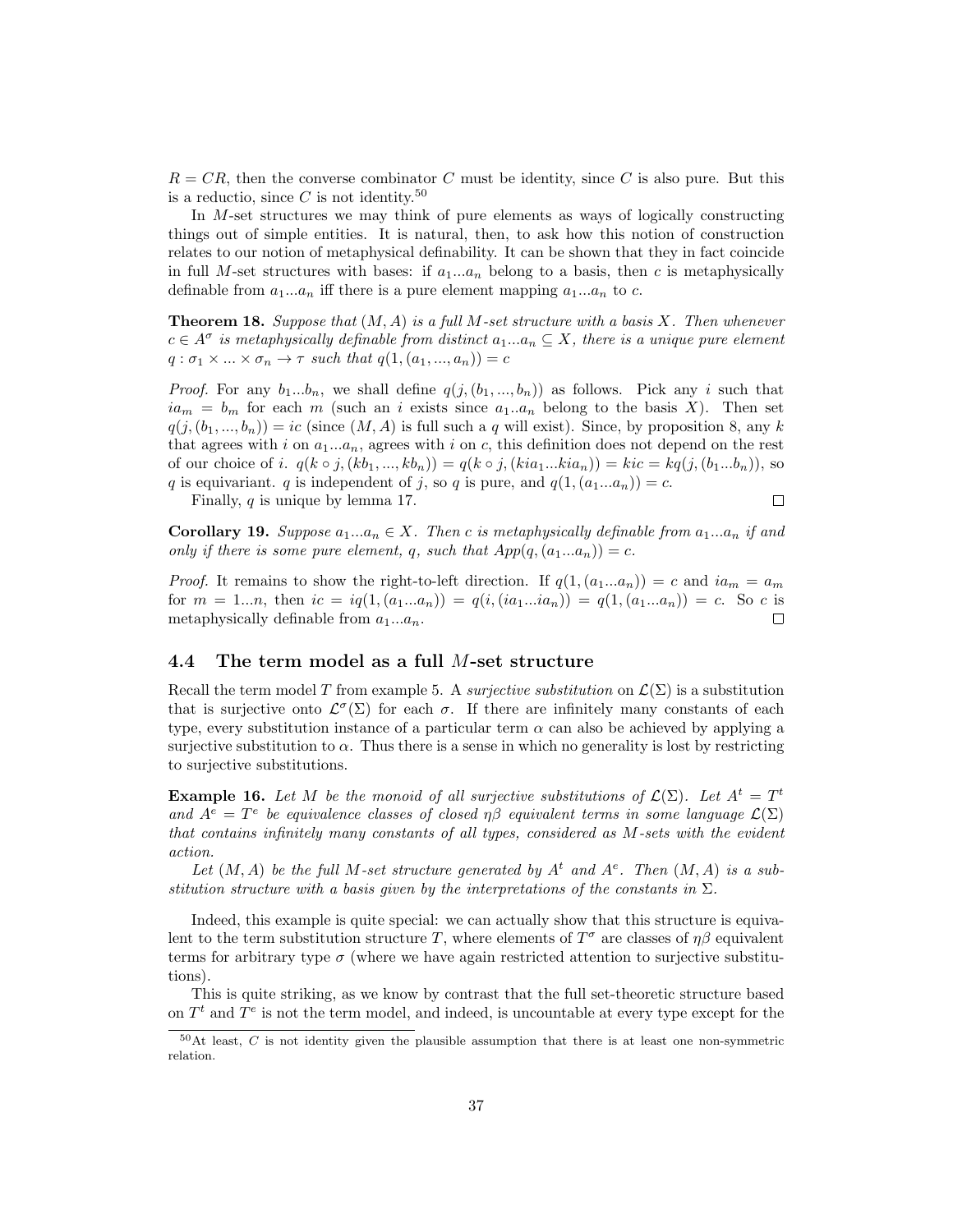base types. This means the constraint on the full function space for  $M$ -sets is actually quite significant. (Indeed, this result reflects a famous theorem of Friedman's but for full M-set structures (Friedman [14]): Friedman's result states that there is a partial homomorphism from the full set-theoretic hierarchy to the term model, whereas we get a strict isomorphism.)

**Theorem 20.** Suppose that M is the monoid of surjective substitutions of  $\mathcal{L}(\Sigma)$ , and  $(M, T)$ is the closed term substitution structure (i.e.  $T^{\sigma}$  consists of equivalence classes of closed  $\eta\beta$ equivalent  $\sigma$  terms). Then there is a full M-set structure  $(M, A)$  and an isomorphism of substitution structures  $\rho: T \to A$ .

An isomorphism  $\rho$  is a typed collection of bijections  $\rho^{\sigma}: T^{\sigma} \to A^{\sigma}$  that commutes with application and commutes with the monoid action: i.e.  $\rho (App(f, a) = App(\rho(f), \rho(a))$  and  $\rho(ia) = i\rho(a)$ . An isomorphism is thus clearly an M-logical relation that is a bijective function on each type.

To show this we must first prove a slightly fiddly lemma

**Lemma 21.** Suppose that for each constant a of type  $\sigma$ , there is a term  $\phi^a$  of type  $\tau$  in βη normal form. Suppose moreover, that it is subject to the constraint that if  $ja = ib$  then  $[j\phi^a] = [j\phi^b]$  for any constants a and b of the same type. Then there exists some term  $\alpha : \sigma \to \tau$  such that  $[\phi^a] = [\alpha a]$  for each a.

*Proof.* Pick some constant a arbitrarily, and let b and d be distinct constants that don't appear in  $\phi^a$ . Let us write  $x, y \mapsto z$  for the substitution that substitutes z for both x and y.

Firstly we prove that for any constant  $c \neq b$ ,  $\phi^c$  does not contain b. Let  $k = a, c \mapsto d$ . Then  $k\phi^a =_{\eta\beta} k\phi^c$  since  $ka = kc = d$ . Indeed  $k\phi^a = k\phi^c$ , since  $\phi^a$  and  $\phi^b$  are in normal form, and k substitutes constants, so that  $k\phi^a$  and  $k\phi^c$  are in normal form too.  $k\phi^a$  does not contain b, since  $\phi^a$  does not contain b, and k introduces only d. So  $k\phi^c$  does not contain b, and thus  $\phi^c$  does not contain b since k leaves b alone.

Now  $\phi^b$  can be decomposed into  $\alpha b$  where  $\alpha$  does not contain b (let  $\alpha = \lambda x \phi^b[x/b]$ ). Let c be any constant, and let  $i = b, c \mapsto c$ . Since  $ib = ic$ , we know that  $i\phi^c =_{\eta\beta} i\phi^b =_{\eta\beta}$  $i(\alpha b) =_{\eta\beta} i(\alpha)$  ib =  $\alpha ib = \alpha c$ . Secondly,  $i\phi^c = \phi^c$  since, as we showed above, b does not occur in  $\phi^c$ . Thus  $\phi^c = \alpha c$  for arbitrary c.

$$
\qquad \qquad \Box
$$

The proof of theorem 20 can now proceed

*Proof.* This is proved by constructing  $\rho$  as an M-logical relation. It suffices to show that  $\rho$ is functional (i.e. single-valued) and surjective, and that  $\rho$ 's converse is as well.

Let A be the full M-set structure generated by letting  $A^t = T^t$  and  $A^e = T^e$  (thus  $A^{\sigma \to \tau}$  is given by M-set exponentiation). Let  $\rho$  be the M-logical relation between T and A generated by the identity function on the base types. Clearly  $\rho$  is a bijection on base types; so suppose, for induction, that it is a bijection for type  $\sigma$  and  $\tau$ . We may thus use the function notation  $\rho^{\sigma}([\alpha]) = a$  instead of  $\rho^{\sigma}[\alpha]a$ , and similarly for  $\rho^{\tau}$ .

Let us show that  $\rho$  is a total function on type  $\sigma \to \tau$ . That is, for any  $\alpha \in \mathcal{L}^{\sigma \to \tau}(\Sigma)$ we want an  $f: M \times A^{\sigma} \to A^{\tau}$  such that  $\rho[\alpha]f$ . By the definition of a M-logical relation this means that for any  $[\beta]$  in  $T^{\sigma}$ ,  $\rho([\beta]) = b$  implies  $\rho([\alpha][\beta]) = f(i, b)$ . We simply fix  $f(i, \rho([\beta])) = \rho([i\alpha)\beta])$ . Since  $\rho$  is surjective at type  $\sigma$  this fixes the value of  $f(i, b)$ for all i and b.  $\rho$  must moreover be functional on type  $\sigma \to \tau$ , since  $\rho[\alpha]g$  implies that  $g(i, \rho(\beta)) = \rho([i\alpha][\beta]) = f(i, \beta])$  for all  $\beta$  and i, thus fixing  $f(i, b) = g(i, b)$  for all i and b.

Showing that the converse of  $\rho$ ,  $\rho^c$ , is total and functional is slightly harder. Given  $f \in A^{\sigma \to \tau}$ , we want  $[\alpha]$  such that  $\rho^c f[\alpha]$ .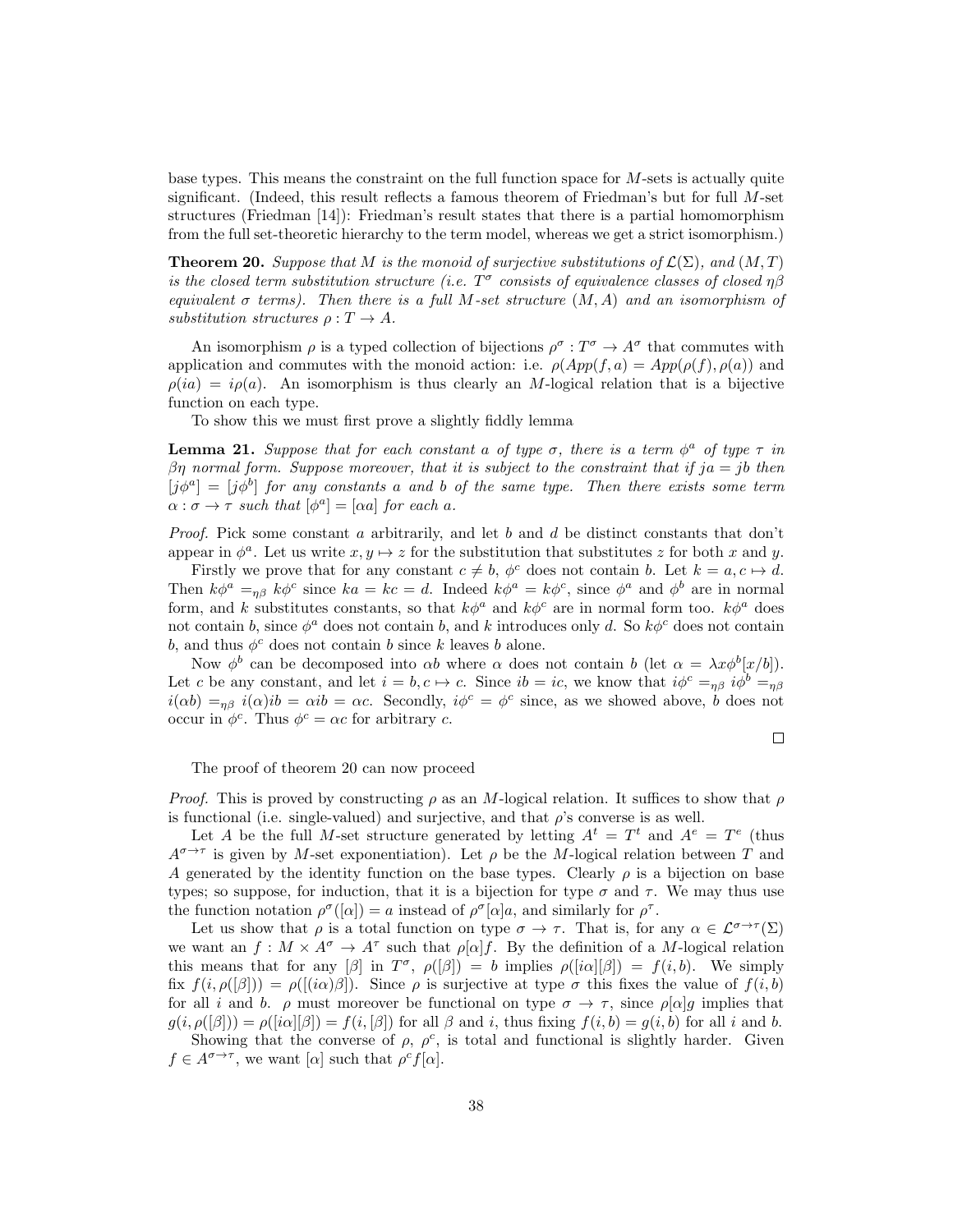By the inductive hypothesis  $\rho^c$  is a total function on types  $\sigma$  and  $\tau$ . Moreover  $\rho^c$ commutes with every  $i \in M$  at types  $\sigma$  and  $\tau$ : since  $\rho$  is an M-logical relation,  $\rho^{c}(a) = b$ implies  $\rho^{c}(ia) = i\rho^{c}(a) = ib$  for any  $i \in M$ .

Set  $\phi^b$  as the  $\eta\beta$  normal form element of  $\rho^c(f(1,\rho(b)))$ . If  $ja = jb$  then  $j\phi^b = j\rho^c(f(1,b))$  =  $\rho^c(j(f(1,b))) = \rho^c(f(j,jb)) = \rho^c(f(j,ja)) = \rho^c(jf(1,a)) = j\rho^c(f(1,a)) = j\phi^a$ . So by lemma 21 it follows that there is an  $\alpha$  such that  $\rho^c(f(1, a)) = \phi^a = [\alpha a]$  for all a. Since  $\rho^c$ is an isomorphism on type  $\sigma$  we know that the action of  $i \in M$  is surjective on  $A^{\sigma}$ , since by stipulation it is surjective on  $T^{\sigma}$ .

Now suppose that  $\rho^{c}(a) = [b]$ . It suffices to show that  $\rho^{c}(f(j, a)) = [(j\alpha)b]$  for any j. Since j is surjective on  $A^{\sigma}$ , pick c such that  $jc = a$ . Now  $\rho^{c}(f(j, a)) = \rho^{c}(f(j, jc))$  $\rho^{c}(jf(1, c)) = j\rho^{c}(f(1, c)) = j[\alpha]\rho^{c}(c) = [j\alpha]j\rho^{c}(c) = [j\alpha]\rho^{c}(jc) = [j\alpha]\rho^{c}(a) = [(j\alpha)b].$ Thus  $\rho^{c}(f) = [\alpha]$ . It follows that  $\rho^{c}$  is surjective at type  $\sigma \to \tau$ .

 $\rho^c$  is also functional. Note that if  $\rho^c f[\beta]$  then, by the definition of an M-logical relation,  $[(j\beta)a] = [(j\alpha)a]$  for any constant a and substitution j. In particular  $[\beta a] = [\alpha a]$ . But  $\beta a = \alpha a$  is provable in the pure  $n\beta$  theory only if  $\beta x = \alpha x$  is also provable (substitution x for a in the first proof), and so by the  $\xi$  and  $\eta$  rules, one can prove  $\beta = \alpha$ , so  $[\beta] = [\alpha]$ .<sup>51</sup>

Note that this shows, as with the Friedman proof, that the M-set structures have the 'least model completeness' property with respect to  $\eta\beta$  equivalence: there is some M-set structure such that any pair of  $\eta\beta$ -inequivalent terms have distinct denotations in it. But it also shows the slightly more striking result that the term model is itself a full M-set structure.

# 5 Metaphysical Theorizing

In this section we indicate how to go about expressing metaphysical theories in a higherorder language that is interpreted by a substitution structure. Some difficulties for the approach are discussed, and some object language principles of interest are outlined as well as a simple model of them.

### 5.1 Expressing substitution-theoretic concepts in the object language

Our approach so far has been thoroughly model-theoretic. It is natural to wonder to what extent we can capture the notions we have defined model theoretically in an object language. As we shall see at the end of the section, one needs to be careful: certain notions, like that of a substitution, can lead to paradoxes when formalized in the object language.

The natural setting for this sort of project is higher-order logic. A higher-order language is a language  $\mathcal{L}(\Sigma)$  in which  $\Sigma$  contains, in addition to non-logical constants of various types, a collection of logical constants that includes at least a quantifier  $\forall_{\sigma}$ , of type  $(\sigma \to t) \to t$ , identity  $=_{\sigma}$  of type  $(\sigma \times \sigma) \to t$ , and a constant  $c_f : (t \times ... \times t) \to t$  for each *n*-ary truth functional connective f. We shall adopt the usual convention of writing  $\forall_{\sigma} x \phi$  as short for  $\forall_{\sigma} \lambda x \phi$ .

Making further assumptions about the structure of propositions allows us to take a smaller set of truth functional connectives as primitive. For example, if the propositions

<sup>&</sup>lt;sup>51</sup>The  $\xi$  rule says that if you can prove  $\alpha = \beta$  then you can prove  $\lambda x \alpha = \lambda x \beta$ . This rule is admissible in the theory of  $\eta\beta$  equivalence — see Mitchell [23] chapter 4.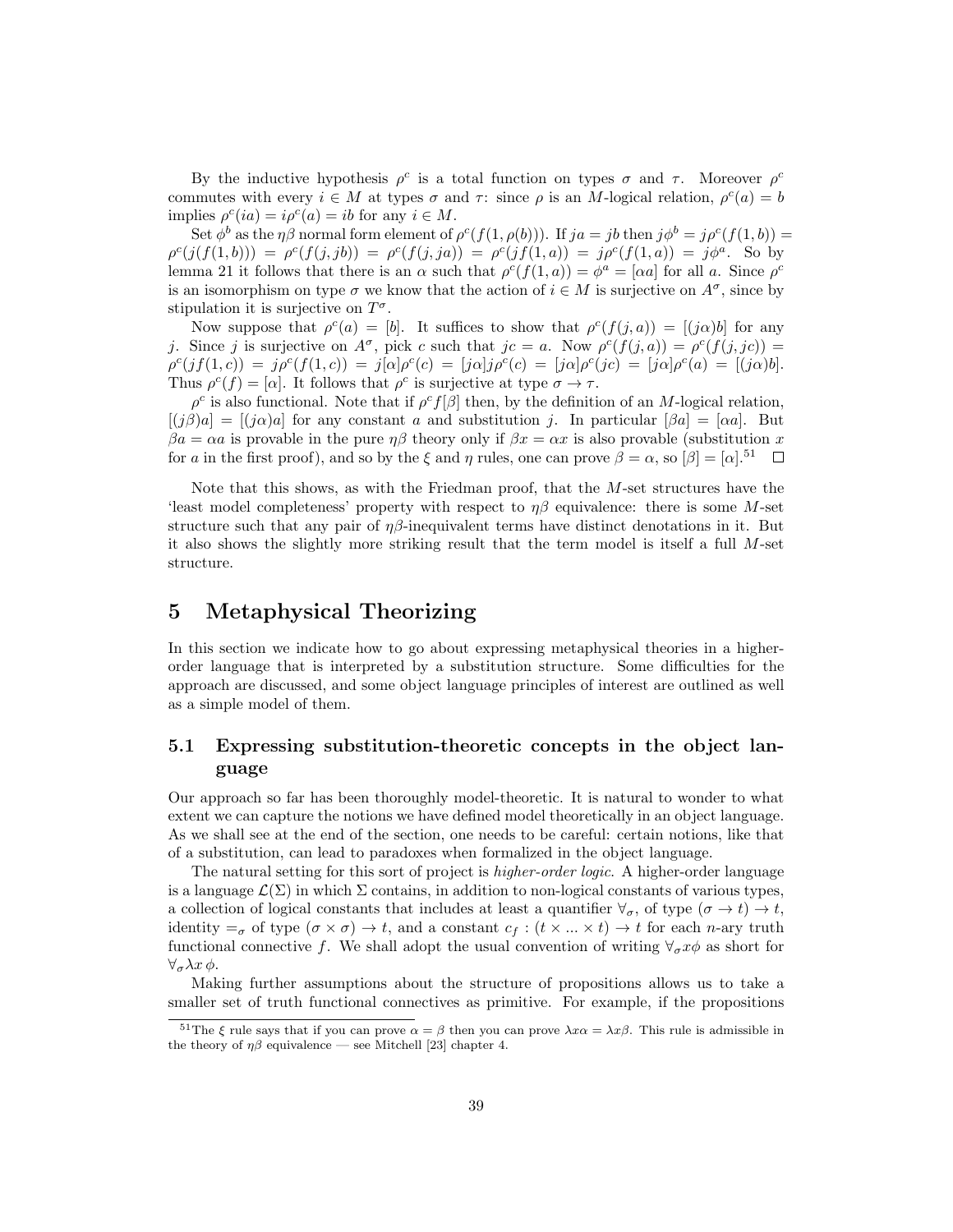in type  $t$  form a Boolean algebra, every truth functional connective in an  $M$ -set structure is definable from the Boolean operations  $\rightarrow$  and  $\perp$ . Moreover, in the Boolean models considered below,  $\perp$  is definable as  $\forall_{t\to t}\forall_t$ , and identity  $=\sigma$  as  $\lambda xy\forall_{\sigma\to t}X(Xx\to Xy)^{52}$ . Since we will be working with such Boolean models in what follows, we shall simply take the quantifiers and conditional as primitive.

**Definition 29** (Logical model). A logical model for a higher-order language  $\mathcal{L}(\Sigma)$  is a triple  $(A, v, \lceil \cdot \rceil)$  where A is an applicative structure (with product types),  $\lceil \cdot \rceil$  an interpretation function on  $\Sigma$ , and  $v : A^t \to \{0,1\}$  such that:

- $v(App([\forall_{\sigma}], f)) = 1$  iff  $v(fa) = 1$  for all  $a \in A^{\sigma}$
- $v(App([\rightarrow \,], (p,q)) = 1$  iff  $v(p) = 0$  or  $v(q) = 1$ .

A model is Leibnizian iff  $v(App([=_\sigma], (a, b))) = 1$  iff  $a = b$ . Where, recall,  $=_\sigma$  is defined in terms of  $\forall_{\sigma \to t}$  and  $\to$  as above.

A logical model on a substitution structure is defined as a logical model on the underlying applicative structure.

When investigating the logic of fineness of grain it's natural consider languages with additional logical constants that express further concepts of interest. Here is a representative, but non-exhaustive list:

- Pure<sup> $\sigma$ </sup> of type  $\sigma \rightarrow t$  expressing the property of being a pure entity of type  $\sigma$ .
- $Fun^{\sigma}$  of type  $\sigma \rightarrow t$  expressing the property of being a fundamental entity of type  $\sigma$ ,
- Cofun<sup> $\sigma_1...\sigma_n$ </sup> expressing the relation between type  $\sigma_1...\sigma_n$  things that holds when they are cofundamental with one another.
- $Def^{\sigma_1...\sigma_n\tau}$  of type  $(\sigma_1 \times ... \times \sigma_n \times \tau) \to t$ , expressing metaphysical definability,
- SubInst<sup>σ</sup> of type  $\sigma \times \sigma \to t$  expressing the relation of one thing being a substitution instance of another.
- For each  $i \in M$ ,  $Sub_i^{\sigma}$  of type  $\sigma \times \sigma \to t$  expressing the relation that holds between a and b when  $b = ia$ .

Supposing that  $(A, v, \llbracket \cdot \rrbracket)$  is a logical model based on a substitution structure  $(M, A)$  that is generated (has a basis), then the interpretations of these constants must be subject to the following constraints:

- $v(\llbracket Pure^{\sigma} \rrbracket a) = 1$  iff a is pure.
- ${a \in \bigcup_{\sigma} A^{\sigma} \mid v(\llbracket Fun^{\sigma} \rrbracket a) = 1}$  is a basis for  $(M, A)$ .
- $v(\llbracket \text{Cofun}^{\sigma_1...\sigma_n} \rrbracket(a_1...a_n)) = 1$  iff there's a basis Y such that  $a_1...a_n \in Y$
- $v(\llbracket Def^{\sigma_1...\sigma_n\tau}\rrbracket(a_1...a_n,c)) = 1$  iff c is metaphysically definable from  $a_1...a_n$
- $v(\llbracket SubInst^{\sigma} \rrbracket(a, b)) = 1$  iff there is an  $i \in M$  such that  $ia = b$ .

 $52\forall$ <sub>((t→t)→t)</sub> $\forall$ t intuitively says that every operator is satisfied by every proposition. The reason  $\forall_{((t\rightarrow t)\rightarrow t)}\forall_t$  denotes the bottom element of the Boolean algebra in these models is because we are using the Boolean structure of  $A<sup>t</sup>$  to interpret the quantifiers in a natural way.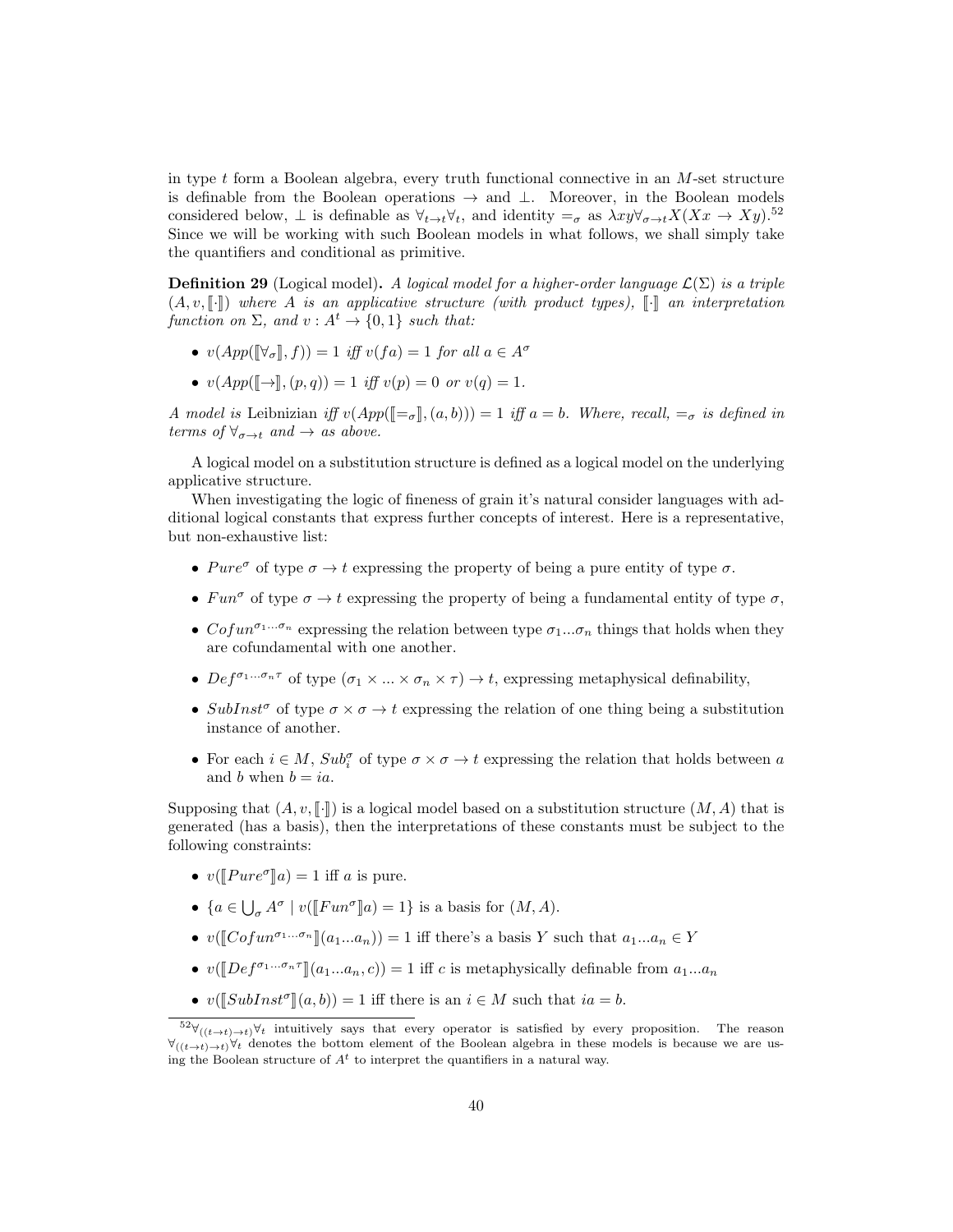•  $v([Sub_i^{\sigma}](a, b)) = 1$  iff  $ia = b$ .

Another useful predicate, metaphysical anti-definability,  $ADef^{\sigma_1...\sigma_n\tau}(a_1...a_n,c)$  states that c is metaphysical definable from everything *apart* from  $a_1...a_n$ .

It is worth remarking that  $Sub_i^{\sigma}$  denotes a functional relation between things of type  $\sigma$ . One might wonder whether there is an actual functional element  $s_i \in A^{\sigma \to \sigma}$  such that  $s_i$ maps each element  $a \in A^{\sigma}$  to ia. Curiously, this is not in general possible. Consider the following two identities:<sup>53</sup>

- $s_i(s_j a) = i(s_j a) = i(i a)$
- $s_i(s_ia) = i(s_ia) = (is_i)(ia).$

The first we get from the definition of  $s_i$  and  $s_j$ , and the second from the fact that substitutions distribute over application in substitution structures. Together they imply that, for any  $a \in A^{\sigma}$ , ij $a = fia$  for some  $f \in A^{\sigma \to \sigma}$  (specifically,  $f = is_j$ ). But this equation cannot hold in full generality. For suppose that  $ia = ib$ . Then  $f(ia) = f(ib)$  so  $ija = ijb$ . But this places severe limitations on the substitution structure: it means there cannot be more than two fundamental elements in any given type. For if there were three distinct elements a, b and c, one could choose i so that it mapped a and b to the same thing, and a and c to different things, and then choose j so that it mapped a to itself and b to c, so that  $ia = ib$ but  $ija \neq ijb$ . (If  $Sub_i^{\sigma}$  is a legitimate relation but  $s_i$  is not in  $A^{\sigma \to \sigma}$  this demonstrates a failure of the principle that for every functional relation of type  $\sigma \to \sigma \to t$  there is a corresponding function of type  $\sigma \to \sigma^{0.54}$ 

Note that  $Sub_i^{\sigma}$  is really a family of relations, with one for each  $i \in M$ . It would nice to be able to quantify over substitutions internally in the object language. There are several ways to achieve this. The easiest to implement involves augmenting the type theory with an extra type of substitutions, s. One can then introduce a relation  $Sub^{\sigma}$ :  $(s \times \sigma \times \sigma) \rightarrow t$ with the following constraints:

- $A^s = M$
- $v([Sub^{\sigma}](i, a, b)) = 1$  iff  $ia = b$ .

Given this primitive, one can then define (up to extensional equivalence) several other notions. For example, metaphysical definability would be defined as  $Def(a_1, ..., a_n, c) :=$  $\forall_s i(Sub^{\sigma_1}(i, a_1, a_1) \wedge ... \wedge Sub^{\sigma_n}(i, a_n, a_n)) \rightarrow Sub^{\tau}(i, c, c))$ . Or we could define a purity predicate,  $Pure(a) = \forall_s iSub(i, a, a)$ .

The constraints we placed on the interpretations of  $Fun, Def, etc.$  do not single out their interpretations uniquely, they merely fix their extensions. One degree of freedom that this affords us is over whether to interpret  $Fun$  and  $Def$  as denoting fundamental elements themselves, or as denoting pure elements, or as elements that are neither fundamental nor pure. In section 5.3 we will consider a model in which the only fundamental elements are individuals, and  $Fun, Def, etc.$  are all interpreted by pure elements. However, when the fundamental elements include things with relational types (types ending in a t) then this approach is subject to some difficulties: in remark 7 we consider a paradox which uses the premise that purity is pure (formally:  $Pure^{\sigma \to t}(Pure^{\sigma}))$ .

 $53A$  little care is needed in interpreting our notational conventions here. Since  $s_i$  is an element of the substitution structure,  $s_i a$  is short for  $App^{\sigma\sigma}(s_i, a)$  whereas ia is short for  $Sub^{\sigma}(i, a)$ , the action of i on a.

<sup>54</sup>See the principle Plenitude in Dorr [9].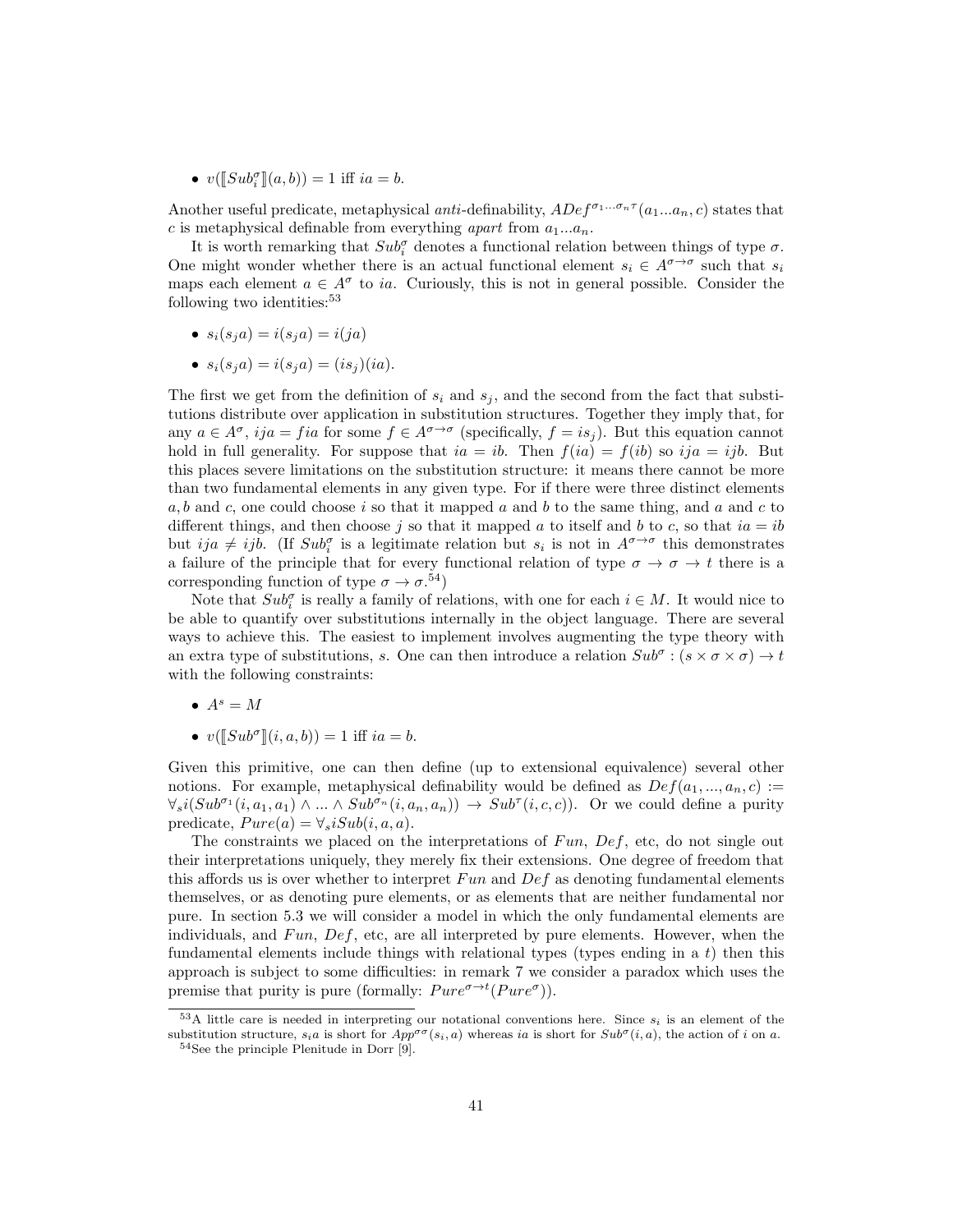Another degree of freedom this affords us concerns the intensional behaviour of the constants Fun, Pure etc. If the logical model contains intensional operators  $-$  i.e. elements  $f \in A^{t \to t}$  and  $p, q \in A^t$  such that  $v(fp) \neq v(fq)$  even though  $v(p) = v(q)$  — then you might wish to impose the constraints on the interpretations of these constants that is modally robust.

Let me end by discussing some limitations on metaphysical theorizing in terms of substitutions. We begin with the idea of taking the substitution relation as a primitive in the object language:

**Remark 6.** Suppose that we have taken the above notion of substitution as primitive, and that there is exactly one fundamental element  $-a$  proposition of type t, represented by a propositional constant p. (The following problem does not seem to depend essentially on the idea that there is a most one fundamental thing, but it makes the presentation simpler.) Now we may define a diagonalization relation,  $Diag(A, B)$  which intuitively says that the result of substituting A for p in A is B:  $Diag(A, B) := \forall i (Sub(i, p, A) \rightarrow Sub(i, A, B))$ . Although we have not laid out any axioms for Sub, it is clear that on its intended interpretation, one ought to have the following schema:  $Diag(A,q) \leftrightarrow q = A[A/p]$  when A is closed and As only non-logical constants are p.

Now we may emulate the proof of the diagonal lemma to generate a liar proposition. Let  $\nu = \forall q(Diag(p,q) \rightarrow q)$ . Set  $\lambda = \forall q(Diag(\neg \nu, q) \rightarrow q)$ . Since we have  $\forall q(Diag(\neg \nu, q) \leftrightarrow q)$  $q = \neg \forall q(Diag(\neg \nu, q) \rightarrow q)$ , we can simplify this using the definition of  $\lambda$  to get (\*)  $\forall q(Diag(\neg \nu, q) \leftrightarrow q = \neg \lambda)$ . Now we can reason as follows:  $\lambda$  (i.e.  $\forall q(Diag(\neg \nu, q) \rightarrow q)$ ) entails  $Diag(\neg \nu, \neg \lambda) \rightarrow \neg \lambda$ , so by  $(*) \neg \lambda$ . Conversely  $\neg \lambda$  entails  $\exists q(Diag(\neg \nu, q) \land \neg q)$ , so by  $({}^*)$   $\lambda$ . So  $\lambda \leftrightarrow \neg \lambda$ , which is a contradiction.<sup>55</sup>

There are several morals one might draw from this. One is to deny that there can be fundamental elements of type  $t$ . This idea is not entirely without motivation, as we typically think of propositions as being constructed out of fundamental properties, relations and objects at other types, and not as primitive fundamental things in their own right. However, paradoxes like the above can arise with fundamental entities in any relational type by similar reasoning. In section 5.3 we shall see, however, that one can have a primitive substitution relation and fundamental entities at type e without inconsistency.

Another option is to avoid theorizing with a substitution relation Sub as introduced, and to theorize instead with weaker notions such as purity, metaphysical definability and cofundamentality. Here, again, further work is needed to show that these weaker notions do not also lead to paradoxes. Here is a paradox that arises just involving the predicate  $Pure$ , and a fundamental constant p:

Remark 7. Suppose, again, that there is only one fundamental proposition, denoted by a constant p of type t. Then, given the intended extension of Pure, the substitution relation 'C is the result of substituting B for p in A' ought to be definable as  $\forall X((Pure(X) \wedge Xp =$  $A) \rightarrow XB = C$ ). The diagonalization relation is thus  $Diag(A, B) := \forall X((Pure(X) \land Xp = C))$ .  $A) \rightarrow XA = B$ ). Let  $\lambda$  and  $\nu$  be defined as in remark 6, except with Diag defined as above. Then we may run the diagonal argument exactly as in 6.

We can refine this result further: we do not need exactly one fundamental entity for the diagonalization argument to work, all we need is that p is the only non-pure expression

<sup>55</sup>One thing to note about this version of the liar paradox is that instead of resting on a linguistic truth or falsity predicate, it instead rests on the idea that quantification into sentence position ranges over things that behave, in certain respects, like sentences — specifically in their substitutional structure.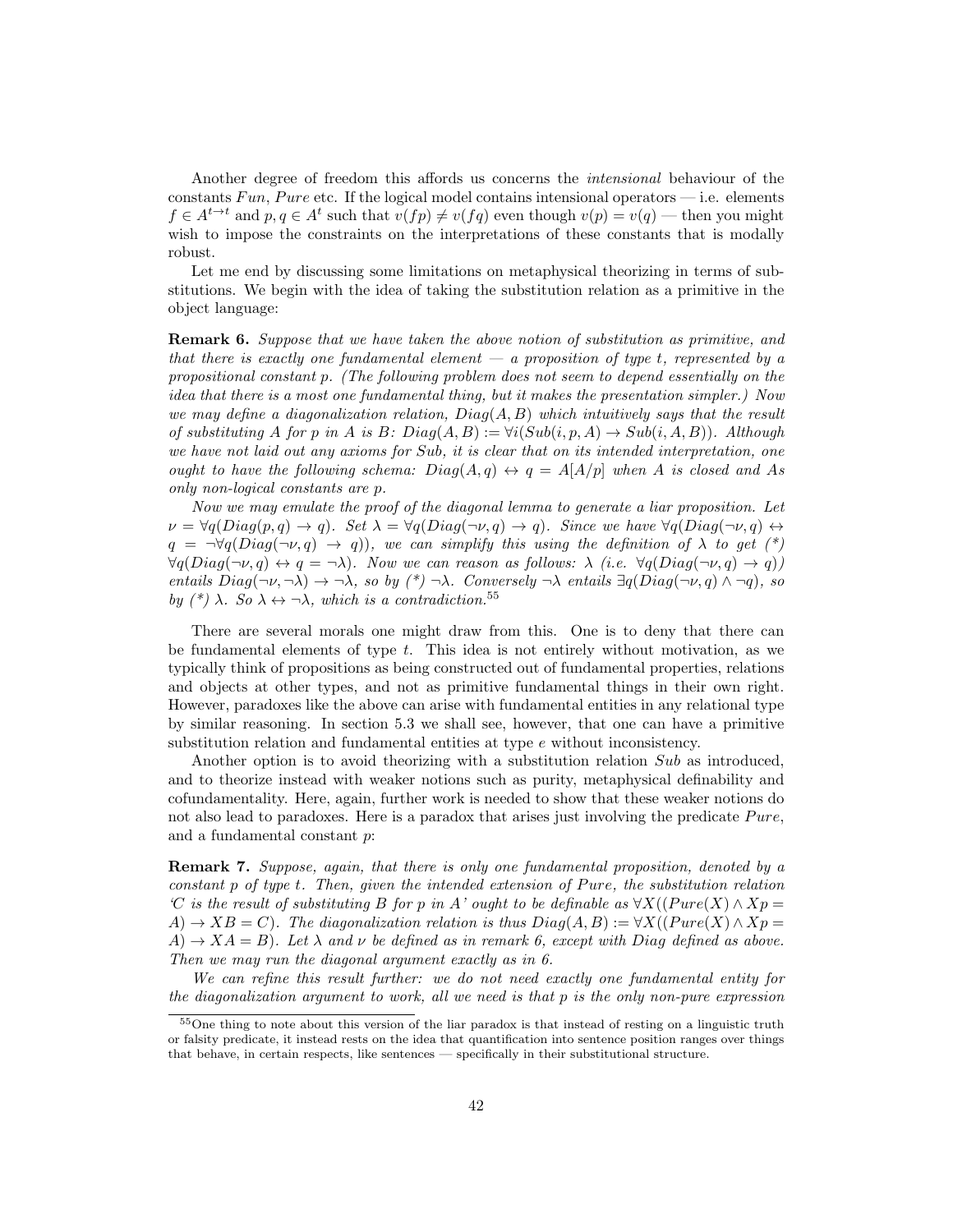appearing in the diagonal sentence  $\lambda$  (and thus also  $\nu$ ). For suppose that  $\lambda$  can be written as  $\alpha p$  where  $\alpha$  is a closed expression containing only constants that denote pure elements. Then,  $Diag(\alpha p, q) := \forall X((Pure(X) \land Xp = \alpha p) \rightarrow X(\alpha p) = q)$ , and so (by instantiating X) for  $\alpha$ ) we can derive:  $Diag(\alpha p, q) \to q = \alpha(\alpha p)$ . Conversely, we can prove that  $q = \alpha(\alpha p) \to$  $\forall X((Pure(X) \land Xp = \alpha p) \rightarrow X(\alpha p) = q)$  if we make the assumption that the decomposition of something into a pure operation and a fundamental argument is unique. This is valid given our constraints on the interpretation of Pure; see the discussion of Separated Structure in the next section. Thus we have  $Diag(\alpha p, q) \leftrightarrow q = \alpha(\alpha p)$  (or  $Diag(\lambda, q) \leftrightarrow q = \lambda[\lambda/p],$ and a similar biconditional for  $\nu$ , which is exactly what we needed to derive the contradiction in remark 6.

Thus the situation is this: since the paradoxical sentence  $\lambda$  is definable in the lambda calculus from the logical constants  $\rightarrow$ ,  $\forall_{t\rightarrow t}$ , p and Pure, paradox arises from the assumption that  $\rightarrow$ ,  $\forall_{t\rightarrow t}$  and Pure are all themselves pure. In particular, it is natural to look for models in which  $Pure$  is not interpreted by a pure element.<sup>56</sup>

### 5.2 Object language principles

I will not attempt here to give an extensive axiomatization of the predicates we introduced in the last section. I will instead look at a series of principles in the object language intended to capture various theses of interest concerning propositional granularity. Let us begin with a very strong thesis:

#### Structure  $\phi \alpha = \psi \alpha \rightarrow \phi = \psi$

Here  $\phi$  can be any term of type  $\sigma \to \tau$  and  $\alpha$  any term of type  $\sigma$ . Structure captures, in purely logical terms (i.e. without the need for extra predicates like  $Fun$ ) an important aspect of the structured view: that if you apply two properties to the same argument and get the same result, the properties must be the same. Indeed, the structured picture intuitively motivates a seemingly stronger principle that  $\phi \alpha = \psi \beta \rightarrow \phi = \psi \wedge \alpha = \beta$ ; both fall out of the general picture that a difference in constituents suffices for a difference in the resulting complex. It turns out that Structure is problematic enough as it is, so we shall focus on it.

Structure is inconsistent with the usual rules of the  $\lambda$ -calculus — a feature sometimes taken to be a part of higher-order logic. Self-composing the identity operator with itself yields the identity operator back. So does applying higher-order identity function of operators, since that maps every operator to itself. The  $\lambda$ -calculus calculus captures these facts with the identity  $(\lambda X\lambda x X(Xx))(\lambda y y) = (\lambda X X)(\lambda y y)$ , which is provable using  $\beta$ equivalence and relabeling bound variables. But Structure immediately implies that selfcomposition is identity:  $(\lambda X\lambda x X(Xx)) = (\lambda X X)$ . This means that self-composing any operator with itself yields that operator back; this is clearly not the case since  $\lambda x \rightarrow x$  is distinct from  $\neg$ . Or similarly, consider the property of self-loving,  $\lambda x \, Lxx$ , and the property of loving a,  $\lambda x$  Lxa. If you apply both of these properties to a you get the same proposition: Laa. But it's not true that self-loving is the same property as the property of loving a: one can have people who love themselves but not  $a$ , and people who love  $a$  but do not love themselves.<sup>57</sup>

Thus, if Structure is to even get off the ground, we must work in a version of higher-order logic that doesn't accept the usual rules of the  $\lambda$ -calculus: perhaps a version that accepts the

<sup>56</sup>I explore this option in other work, which is presently unpublished. See [ANON][REF].

<sup>57</sup>See Hodes [18], Dorr [9] and Goodman [17] for some other examples of this sort of phenomenon.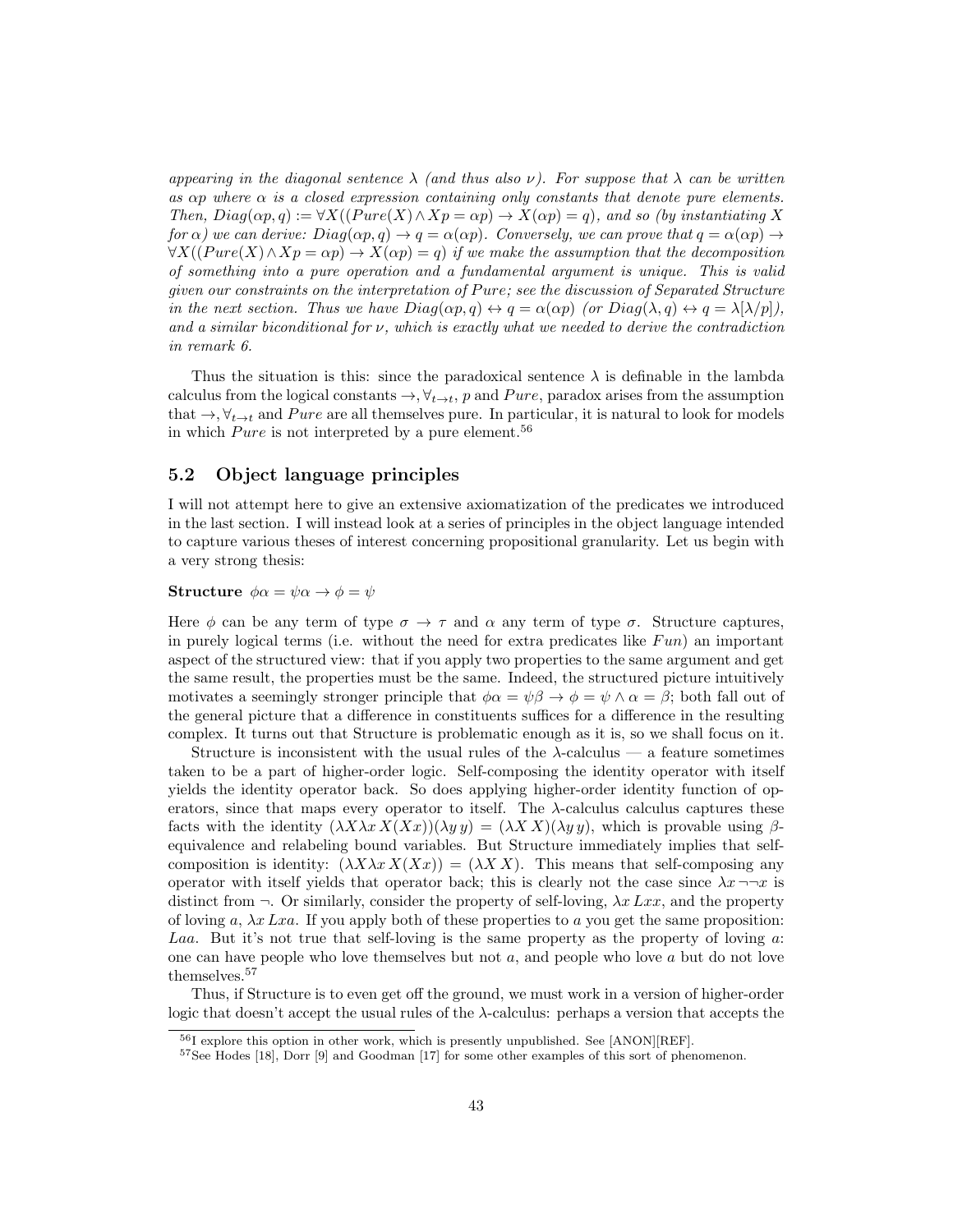material equivalence, but not the identity, of  $\beta$ -equivalent terms of type  $t^{.58}$  Unfortunately, Structure is inconsistent even in these weaker theories due to the infamous Russell-Myhill paradox (see, for example, Hodes [18], Dorr [9]).

However, there are weakenings of Structure that bear investigation. Here is one I am particularly interested in, when we have restricted ourselves to a fundamental language:

**Separated Structure**  $\phi a = \psi a \rightarrow \phi = \psi$ , where a is a constant, and  $\phi$  and  $\psi$  does not contain a.

This version of structure is not obviously susceptible to a Russell-Myhill paradox. Moreover, it also appears to be consistent with the  $\lambda$ -calculus. In our first counterexample,  $\neg p$  violates the constraint that the argument be a constant, and in the second counterexample,  $\lambda x$  Lax violates the condition that the predicate not involve the argument a.

Separated Structure is evidently sensitive to the language it is stated in. For example, consider a false instance of Structure — where  $\phi \alpha = \psi \alpha \rightarrow \phi = \psi$  is false — and consider the extended language in which we have introduced primitive constants  $F$  and  $G$ , to corefer with  $\phi$  and  $\psi$  respectively, and constant a to corefer with  $\alpha$ . The instance  $Fa = Ga \rightarrow F = G$  now satisfies the syntactic restrictions on Separated Structure, but expresses the same falsehood as  $\phi \alpha = \psi \beta \rightarrow \phi = \psi$ . Separated Structure is thus only a good schema if it is stated in a fundamental language; this minimally includes the constraint that the constants do not denote structurally complex entities. This is vindicated by the following proposition:

**Proposition 22.** Suppose  $(M, A)$  is a quasi-functional substitution structure with a full fundamental language  $\mathcal{L}(\Sigma)$  relative to interpretation [.]. Suppose that  $a \in \Sigma^{\sigma}$  and also that  $\phi$  and  $\phi$  are two  $\mathcal{C}^{\sigma \to t}(\Sigma)$  terms not containing a Then if  $\mathbb{L}^{\sigma}$  =  $\mathbb{L}^{\sigma}$  and  $\mathbb{L}^{\sigma}$   $\phi$  and  $\psi$  are two  $\mathcal{L}^{\sigma \to t}(\Sigma)$  terms not containing a. Then if  $[\![\phi a]\!] = [\![\psi a]\!]$ ,  $[\![\phi]\!] = [\![\psi]\!]$ .<br>If  $(M, A, \psi, \mathbb{F})$  is additionally a Leibnizian logical model hased on  $(M, A)$ , then

If  $(M, A, v, \lceil \cdot \rceil)$  is additionally a Leibnizian logical model based on  $(M, A)$ , then every instance of Separated Structure is true in the model.

*Proof.* By quasi-functionality and fullness, it suffices to show that  $(\rho(i)[\![\phi]\!])$  $(d) = (\rho(i)[\![\psi]\!])$  $(d)$ for every  $i \in Sub(\mathcal{L}(\Sigma))$ ,  $d \in A^{\sigma}$  (where  $\rho$  is the monoid homomorphism associated with the fundamental language, as in definition 22). Let  $i$  and  $d$  be arbitrary. By fullness, d is of the form  $d = \lbrack \lbrack \delta \rbrack$  for some term  $\delta$ . Let j be like i except  $j(a) = \delta$ . So  $\rho(j)\llbracket \phi a \rrbracket = \llbracket (i\phi)\delta \rrbracket = [i\phi]\delta \rrbracket = [i\phi]\llbracket (d) = (\rho(i)\llbracket \phi \rrbracket)(d).$  By a symmetrical argument  $\rho(j)[\![\psi_a]\!] = \rho(i)[\![\psi]\!])(d)$ . Since  $\rho(j)[\![\phi_a]\!] = \rho(j)[\![\psi_a]\!]$  we get that  $\rho(i)[\![\phi]\!] (d) = \rho(i)[\![\psi]\!] (d)$ as required.

Note that as a corollary to this proposition, that a quasi-functional, Leibnizian logical model with a fundamental language  $\mathcal{L}(\Sigma)$  will validate Separated Structure. For if  $v(\phi a =$  $\psi a \rangle = 1$ , then  $[\![\phi a]\!] = [\![\psi a]\!]$  by Leibnizianess, and by proposition 22,  $[\![\phi]\!] = [\![\psi]\!]$ , and so  $v([\![\phi = \psi]\!]) = 1$ .  $v([\phi = \psi]) = 1.$ 

A similar result holds for logical models based on generated quasi-functional substitution structures.

It's worth noting that just as Structure can be strengthened to include the idea that distinctness of arguments entails the distinctness of the whole, so can Separated Structure. The resulting principle states:  $\phi a = \psi b \to \phi = \psi \wedge a = b$ , where a and b are constants, and  $\phi$  and  $\psi$  do not contain a or b. However the result is no longer consistent with the ordinary  $\lambda$ -calculus. For example, one can prove  $(\lambda x c)a = (\lambda x c)b$ , for arbitrary a and b, since both sides reduce to  $c$ . This counterexample hinged on the use of vacuous  $\lambda$ -binding.

 $58$ Such a theory has no straightforward analogue of  $\beta$ -equivalence for types other than t (especially nonrelational types that do not end in a  $t$ ).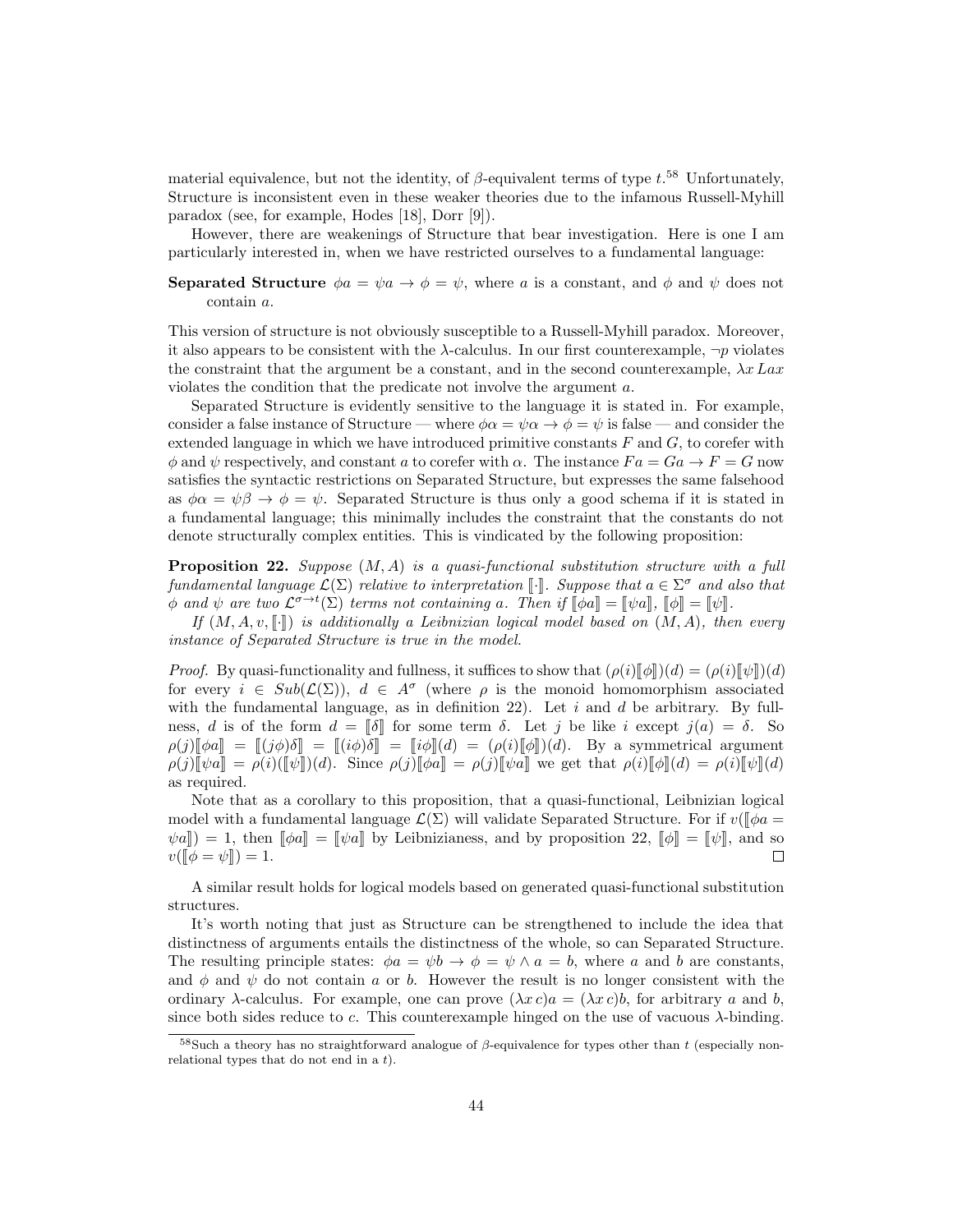There's a variant theory of the  $\lambda$ -calculus called the  $\lambda_I$ -calculus which bans vacuous variable binding, and may be consistent with the strengthening of Separated Structure.<sup>59</sup> We shall not investigate this idea any further here.

It is possible to formulate language insensitive variants of Separated Structure at the expense of adding extra constants such as  $Fun$  and  $Pure$ . Consider the following principle:

**Quantified Separated Structure** 
$$
\forall XY(Pure(X) \land Pure(Y) \land Fun(z_1...z_n) \land X(z_1)...(z_n) = Y(z_1)...(z_n) \rightarrow X = Y)
$$

Here  $Fun(z_1...z_n)$  is short for the sentence stating that  $z_1...z_n$  are all fundamental, and different from one another.  $60$ .

This principle informally states that the decomposition of a proposition into fundamental constituents via a pure operation is unique. Given that we are operating in a fundamental language, as we must for Separated Structure to make sense, we may make the assumption Fun(c) for each non-logical constant c and  $c \neq c'$  for distinct constants c and c'. If we additionally assume  $Pure(\alpha)$  for every closed term containing only logical constants, we can prove each instance of Separated Structure. Let  $c_1...c_n$  be the fundamental constants appearing in  $\phi$  and  $\psi$ . We can rewrite  $\phi a$  as  $\alpha c_1...c_n a$  and  $\psi a$  as  $\beta c_1...c_n a$ , where  $\alpha$  and  $\beta$ contain only non-logical constants. This is achieved by replacing the fundamental constants  $c_i$  in  $\phi$  or  $\psi$  with a variable  $x_i$  of matching type and prefixing the result with the string  $\lambda x_1...\lambda x_n$  (note that if  $\phi$  or  $\psi$  doesn't contain  $c_i$ , the resulting  $\lambda$ ed out relation will ignore its ith argument). Then we may infer, from Quantified Separated Structure, that  $\alpha = \beta$ and thus  $\alpha c_1...c_n = \beta c_1...c_n$ . Finally, by  $\beta$ -equivalence we may infer that  $\phi = \psi$ .

Another class of natural principles concerns the relation between metaphysical definability and constructability explored in section 4.3. Thus we might want: $61$ 

### Metaphysical Decomposition  $D(z_1...z_n) \to (Def(z_1,...,z_n,c) \leftrightarrow \exists q(Pure(q) \land q(z_1)...(z_n))$ c))

Given theorem 19 it's easy to see that this principle holds in any Leibnizian generated quasi-functional logical model.

#### 5.3 A Boolean model

To illustrate all of this, let me now briefly describe a concrete class of models which satisfies the constraints I have outlined so far. These are models where the propositions form a Boolean algebra. As we have already noted (examples 2 and 4), this does not preclude a sensible notion of substitution being defined on them. The basic idea is to let the algebra of propositions,  $A<sup>t</sup>$ , be given by the powerset of M, thinking of the substitutions themselves as logically possible worlds. (The view of substitutions as logical possibilities follows naturally from the Bolzano-style definition of a logically necessary sentence as a sentence whose substitution instances are all true.) The action on this algebra is given by division:

•  $A^t = P(M)$ 

<sup>&</sup>lt;sup>59</sup>See Dorr [9] for a theory of granularity that relies essentially on the  $\lambda_I$ -calculus.

<sup>&</sup>lt;sup>60</sup>That is the conjunction that contains the conjunct  $z_i \neq z_j$ , for each variable  $z_i$  and  $z_j$  of the same type with  $i \neq j$ 

 $61$ This principle is a natural generalization of a principle suggested by Jeremy Goodman (unpublished notes). Goodman's principle is restricted to things definable from individuals, and is not stated in terms of metaphysical definability but a closely related notion (see the annihilator congruence in section 2.4).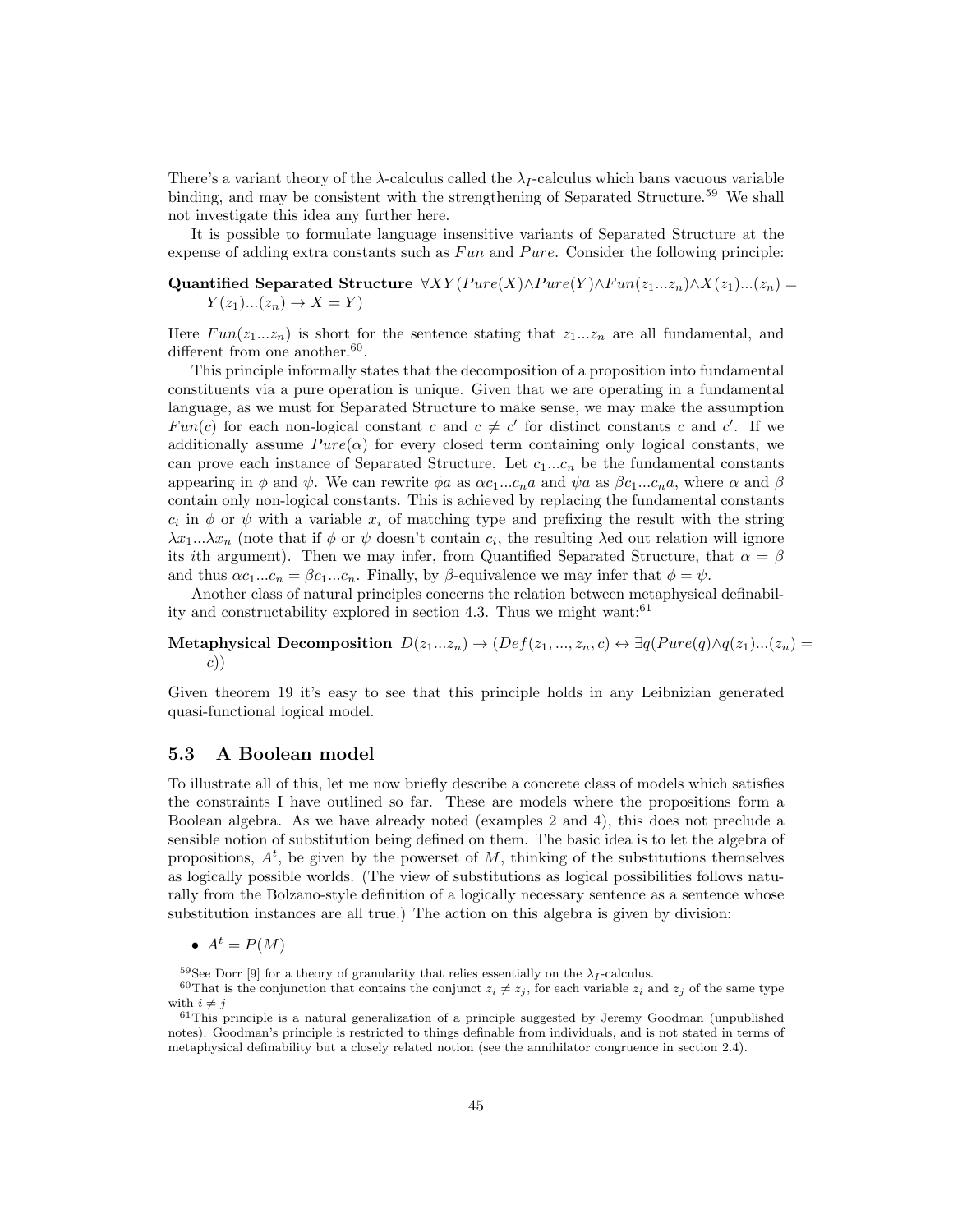•  $ip = \{j \mid j \circ i \in p\}.$ 

We also assume some action of M on  $A^e$ . We may then consider the full M-set structure based on the M-sets  $A^t$  and  $A^e$ . It is easily seen that the action is faithful at  $A^t$ . We can turn this into a logical model by defining a valuation  $v : A^t \to A^t$  as follows:

•  $v(p) = 1$  iff  $1 \in p$ .

and by defining interpretations for the logical constants as follows:  $62$ 

- $[\![\forall_{\sigma}\!](j, f) = \{i \mid 1 \in f(i, a) \,\forall a \in A^{\sigma}\}\}$  where  $j \in M$  and  $f \in A^{\sigma \to t}(\subseteq M \times A^{\sigma} \to A^t)$
- $[\![\rightarrow]\!](j,(p,q)) = (M \setminus p) \cup q$  where  $j \in M$  and  $p, q \in A^t$ .

Additional non-logical constants can be added in a similar way. For example:

- $[Fun^{\sigma}](j, a) = M$  if  $\sigma = e$  and  $\emptyset$  otherwise.
- $[Def^{\sigma_1...\sigma_n\tau}](j,(a_1..a_n,c)) = \{i \mid ic \text{ is metaphysically definable from } ia_1...ia_n\}$
- $[[\text{Sub}^{\sigma}_{k}(j,(a,b))] = \{i \mid ika = ib\}$

Without having shown that a substitution structure of this form has a basis we do not have a way to interpret predicates like  $Fun$  that are interpreted by basis elements. A natural compromise is to stipulate that  $Fun$  applies to the interpretation of non-logical constants in  $\Sigma$  (i.e. excluding logical constants that denote pure elements, like Fun itself). It follows that when the interpretation makes  $\mathcal{L}(\Sigma)$  into a fundamental language for the substitution structure,  $Fun$  only applies to basis elements:

•  $[Fun^{\sigma}](j, a) = \{i \mid ia = [c] \}$  for some non-logical constant  $c \in \Sigma^{\sigma}\}$ 

Note that as we have defined them, the logical constants  $\forall_{\sigma}$ ,  $\rightarrow$ ,  $Def$ , Fun, and so on all denote pure elements. For example, the value of  $\llbracket \rightarrow \rrbracket(j,(p,q))$  is independent of j, and so  $i\llbracket \rightarrow \rrbracket = \llbracket \rightarrow \rrbracket$  for all  $i \in M$ .

Let me end by demonstrating, with a simple example, that there are freely generated models of this type.<sup>63</sup> Let D be a non-empty set representing the individuals, and identify M with the set of substitutions of individuals:  $M = D<sup>D</sup>$ . We obtain a full M-set structure by setting  $A^e = D$ , with the obvious action of M, and setting  $A^t = P(M)$  as above, and taking the full M-set function space for functional types.  $A<sup>e</sup>$  is a basis for the resulting M-set structure: for any type preserving function from  $f: A^e \to A^e$ , there is a unique substitution  $i \in M$  that has the same behavior on the basis as f (just set  $i := f$ ). By proposition 10, this also means that this structure has a fundamental language: it is the language which has a unique constant,  $c_a$ , for each individual  $a \in A^{e.64}$  (Indeed, in this

<sup>&</sup>lt;sup>62</sup>Note that we have given the definition of  $\rightarrow$  in its uncurried form (of type  $(t \times t) \rightarrow t$ ) as it is simpler to parse. The curried conditional is defined by  $\llbracket \rightarrow' \rrbracket(i, p)(j, q) = (M \setminus jp) \cup q$ .<br><sup>63</sup>Brown [6] also describes the following model, but for different purposes. In the special case where

 $M = (A^e)^{A^e}$ , it turns out that this model is (non-obviously) isomorphic to a model considered by Jeremy Goodman in relation to a theory of individual aboutness. The description of Goodman's models, and the equivalence argument would take us too far afield.

<sup>&</sup>lt;sup>64</sup>[·] maps each constant  $c_a \in \Sigma^e = \Sigma$  to the individual, a. If  $i : \Sigma^e \to \mathcal{L}^e(\Sigma)$ , we define  $\rho(i)$  as follows: it maps an individual a, to the individual denoted by  $i(c_a)$ . (Note that  $i(c_a)$  may not be a constant, as it may not be in  $\eta\beta$  normal form. As it happens, the  $\eta\beta$  normal form of any term in  $\mathcal{L}^e(\Sigma)$  is a constant. For if a term of type e is of the form  $\alpha\beta$ , then  $\alpha$  must be a  $\lambda$  term, as there are no functional constants, and so  $\alpha\beta$ can be reduced and is not a normal form. No term of type e is of the form  $\lambda x \alpha$  since e is not a functional type. So the normal form of any type e term has to be a constant).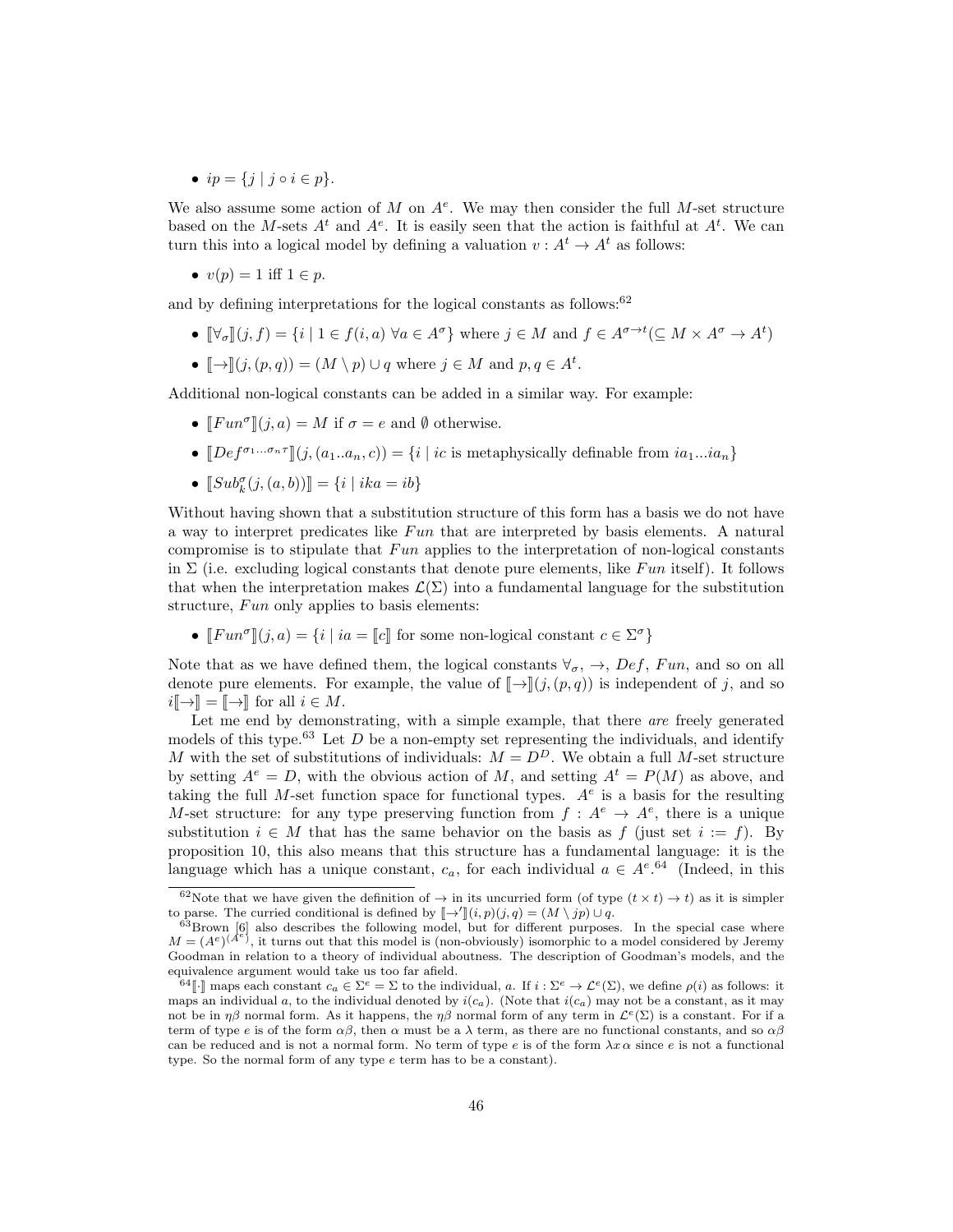case one can turn it into a full fundamental language by adding a logical constant for every pure element in the model.)

This example traded on properties specific to type e. It is, in general, an open question whether there are models like this that have bases in other types. For example, I do not know whether it is possible to find a Leibnizian logical model that has  $\mathcal{L}(\{p : t\})$  as a fundamental language  $-$  i.e. a model based on a substitution structure generated by a single proposition  $p$  of type  $t$ .

#### 5.4 Further model constructions

The following determines an extremely natural mapping from sentences of  $\mathcal{L}(\Sigma)$  to the powerset of M.

**Definition 30.** Suppose that  $(B, \lceil \cdot \rceil, v)$  is a logical model of  $\mathcal{L}(\Sigma)$  with a truth valuation  $v : B^t \to \{0,1\}$ . Suppose that M is a monoid of substitutions on  $\mathcal{L}(\Sigma)$ . Then we may define a mapping  $M^{\llbracket \cdot \rrbracket} : \mathcal{L}^t(\Sigma) \to P(M)$  as follows:

•  $M^{[\![\cdot]\!]}(\phi) = \{i \in M \mid v([\![i\phi]\!]) = 1\}$ 

We omit the superscript when it is given by context.

If we define  $iX = \{j \mid j \circ i \in X\}$  it is easy to show that  $iM(\phi) = M(i\phi)$ .

In what follows we fix a particular interpretation: for concreteness, say, a full 2 valued interpretation of  $\mathcal{L}(\Sigma)$ , [.]. With this interpretation fixed we just write  $M(\phi)$  instead of  $M^{\llbracket \cdot \rrbracket}(\phi).$ 

We shall start off by proving a limited result for a quantifier-free language. Let  $\mathcal{L}(\Sigma)$ be a higher-order language with the logical connectives  $\rightarrow$  and  $\neg$  and infinitely many nonlogical constants at each type<sup>65</sup>, and let  $M$  be the monoid of substitutions on non-logical constants of this language. Let  $\mathcal{L}(\Sigma \cup \{\forall_{\sigma} \mid \sigma \in Typ\})$  be  $\mathcal{L}(\Sigma)$  augmented by quantifiers  $\forall_{\sigma} : (\sigma \to t) \to t$  for each  $\sigma$ , and let  $M^{\forall}$  be the monoid of substitutions on the augmented language, treating  $\forall_{\sigma}$  as a logical constant for every type  $\sigma$  and not available for replacement. Note that M also acts on  $\mathcal{L}(\Sigma \cup \{\forall_{\sigma} \mid \sigma \in Typ\})$ : it is the monoid of substitutions that don't replace any constants with terms involving quantifiers.

In what follows we shall run a construction that generates models for which  $\mathcal{L}(\Sigma)$  and  $\mathcal{L}(\Sigma \cup {\forall_{\sigma} \mid \sigma \text{ a type}})$ , respectively, are fundamental languages. However we shall see that the latter sorts of models are not Leibnizian: distinct elements end up being Leibniz equivalent in the model, making them less interesting. We'll then look at a construction of a Leibnizian model of  $\mathcal{L}(\Sigma \cup {\forall_{\sigma} \mid \sigma \in Typ}$  whose whose substitutions consist of a proper submonoid of  $M^{\forall}$  (namely the substitutions that do not substitute expressions containing quantifiers for constants described above). In this model the restricted substitutions commute with the intepretation function. It is open, as of writing, whether there could be a Leibnizian model where the full monoid  $M^{\forall}$  commutes with the intepretation function.

 $M(\cdot)$  has some nice logical features. In particular, it provides an interpretation of propositional logic in the Boolean algebra  $\mathcal{P}(M)$ , by mapping  $\mathcal{L}^t(\Sigma)$  into  $P(M)$  in such a way that the Boolean operations correspond to their set-theoretic analogues:

**Proposition 23.** If M is a monoid of substitutions on a logical language  $\mathcal{L}(\Sigma)$ , and  $(B, \llbracket \cdot \rrbracket, v)$  is a logical model of  $\mathcal{L}(\Sigma)$ , then the connectives correspond to the set theoretic operations on  $P(M)$ :

 $65$ It may be possible to relax this assumption to some degree, but it makes the following observations simpler.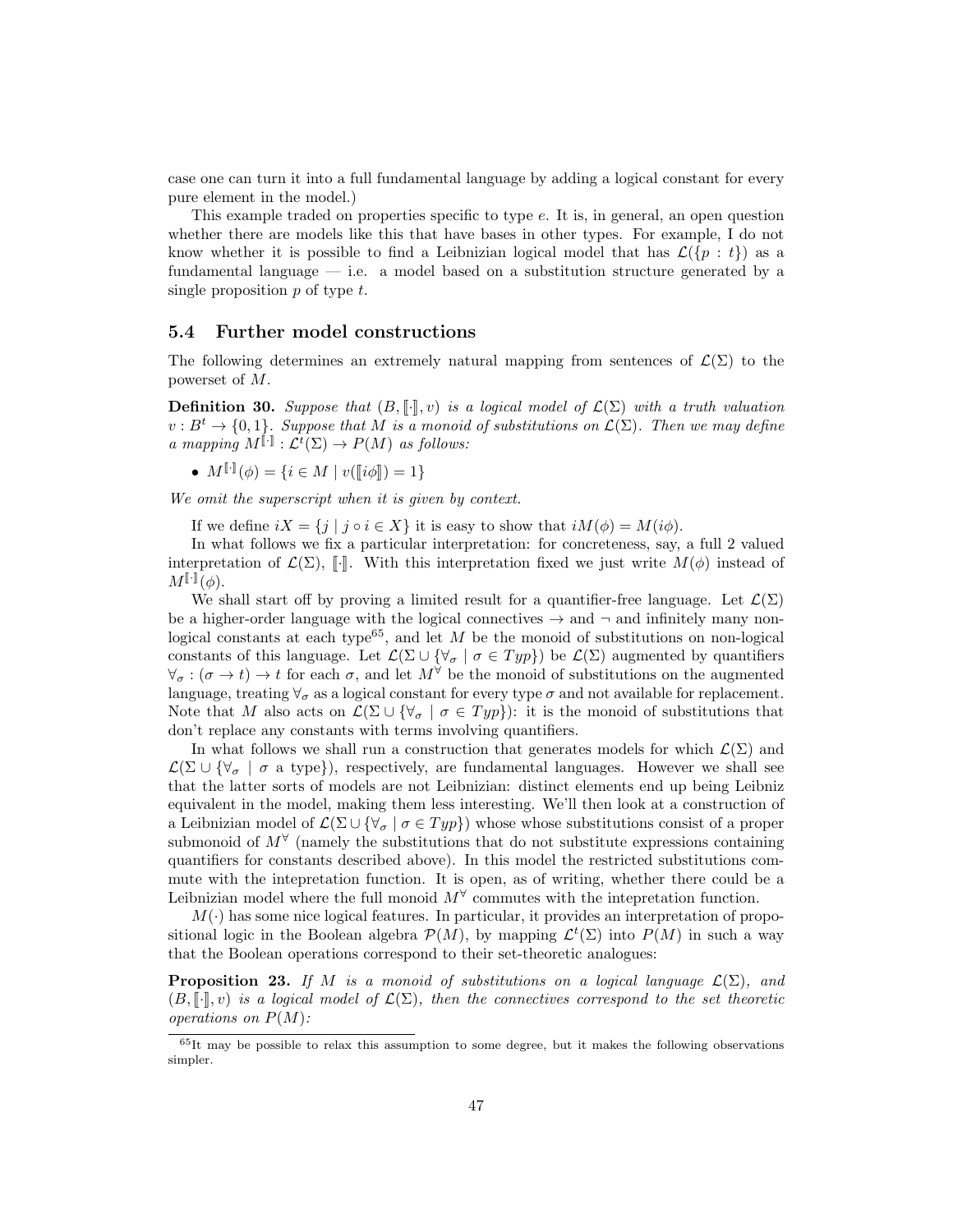- 1.  $M(\neg \phi) = M \setminus M(\phi)$ .
- 2.  $M(\phi \wedge \psi) = M(\phi) \cap M(\psi)$

The following introduces a new sort of function space which will be useful in the following argument.

**Definition 31.** A tethered M-set is a relation R between two M-sets,  $A = Dom(R)$  and  $B = Cod(R)$ , such that Rab implies Ria ib for all  $i \in M$ . (B is 'tethered' to A by R.) Given tethered M-sets R and S, we define the tethered function space  $R \rightarrow S$  as follows:

- $Dom(R \rightarrow S) = Dom(R) \rightarrow Dom(S)$  where  $\rightarrow$  is M-set exponentiation.
- $Cod(R \rightarrow S) \subseteq Cod(R) \rightarrow Cod(S)$  is the set of  $f : M \times Cod(R) \rightarrow Cod(S)$  such that
	- $-f \in Cod(R) \rightarrow Cod(S)$  (i.e.,  $f(ij, ia) = if(j, a)$ .)
	- There exists a  $q \in Dom(R → S)$  such that whenever Rab, and  $i ∈ M$ ,  $S(if)a(iq)b$ .
- $(R \rightarrow S)$ fg iff whenever Rab, and  $i \in M$ ,  $S(if)a(ig)b$

For  $(f, g) \in (R \to S)$  and  $(a, b) \in R$  we define application:

•  $App((f, g), (a, b)) = (f(1, a), g(1, b))$ 

Note that R can be understood as an M-set itself, where i acts on a pair  $(a, b) \in R$  by mapping it to  $(ia, ib) \in R$ . Note that clearly if  $(f, g) \in (R \to S)$  then  $(if, ig) \in (R \to S)$ since M is closed under composition.

**Definition 32.** A tethered M-set structure is a substitution structure  $(M, R)$  such that:

- $R^e$  and  $R^t$  are tethered M-sets.
- $R^{\sigma \to \tau} = R^{\sigma} \to R^{\tau}$  where  $\to$  is the tethered function space constructor.
- For  $(a, b) \in R^{\sigma}$ ,  $i(a, b) = (ia, ib)$ .

**Proposition 24.** Assume  $(M, R)$  is a tethered M-set structure. Let  $A^{\sigma} = Dom(R^{\sigma})$  and  $B^{\sigma} = Cod(R^{\sigma})$  for each  $\sigma$ . Then A and B are quasi-functional substitution structures with combinators, A is a full M-set structure and R is a surjective M-logical relation between  $A$ and B if it is surjective on types e and t.

Proof.  $A^{\sigma \to \tau} = Dom(R^{\sigma \to \tau})$  is a set of functions in  $M \times Dom(R^{\sigma}) \to Dom(R^{\tau})$ , and by definition the action of M on  $A^{\sigma \to \tau}$  is defined as in definition 23. Thus A is automatically quasi-functional. Similarly for  $B^{\sigma \to \tau}$ . Moreover, by definition  $Dom(R^{\sigma \to \tau})$  is the full Mset exponent so  $A$  is full. The fact that  $R$  is a surjective  $M$ -logical relation follows from a straightforward induction. П

**Proposition 25.** If R is a tethered M-set structure, and is functional on the base types (when considered as an M-logical relation), then R is functional at all types.

*Proof.* Let  $A^{\sigma} = Dom(R^{\sigma})$  and  $B^{\sigma} = Cod(R^{\sigma})$  as in proposition 24.

By construction  $R$  is surjective at each type. For induction suppose it is functional at type  $\tau$ : we show R is functional at type  $\sigma \to \tau$ . Suppose that Rh f and Rh g. Then for any  $a \in A^{\sigma}$  and  $b \in B^{\sigma}$  such that Rab, it follows that  $R(ih)a(if)b$  and  $R(ih)a(ig)b$  for any  $i \in M$ . Since  $R^{\tau}$  is functional it follows that  $(ig)b = (if)b$  whenever  $i \in M$  and Rab for some  $a \in A^{\sigma}$ . Since R is surjective it follows  $(ig)b = (if)b$  for all  $b \in B^{\sigma}$  and  $i \in M$ , and since B is quasi-functional,  $f = g$ . П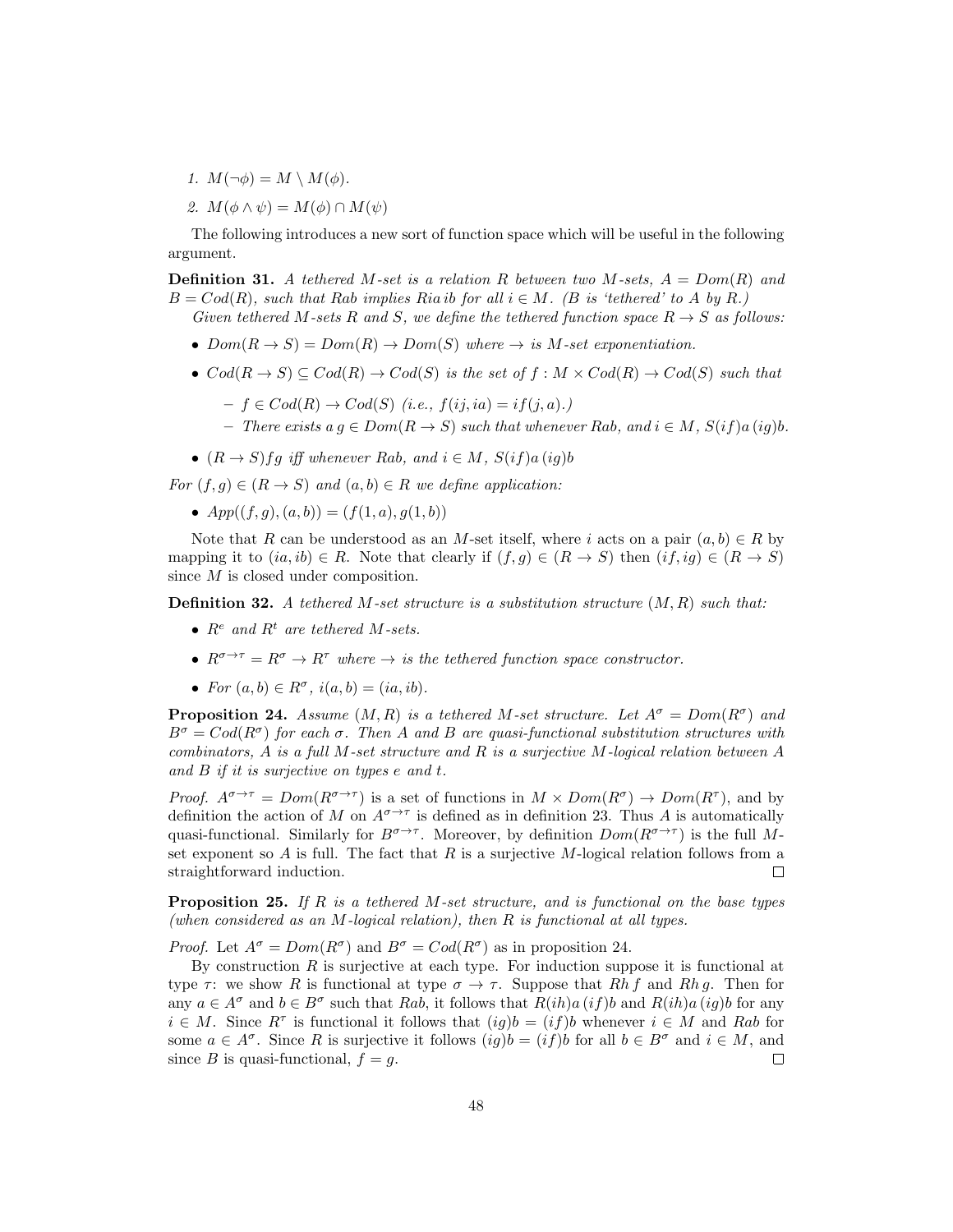Now consider the substitution structure obtained as follows:

- M is the monoid of surjective substitutions on  $\mathcal{L}(\Sigma)$
- $R^t = \{([\phi]_{\eta\beta}, M(\phi)) \mid \phi \in \mathcal{L}^t(\Sigma)\}\$
- $R^e = \{([a]_{\eta\beta}, [a]_{\eta\beta}) \mid a \in \mathcal{L}^e(\Sigma)\}\$
- $R^{\sigma \to \tau} = R^{\sigma} \to R^{\tau}$  where  $\to$  is the tethered function space.

Note that since  $iM(\phi) = M(i\phi)$ , it follows that  $(i[\phi]_{\eta\beta}, iM(\phi)) \in R$  whenever  $([\phi]_{\eta\beta}, M(\phi)) \in R$ R. So  $R^t$ *ab* implies  $R^t$ *ia ib* as required (this clearly holds for  $R^e$ ).

If we replace  $\mathcal{L}(\Sigma)$  with  $\mathcal{L}(\Sigma \cup {\forall_{\sigma} \mid \sigma \in Typ} )$  and M with  $M^{\forall}$  in the above definitions we get a substitution structure for  $\mathcal{L}(\Sigma \cup {\forall_{\sigma} \mid \sigma \in Typ})$  based on the monoid  $M^{\forall}$  instead. The following argument straightforwardly generalizes to that case as well.

**Theorem 26.**  $\mathcal{L}(\Sigma)$  is a fundamental language for the substitution structure  $(M, R)$  for some interpretation of  $\mathcal{L}(\Sigma)$  in R.

*Proof.* Let  $A^{\sigma} = Dom(R^{\sigma})$  and  $B^{\sigma} = Cod(R^{\sigma})$  as in proposition 24. Then by theorem 20, A is isomorphic to the term substitution structure. We can introduce an interpretation function  $\llbracket \cdot \rrbracket^A$  on A so that  $\llbracket \alpha \rrbracket^A$  corresponds to  $[\alpha]_{\eta\beta}$  modulo this isomorphism.<br>Now note that  $P^e$  is functional (it is just identity) and  $P^t$  is functional

Now note that  $R^e$  is functional (it is just identity) and  $R^t$  is functional, since if  $\phi$ and  $\psi$  are  $\eta\beta$  equivalent so are  $i\phi$  and  $i\psi$ , and thus their interpretations are equal in any interpretation: so  $M(\phi) = M(\psi)$ . So by proposition 25, R is functional at every type. R is, in fact, an interpretation function from the term structure (which is isomorphic to  $A$ ) into B. We can see this as follows. Suppose that  $\llbracket \cdot \rrbracket^B$  is an interpretation function on B given by expiring values  $\llbracket a \rrbracket^B = P([a]_{\infty})$  to each constant e. It follows by the fundamental given by assigning values  $[[c]]^B = R([c]_{\eta\beta})$  to each constant c. It follows by the fundamental theorem of M logical relations that: theorem of M-logical relations that:

•  $R([\![\alpha]\!]^A) = [\![\alpha]\!]^B$ 

(Recalling that  $[\alpha]_{\eta\beta} = [\alpha]^A$ .) So R (or at least  $R \circ [\cdot]$ ) is identical to an interpretation function function.

Moreover, since  $R$  is an M-logical relation, it follows that if  $Rab$  then  $Ria ib$ . That is to say:  $i[\![\alpha]\!]^B = [\![i\alpha]\!]^B$ . Thus  $\mathcal{L}(\Sigma)$  is a fundamental language for B. Setting  $[\![\alpha]\!]^R =$ <br> $(\mathbb{L} \cup \mathbb{R}^A, \mathbb{L} \cup \mathbb{R}^B)$  it's also a fundamental language for B as alaimed (M algority commutes with  $(\llbracket \alpha \rrbracket^A, \llbracket \alpha \rrbracket^B)$  it's also a fundamental language for R, as claimed (M clearly commutes with  $\llbracket \mathbb{R}^A$  since it is isomorphic to the term substitution structure)  $\llbracket \cdot \rrbracket^A$  since it is isomorphic to the term substitution structure).

Note: to ensure that theorem 26 applies, so that  $B$  is isomorphic to the term structure, you have to assume that M is the monoid of surjective substitutions on  $\mathcal{L}(\Sigma)$  (as opposed to the monoid of all substitutions). A more general notion of tethered function space can be introduced so that  $Dom(R)$  is simply identical to the term model without going through theorem 20, and  $M$  can be the full monoid of substitutions. Roughly the idea is to revise definition 31 by taking the function space constructors on Cod and Dom as primitive, so we can simply let  $Dom(R^t) = T^t$  and  $Dom(R^e) = T^e$  and  $Dom(R^{\sigma} \to R^{\tau}) = T^{\sigma \to \tau}$ .

Here is another perspective on the above construction. Suppose I built an M-set structure by setting  $A^e = T^e$  and letting  $A^t$  be the M-set  $P(M)$  with the action given by division  $- iX = \{j \mid ji \in X\}$  (and letting  $A^{\sigma \to \tau}$  be given by the M-set function space). Then we can set up an M-logical relation between A and the term model T by letting  $R^e$  be identity

 $\Box$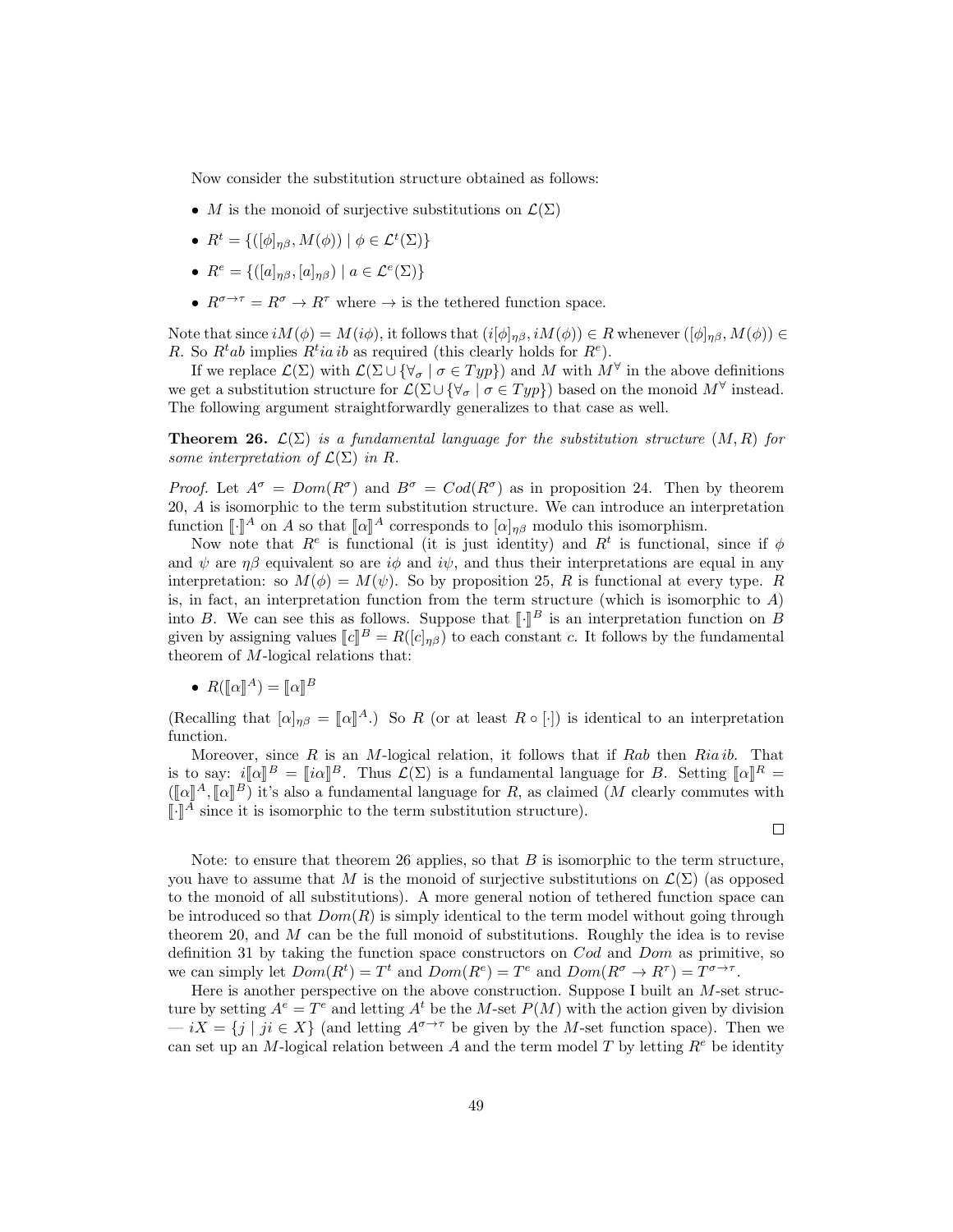and  $R^t$  as above (i.e.  $R^t = \{([\phi]_{\eta\beta}, M^{[\![\cdot]\!]}(\phi)) \mid \phi \in \mathcal{L}^t(\Sigma)\}\)$ ). We can generate an interpretation of  $\mathcal{L}(\Sigma)$  in A by setting  $\llbracket c \rrbracket^A$  to be anything that  $\llbracket c \rrbracket$  bears  $R^{\sigma}$  to as above. Unlike<br>the more construction above, the resulting interpretation has a let of junk and the more constrained construction above, the resulting interpretation has a lot of junk, and there's no guarantee that  $i\llbracket c\rrbracket = \llbracket ic\rrbracket$ . However,  $i\llbracket c\rrbracket$  and  $\llbracket ic\rrbracket$  are always related by R to  $i[c]$ : the former by the fact that Rab implies Ria ib, the latter by the fundamental theorem of M-logical relations. In fact the partial equivalence relation on  $A^{\sigma}$  given by:

•  $a \sim_{\sigma} b$  iff there is a  $c \in T^{\sigma}$  such that  $R^{\sigma}ca$  and  $R^{\sigma}cb$ 

is itself an M-logical relation on A. According to this relation i[c] ~ $\sigma$  [ic] for each constant, and thus for each term (again, by the fundamental theorem). Therefore the quotient  $A/\sim$  is a quasi-functional substitution structure, and by transferring the interpretation just constructed to the quotient structure, we can see that it has  $\mathcal{L}(\Sigma)$  as a fundamental language.

The construction we in fact gave using tethered M-sets cuts out the quotienting stage by having a leaner function space constructor (indeed, you only admit functions that stand in the M-logical relation to something in the tethering space, so the need to quotient is eliminated).

As mentioned, the above construction works if we instead let  $T$  be the term structure for  $\mathcal{L}(\Sigma \cup {\forall_{\sigma} \mid \sigma \in Typ}$ , and set  $R^t$  to be the ordered pairs  $([\phi], M^{\forall}(\phi))$  where  $M^{\forall}(\phi)$  =  $\{i \in M^{\forall} \mid |i\phi|=1\}$  where  $|\cdot|$  is the same boring two valued structure we fixed in defining  $M: T^t \to A^t$  earlier. The resulting model has an obvious valuation:  $v((\phi_1, M^{\forall}(\phi))) = 1$ iff  $1 \in M^{\forall}(\phi)$ . But the resulting valuation is quite clearly not Leibnizian.  $v([\![\phi]\!]) = 1$ <br>iff  $1 \in M^{\forall}(\phi)$  iff  $[1\phi] = [\phi] = 1$ . Thus the constructed model agrees with the begins iff  $1 \in M^{\forall}(\phi)$  iff  $|1\phi| = |\phi| = 1$ . Thus the constructed model agrees with the boring structure about the truth of all sentences. Since there are only two propositions according to interpretation  $|\cdot|$ , there are only two propositions according to the constructed model.

Lets return to our construction for the quantifier free language,  $\mathcal{L}(\Sigma)$ . Suppose that we follow the second take on the construction, where you have to quotient at the end. Recall that A is the full M-set structure generated by setting  $A^t = P(M)$  and  $A^e = T^e$ , and we have a M-logical relation  $R: T \to A$ . Thus, as before, we have an interpretation of the quantifier free fragment of  $\mathcal{L}(\Sigma \cup \{\forall_{\sigma} \mid \sigma \in Typ\})$  by picking interpretations  $\llbracket c \rrbracket$  of constants  $\boldsymbol{c}$  such that :

•  $R[c][c]$ 

We can get a model of  $\mathcal{L}(\Sigma \cup {\forall_{\sigma} \mid \sigma \in Typ})$  by picking the interpretations of  $\forall_{\sigma}$ . We interpet  $\forall_{\sigma}$  so that it quantifies over the entirety of  $A^{\sigma}$ :

•  $\mathbb{V}_{\sigma}$   $[(j, f) = \{i \mid 1 \in f(i, a) \text{ for all } a \in A^{\sigma}\}.$ 

Notice that the quantifiers so defined are pure: j is ignored. Thus every term  $\alpha \in \mathcal{L}(\Sigma \cup \{\forall \sigma\})$  $\sigma \in Typ$ } has an interpretation  $\llbracket \alpha \rrbracket$ .

- Now note that for any  $i \in M$  (but *not* any  $i \in M^{\forall}$ ) we have the following:
- $i\llbracket \alpha \rrbracket = \llbracket i\alpha \rrbracket$

This is straightforward to prove by induction on terms. It can be seen directly as well, by noting that by construction it holds of all the non-logical constants, and it trivially holds of the logical constants, because they are sinks, and our substitutions do not move logical constants. Moreover, we have seen already that substitutions fix the interpretations of combinators in a substitution structure. Thus the result can be seen by decomposing  $\alpha$ into a combinator applied to a sequence of logical and non-logical constants, and the fact that substitutions commute with application.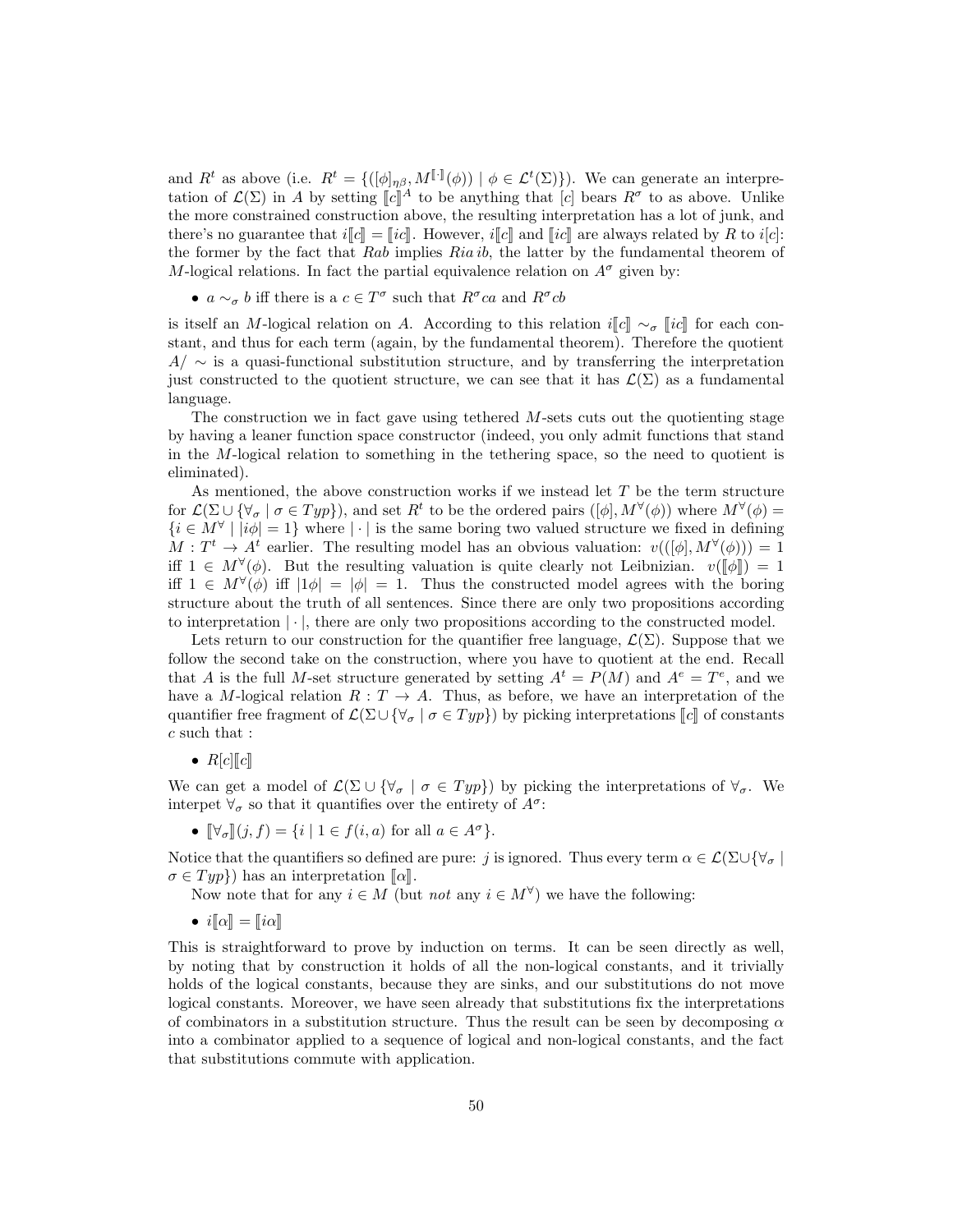# 6 Concluding Remarks

In the foregoing we have introduced a class of structures modeling propositions, properties, and other entities of the type hierarchy. This model incorporates a fragment of the structured picture of these entities in the form of the notion of a substitution. We have shown how a number of metaphysically useful concepts can be characterized in purely substitutiontheoretic terms, and shown that they can be applied even the structured theory of propositions is not assumed — indeed, we saw that these notions can be modeled even in relatively coarse-grained settings, including settings where propositions are modeled by sets of indices. We investigated a concrete class of substitution structures, M-set structures, which are representative of quasi-functional substitution structures and which in particular allowed us to get a concrete model of the elements of functional types. We then showed how to introduce interpretations of higher-order languages capable of expressing fundamentality and other substitution-theoretic notions, and introduced some object language principles of interest.

### References

- [1] Peter Aczel. Replacement systems and the axiomatization of situation theory. Situation theory and its applications, 1:3–33, 1990.
- [2] VI Arnold. Mathematical Methods of Classical Mechanics (second edition). Springer-Verlag, 1989.
- [3] Andrew Bacon. The broadest necessity. Journal of Philosophical Logic, 47(5):733–783, 2018.
- [4] Andrew Bacon. Is reality fundamentally qualitative? Philosophical Studies, pages 1–37, forthcoming.
- [5] Max Black. The identity of indiscernibles. *Mind*, 61(242):153-164, 1952.
- [6] Chad E Brown. M-set models. Reasoning in Simple Type Theory: Festschrift in Honour of Peter B. Andrews on his 70th Birthday, (17):175–186, 2008.
- [7] M. J. Cresswell. Hyperintensional logic. Studia Logica, 34(1):25–38, 1975.
- [8] M. J. Cresswell. Structured Meanings. MIT Press, 1985.
- [9] Cian Dorr. To be F is to be G. Philosophical Perspectives, 30(1):39–134, 2016.
- [10] M Mehdi Ebrahimi and M Mahmoudi. The category of m-sets. Italian journal of pure and applied mathematics, pages 123–132, 2001.
- [11] Kit Fine. Properties, propositions and sets. Journal of Philosophical Logic, 6(1):135– 191, 1977.
- [12] Kit Fine. A theory of truthmaker content i: Conjunction, disjunction and negation. Journal of Philosophical Logic, 46(6):625–674, 2017.
- [13] Kit Fine. A theory of truthmaker content ii: Subject-matter, common content, remainder and ground. Journal of Philosophical Logic, 46(6):675–702, 2017.